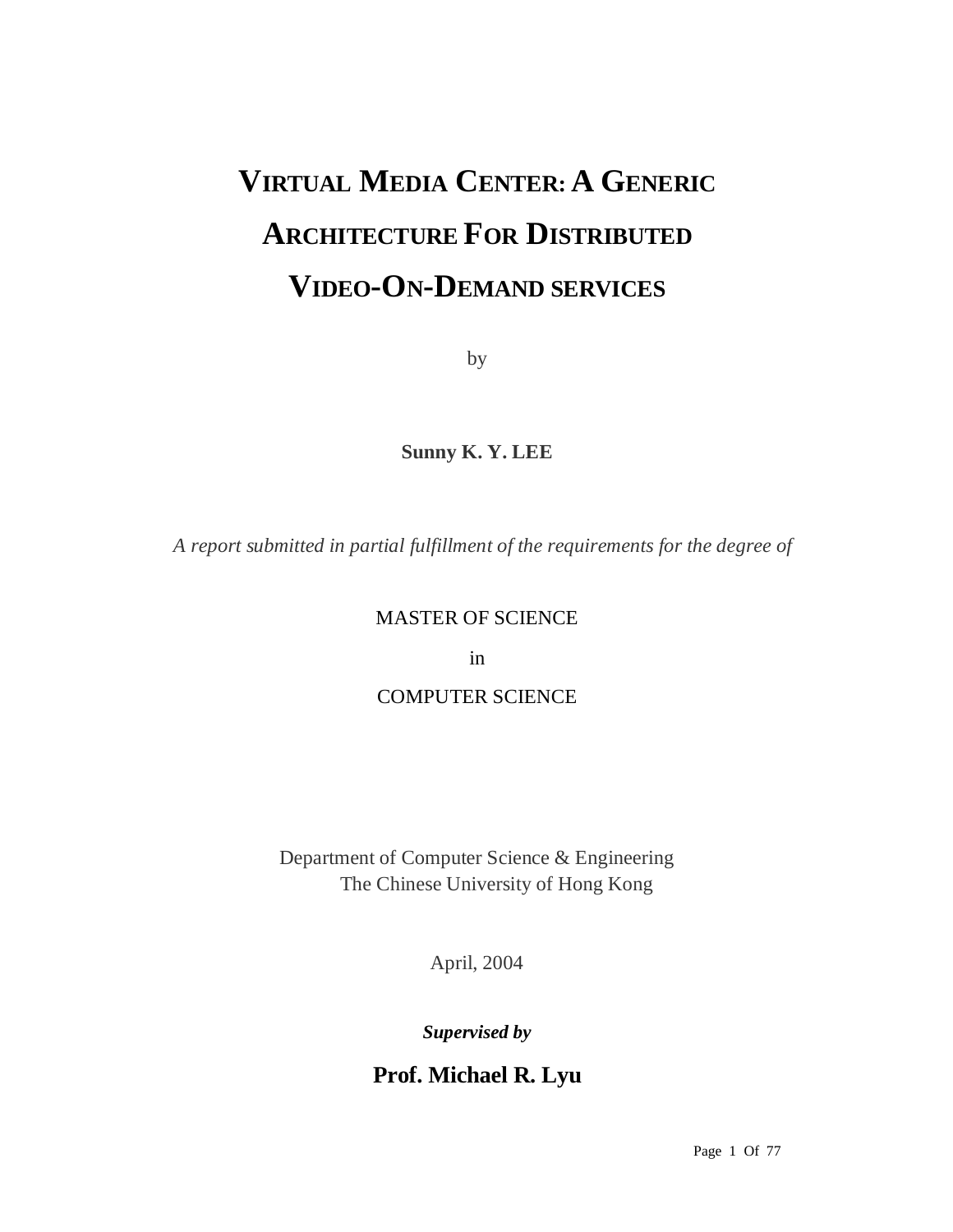# **I. Abstract**

There are various technical issues in Video-on-Demand (VOD) service, such as video content allocation, load balancing, transimssion and server selection. Every topic has researched in deep details in the pass. In this report, a generic architecture for Distributed Video-On-Demand (DVOD) services is purposed, designed and implemented. This generic architecture is the result of consideration of various issues addressed in VOD service and will be focus on server selection in both of static and dynamic way. The development and implementation of this generic architecture is called Virtual Media Center (VMC). Server selection is emphasis by collecting Round-Trip-Time (RTT) between the server and client at run-time. Streaming server side resources metrics such as CPU utilization, allocated bandwidth and connected client are also monitored and reported back to VMC Web server for real-time selection process. The technologies used are base on CORBA and Web service. The benefit of CORBA and Web service technologies bring highly interoperability between distributed components and firewall friendly in the Internet. It is also increase the flexibility of different implementation for individual components. The streaming for media content is decoupled as an individual distributed entity that allowable to use heterogeneous streaming server, technology and protocol such as RTSP, MMS and HTTP etc. That is also the gold of this generic architecture that allowing to adapt new streaming technology over time.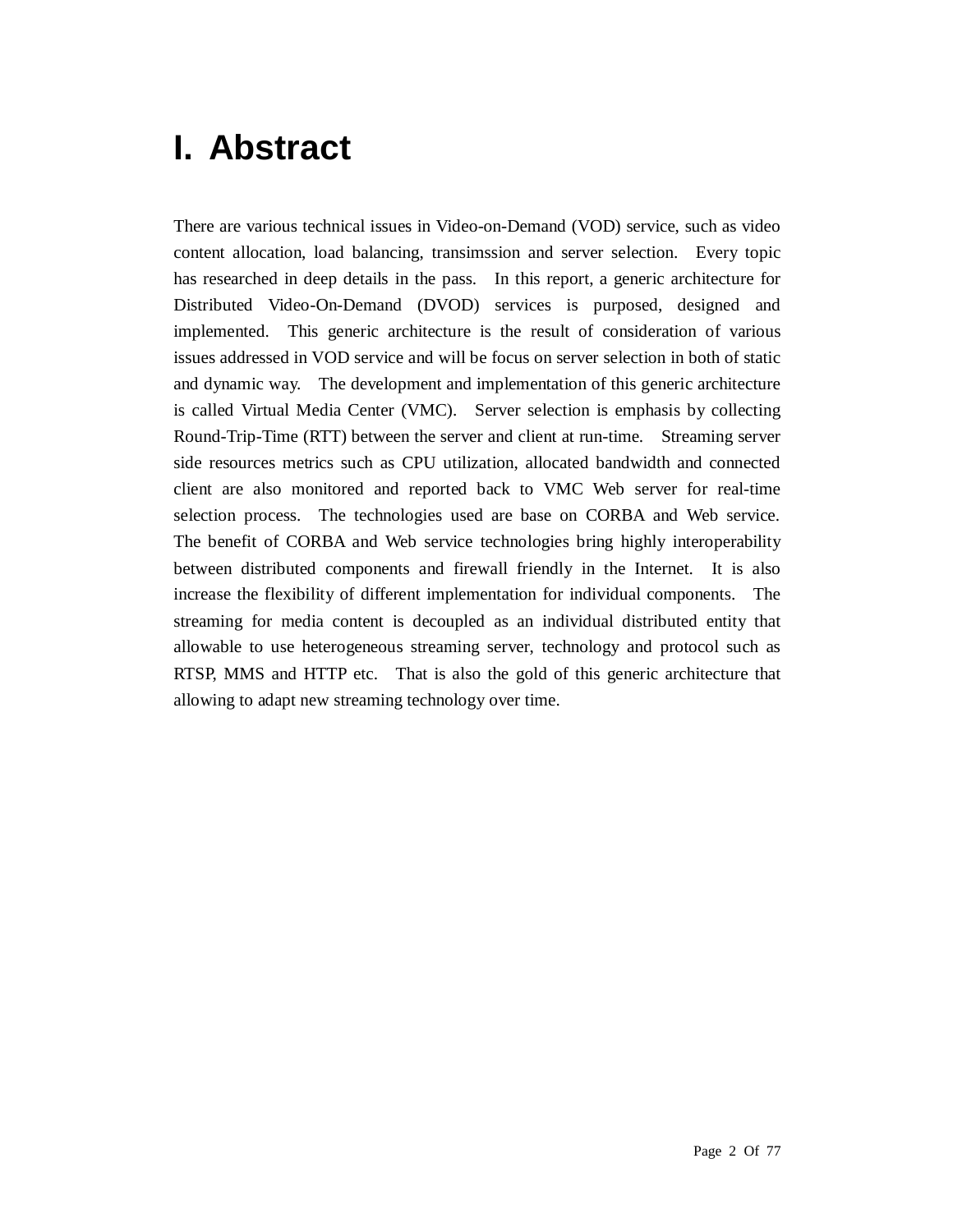# **II. Acknowledgement**

The Generic Architecture for Distributed Video-on-Demand services has been benefited greatly from Prof. Michael Lyu - my project supervisor. His inspiring insight and incomparable patience guided me through my study. I would also like to express my sincerest gratitude to Prof. Lyu for his comments and revision on the script. His encouragements helped me overcome the limitations during the research.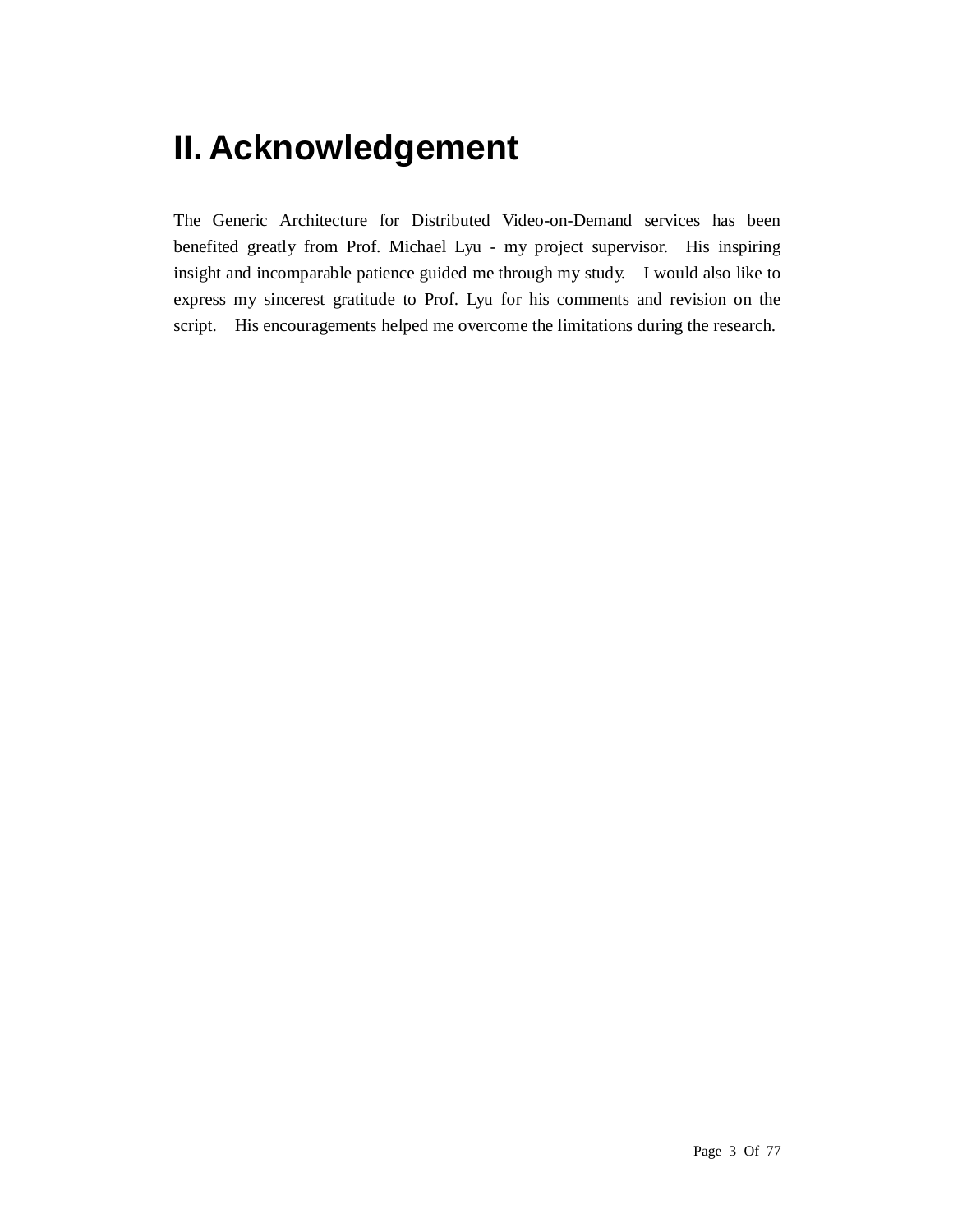# III. Table of content

|    | L.     |  |
|----|--------|--|
|    | II.    |  |
|    | III.   |  |
| 1  |        |  |
| 2. |        |  |
|    | 2.1.   |  |
|    | 2.2.   |  |
|    | 2.3.   |  |
|    | 2.4.   |  |
|    | 2.5.   |  |
|    | 2.6.   |  |
|    | 2.7.   |  |
|    | 2.8.   |  |
|    | 2.9.   |  |
|    | 2.10.  |  |
|    | 2.11.  |  |
| 3  |        |  |
|    | 3.1.   |  |
|    | 3.2.   |  |
|    | 3.3.   |  |
|    | 3.4.   |  |
|    | 3.5.   |  |
|    | 3.5.1  |  |
|    | 3.5.2  |  |
|    |        |  |
|    | 3.5.3  |  |
|    | 3.5.4  |  |
|    | 3.5.5  |  |
|    | 3.5.6  |  |
|    | 3.5.7  |  |
|    | 3.5.8  |  |
|    | 3.5.9  |  |
|    | 3.5.10 |  |
|    | 3.5.11 |  |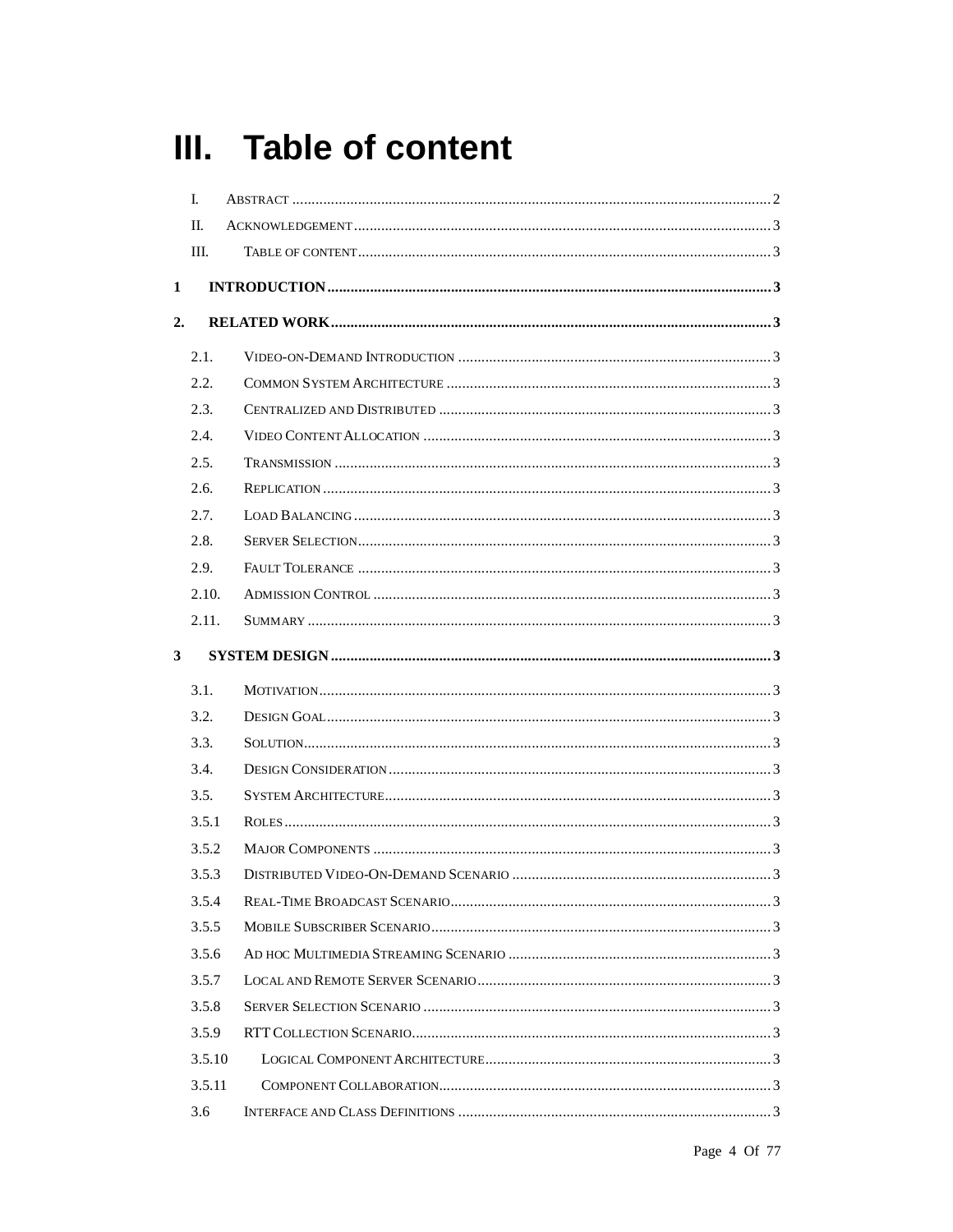|                         | 3.7   |  |
|-------------------------|-------|--|
|                         | 3.8   |  |
| $\overline{\mathbf{4}}$ |       |  |
|                         | 4.1.  |  |
|                         | 4.2.  |  |
|                         | 4.3.  |  |
|                         | 4.4.  |  |
|                         | 4.5.  |  |
|                         | 4.6.  |  |
|                         | 4.7.  |  |
|                         | 4.8.  |  |
|                         | 4.9.  |  |
|                         | 4.10. |  |
|                         | 4.11. |  |
|                         | 4.12. |  |
| 5                       |       |  |
|                         | 5.1   |  |
|                         | 5.2   |  |
|                         | 5.3   |  |
|                         | 5.4   |  |
| 6                       |       |  |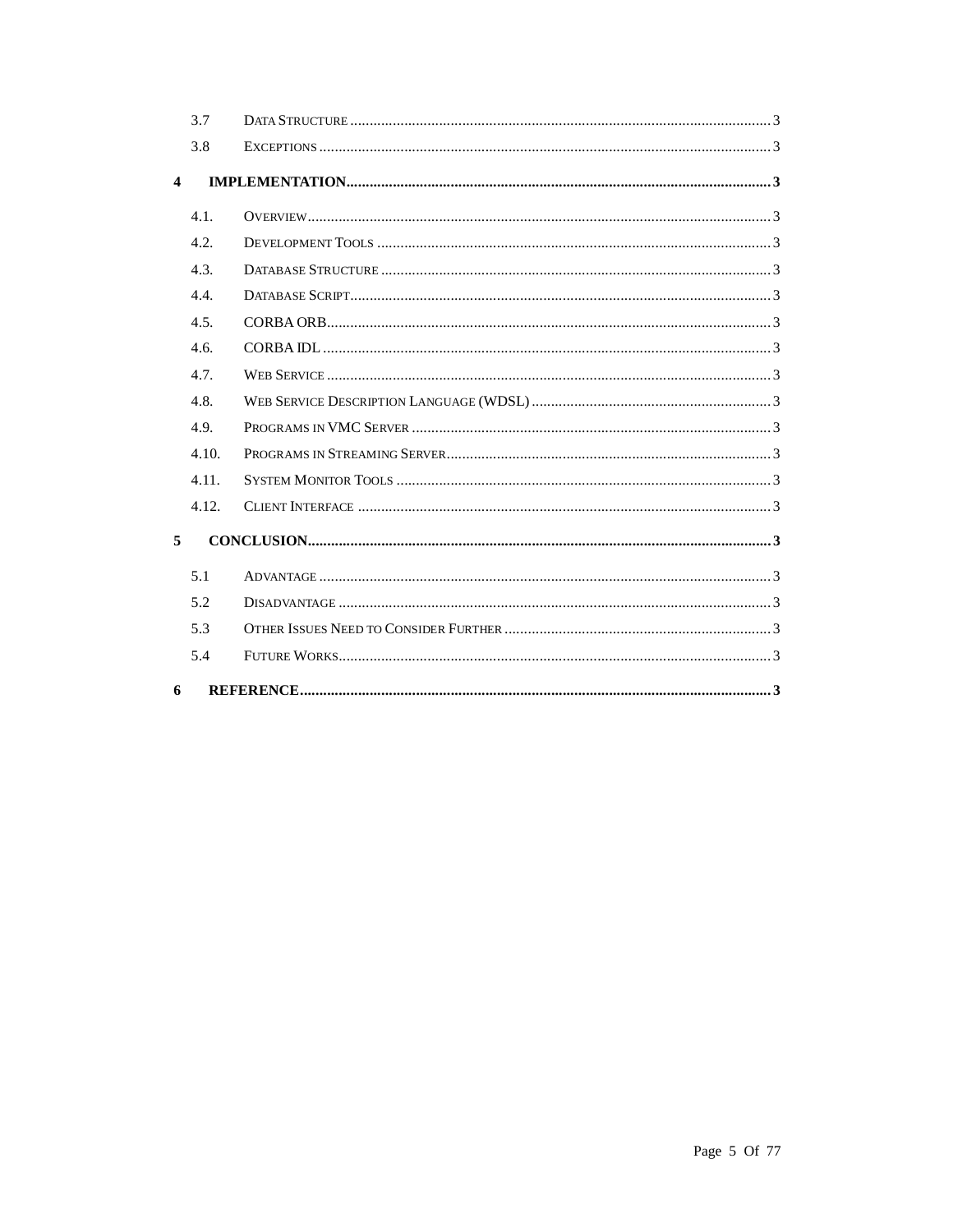# **1 Introduction**

Large amount of researches have been done on Video-on-demand (VOD) in the pass. Characteristics of a VOD service are bandwidth demanding and concurrent user capacity is always limited. Most researches are focus on resolving these major bottom necks by video content allocation or replication strategy), load balancing, different transmission method and server selection etc.

As the popularity of the computer network, such as the Internet, most of the VOD systems are target to provide service on computer networks. Computer network consist many autonomous computer systems and VOD service designed in distributed environment is a dominant architecture.

Computers in computer networks can be treated as an autonomous component and the whole computer network can be treated as a distributed system. The heterogeneous among distributed components consist of different hardware, computer networks and operating system. The heterogeneous components in a DVOD system may also include components developed by different programming language and different developers. DVOD system solves the heterogeneous issue by distributed middleware, such as CORBA and provides interoperability.

VOD service has many application specific issues inherited need to address and solve. The most critical one is bandwidth and storage demanding. Thus, there are many researches on video content allocation, replication strategy, transmission method, caching technique, such as use of Set-Top Box (STB), load balancing, storage read/write scheduling, best network path selection, fault tolerance and availability. A successful DVOD system must cover all these issues in its design consideration.

### 1.1 Contribution

In this report, a DVOD system is designed to build on distributed middleware CORBA. The design is based from consideration of all the issues inherited in VOD service and distributed systems. The selection of the best video streaming server in both static and dynamic metrics is the main focus of this design. The CORAB remote invocation call is proposed as for the client side probe for dynamic server metrics while the static metrics such as the server list will be provide from the result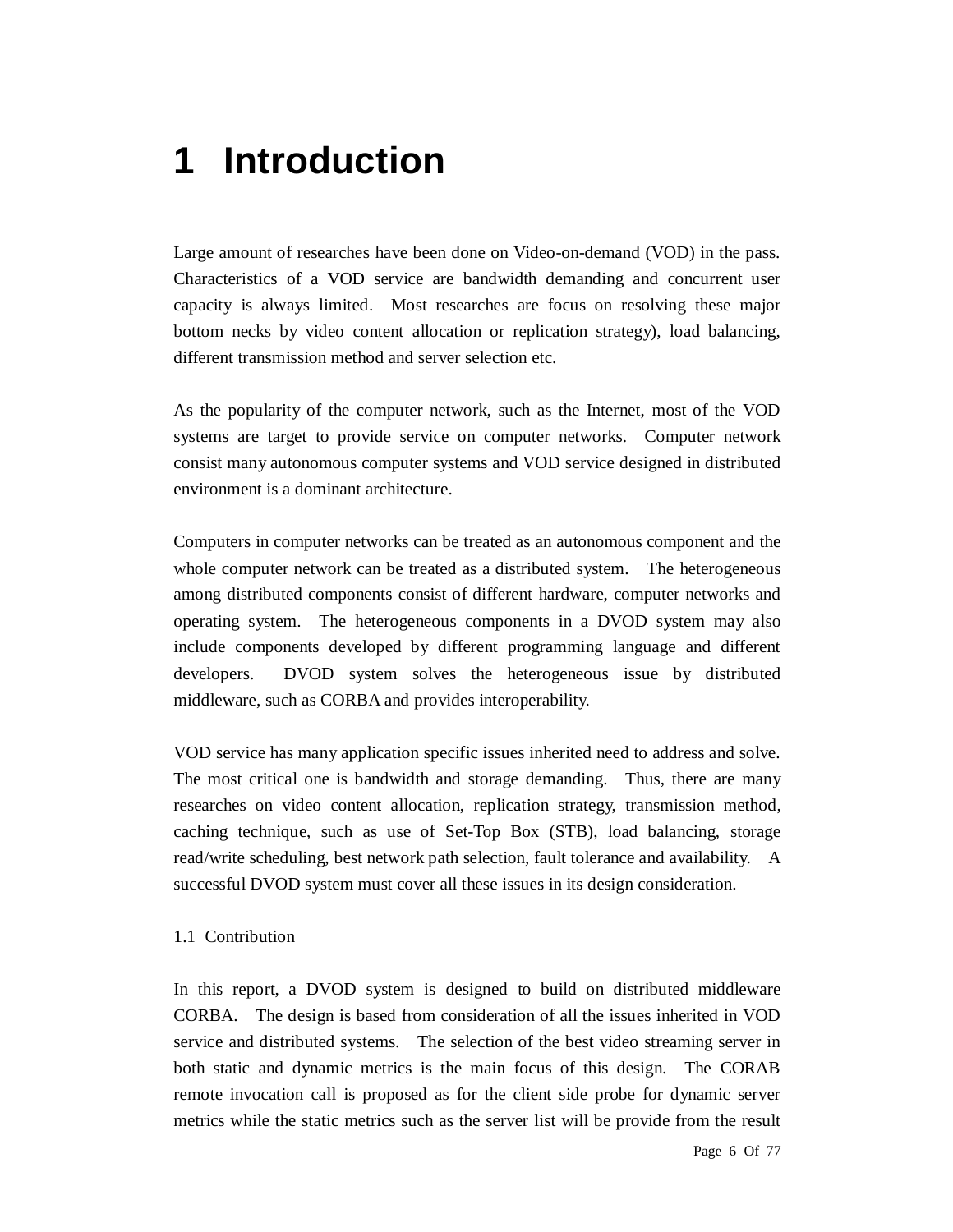of a remote method invocation. The implementation of the DVOD system will be described and the CORBA IDL for CORBA remote objects definition will be listed. This DVOD system can be used as a framework for a simple and robust architecture for system extension and interoperability.

### 1.2 Organization of this report

Firstly, this report will discuss and summarize the related work of VOD and DVOD in the pass in section 2. Then the design of the generic architecture for distributed video-ob-demand services will be described in Section3. In section 4, the implementation details and subscriber interface will be described. Finally, section 5 give a conclusion with the advantage and disadvantage and future works.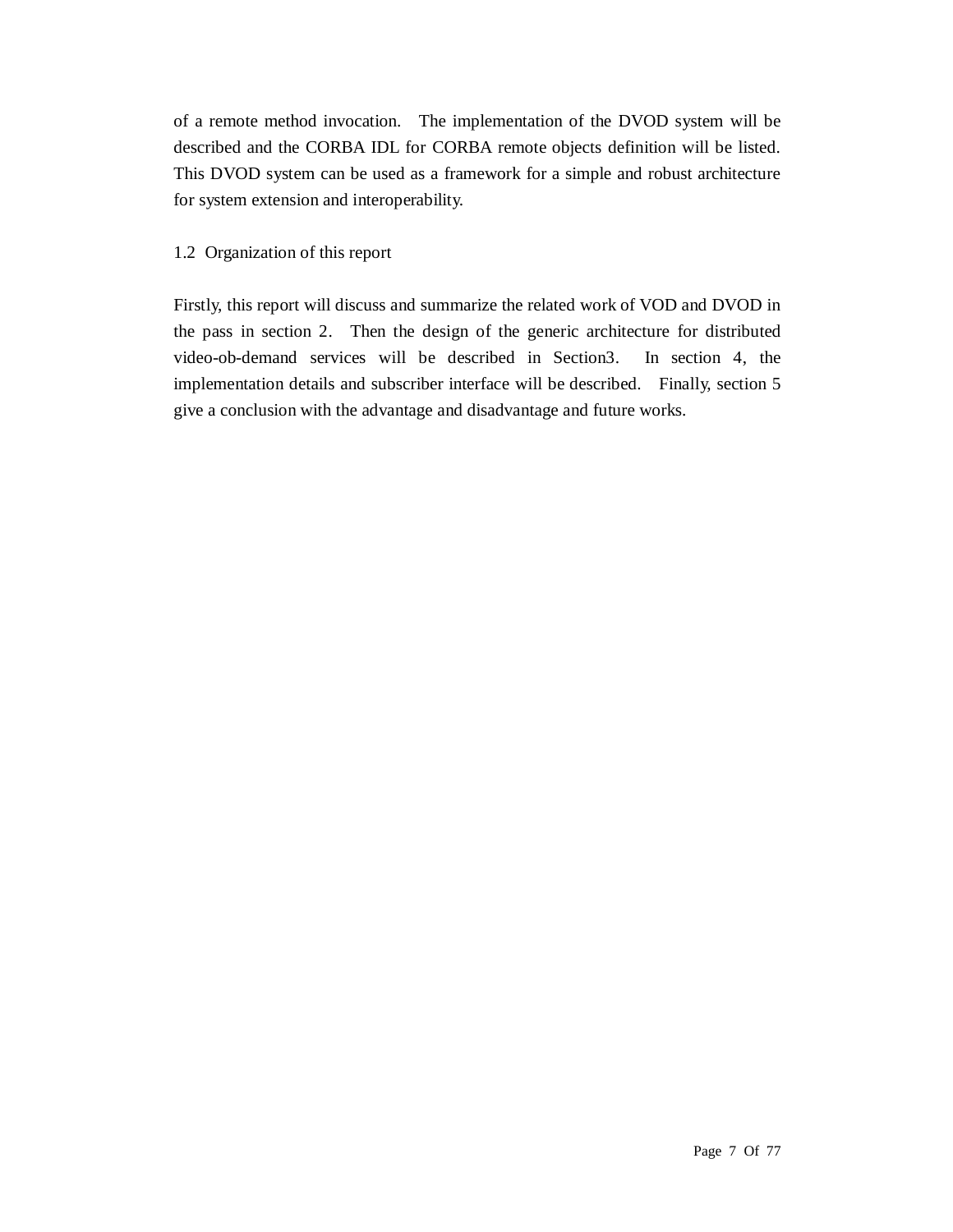# **2.Related Work**

# *2.1. Video-on-Demand Introduction*

Video-on-Demand (VOD) is a service that allows users to view any video at any time and can use VCR-like functions, such as fast forward, fast backward, pause, stop and play interactively during the viewing session.

Due to the rapid popular of computer networks in recent year, almost all the VOD system are designed to use computer networks as a delivery channel. The transmission networks properties suitable for VOS service are desired with high bandwidth and follow common protocols. The most common are IP-based network running TCP and UDP [1], [2], [3], [4], [5].

The major streaming media protocol used is the Real Time Streaming Protocol (RTSP), Real-Time Transport Protocol (RTP) and Real-Time Control Protocol (RTCP). It provides direct control of bit stream and was developed for use in unicast and multicast networks for streaming application. RTSP is in the application layer of the OSI reference model. The Resource Reservation Protocol (RSVP) can used to reserve necessary resources at routers along the transmission paths.

Audio and Video file used for streaming are usually in the following format:

- l Windows Media Audio (.wma) and meta files (.wax)
- l Windows Media Audio (.wmv) and meta files (.wvx)
- l Windows Media files, advanced stream format (.asf) and meta files (.asx)
- l MPEG-1and MPEG-2 (.mpg, .mpeg, .mpa, .mp2)
- l MPEG Layer-3 audio (.mp3)
- l MPEG-4
- l QuickTime Movie
- l RealVideo (.rm)
- l RealAudio (.ra)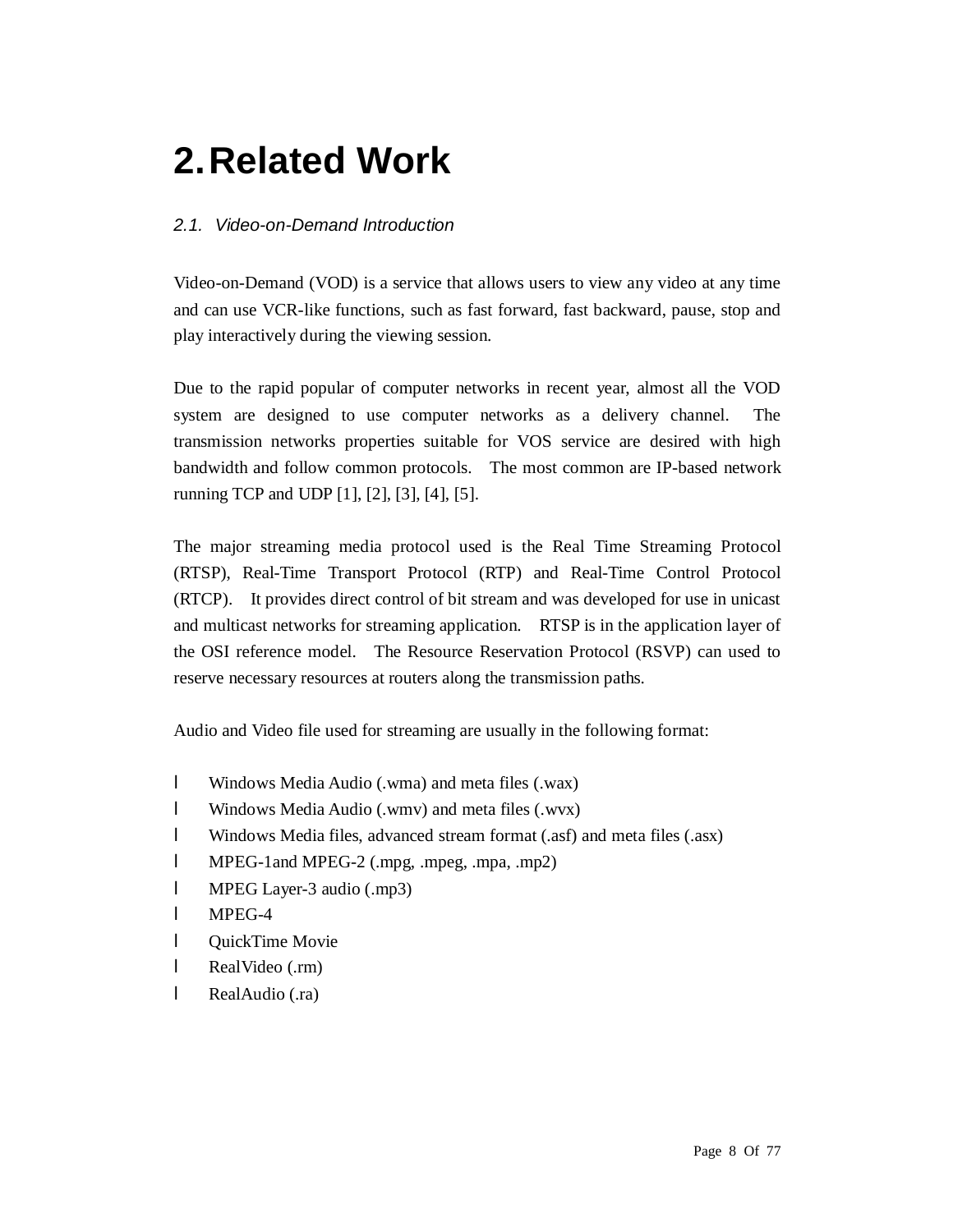The most popular format used for video streaming are Windows Media files, advanced stream format, RealVideo and QuickTime. The most popular streaming players are Microsoft Media Player, RealOne and QuickTime.

The VOD service is high bandwidth demanding and limited user capacity [5]. Some high speed networks ATM and CATV, has proposed to provide commercial service such as Digital Theatre [6], [7], [8], [5], [9]. Some proposal also include wireless network, such as W-LAN, W-WAN (GPRS and 3G) in their consideration [10].

In order to facilitate the VOD service provision, users of the VOS system should use their existing equipment, such as a personal computer or TV to access the VOS service. However, some VOD services require to installing a Set-Top box (STB) in the client side to access their services (Figure 1). The major function of STB is used to provide hardware for buffering, caching and video decryption [11], [12], [9], [13].



Figure 2.1 Set-Top Box for VOD Service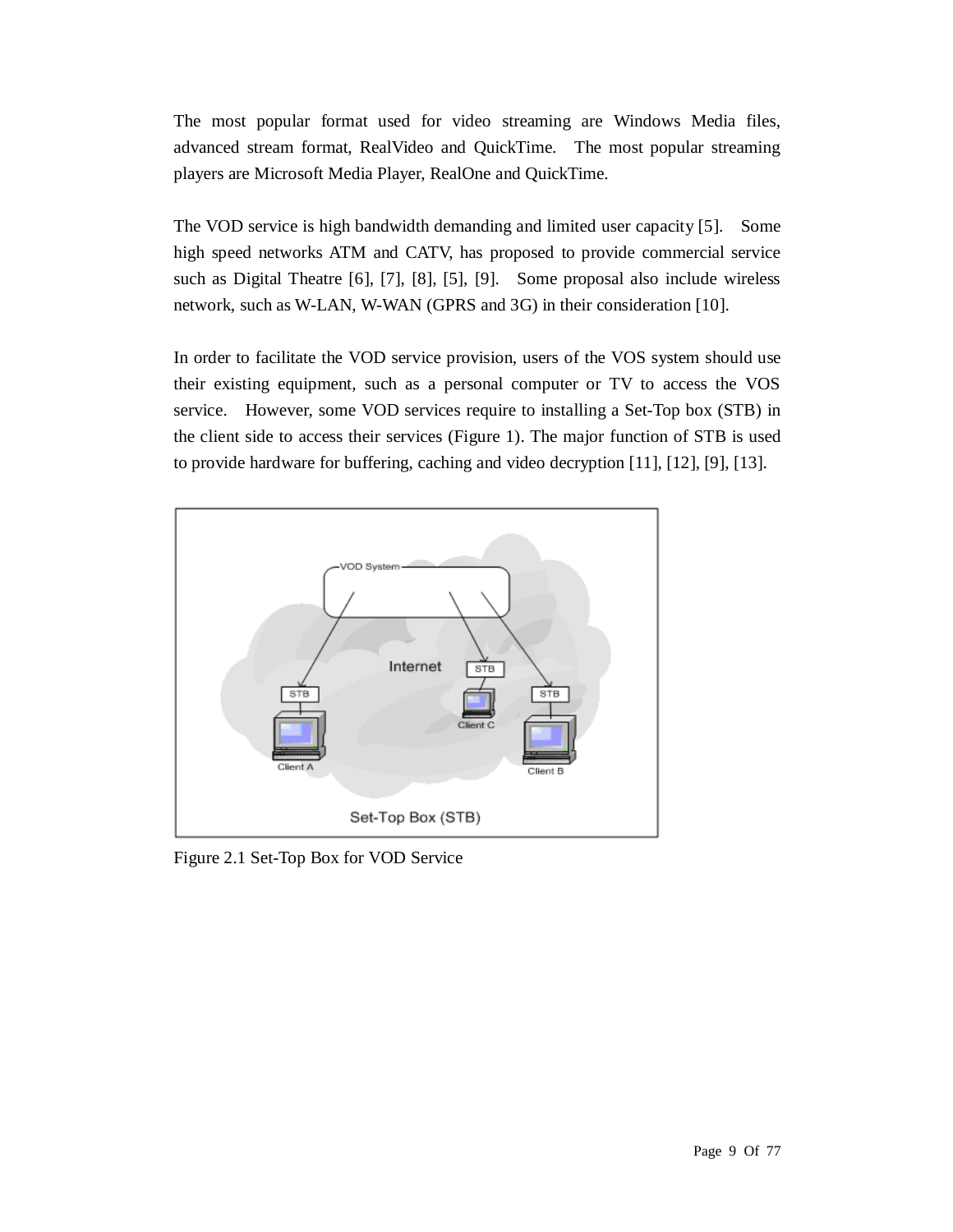### *2.2. Common System Architecture*

There are two important properties that make the design and build of a VOD system is a challenge task. The first is the on-demand property the DOVS system. It means any user can access the service at ant time. The second is that when each user accesses the service, they may view different content at the same time. These two properties cause the multicast solution like TV broadcasting is inadequate to use as a solution to delivery contents to the users. Thus, large amount of researches on VOD topic in the pass is related the solution of video contents delivery such as multi-cast, unicast, hybrid of multi-cast [14], [15], [16], [17], [18], [19]. And the second challenge is video resource arrangement, such as video content allocation, admission control and session management [20], [21], [22], [23], [24], [25], [26], [27]. This two issues will be discus the following sections.

## *2.3. Centralized and Distributed*

Broadly speaking, the architecture can be classified in to Centralized VOD [28] and Distributed VOD systems [29], [30]. The criteria to classify a VOD system is centralized or distributed can be looking on the characteristic of its processors, control and data (Enslow 1978).



Figure 2.3.1 Distributed System Types (Enslow 1978)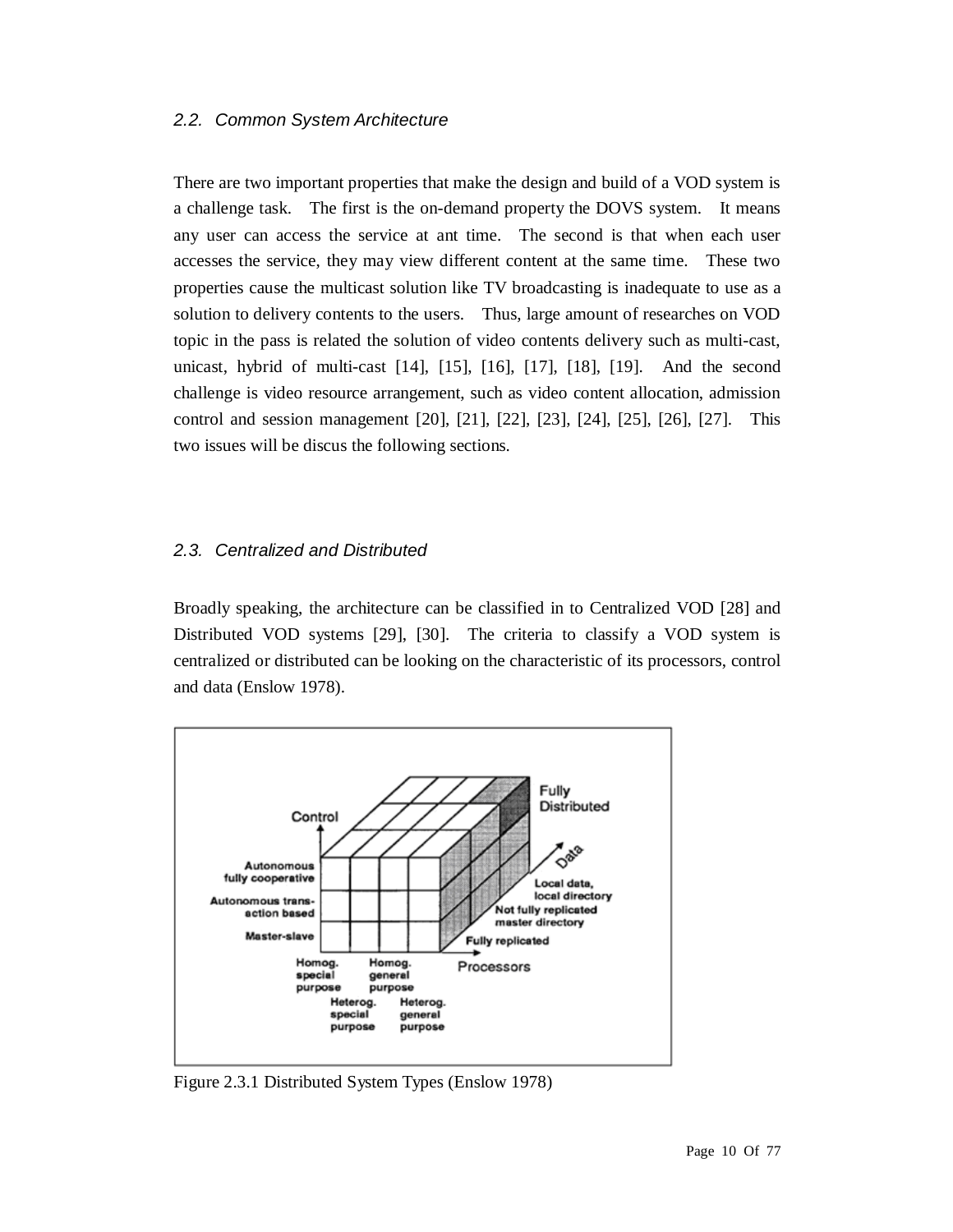The current hardware cost and bandwidth for a VOD system with centralized hardware control, video content placement and request handling is incapable to fulfill the requirement of VOD service. As a result, most of the current research and proposed VOD systems is designed in various degree of distribution. A Distributed Video-on-Demand (DVOD) system can be builds with various degree of distribution. The most common architecture is the distribution of the video content delivery by multiple streaming servers [2], [31], [32], [33], [34], [30], [35]. Figure 3 shows a common DVOD architecture.



Figure 2.3.2 Common Distributed Video-on-Demand (DVOD) architecture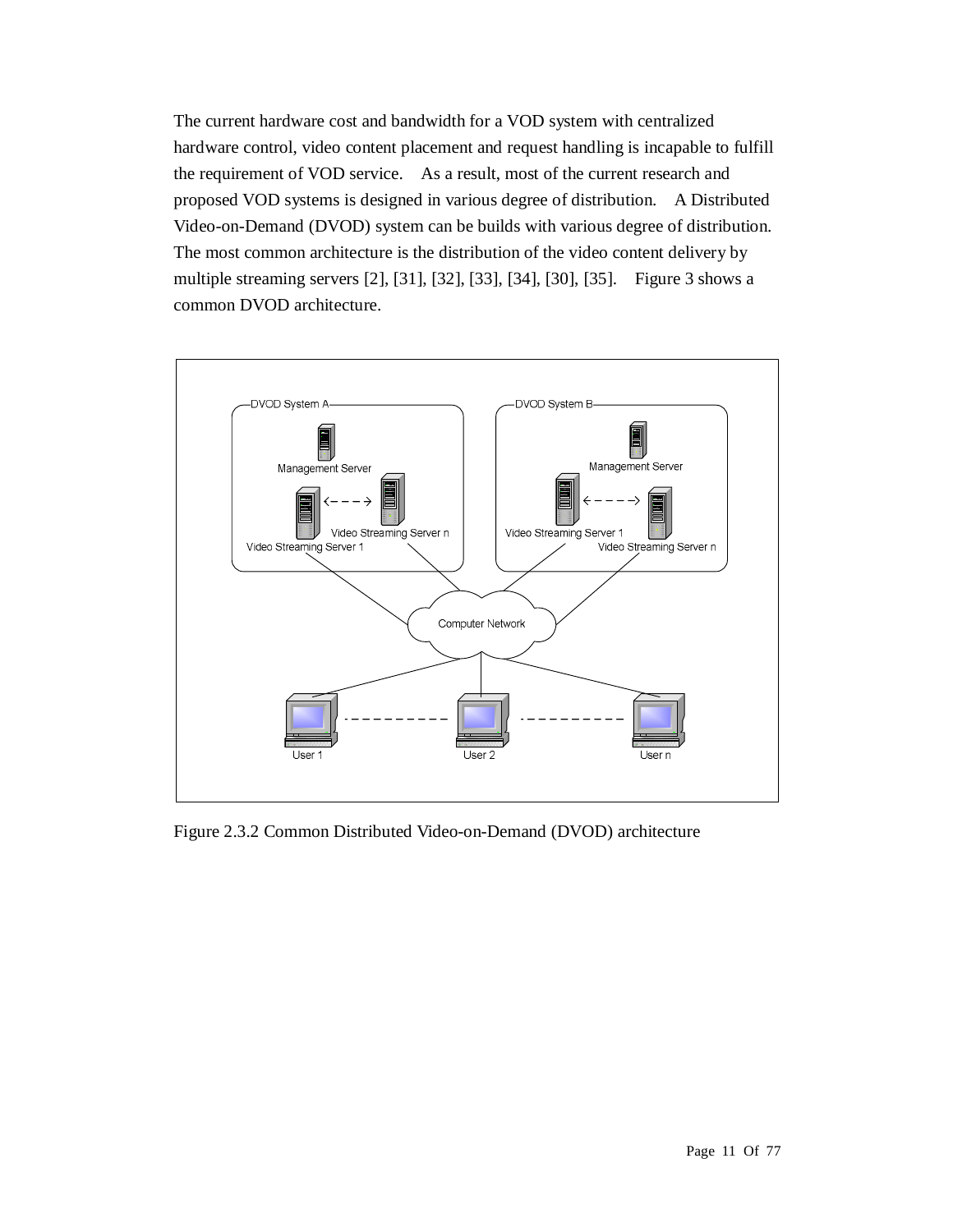### *2.4. Video Content Allocation*

Videos have to be stored in permanent storage and the size of videos is huge. It is usually partition the video collection into multiple servers. The storage for video contents can be low speed archive system or high speed storage such as RAID or disk array with programmed read/write control for video contents. In archive system, video is loading to fast read/write storage when request to watch. This is beneficial by cheap and low cost but with slow respond time. In the side is the fully high speed storage for optimal performance but with high cost. Some system stores the expected more demanding videos in high speed storage and store all other videos in archive storage to give a balance on performance and cost [34].

Besides the storage speed, video content allocation in DVOD system is an important factor which can influence greatly in the performance. For example, the location between the user and video in the network can cause respond different and cause traffic congestion to the network.

There are several strategies suggested on how to organize the videos in the storages. The allocation of videos also can base on the popularity of the videos [21], [22] or the user demand for a video [20]. Videos are also replicate to multiple servers to improve performance and increase reliability to the whole system [21], [22]. Besides considering how many copies of a video should place and where it should place, video content allocation in DVOD system must provide access transparency and location transparency to geographical scattered users as a whole.

The replication strategy in DVOD system may increase reliability but also may cast extra network traffics for update. The design of a replication strategy is always need to consider the cost induced to existing system. For example, the replicates of a video can arrange in the network topology in a tree form and replication is arranged in different level between root level and sublevels. The arrangement of this kind is a way to reduce replication update cost.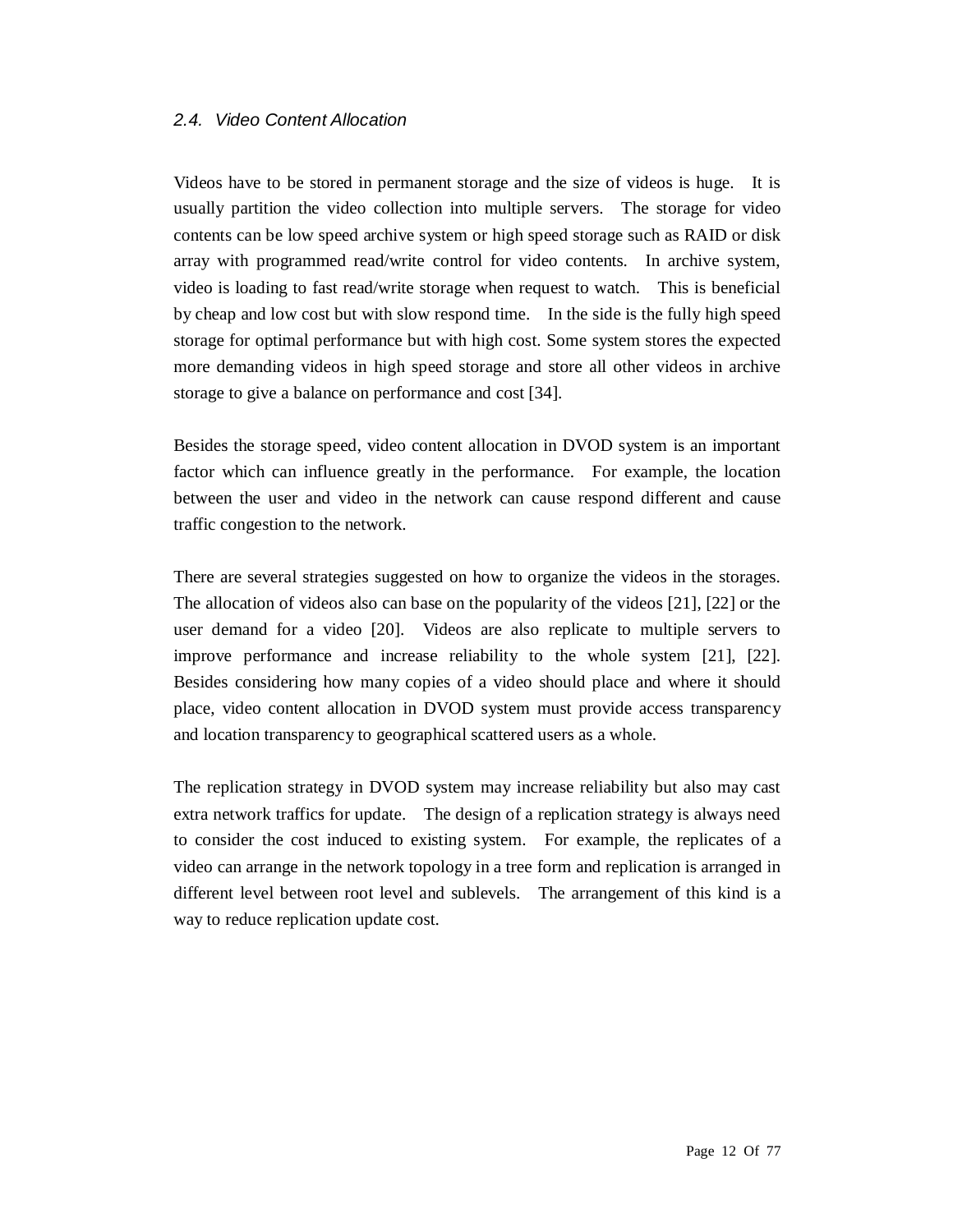

Figure 2.4 Video Replicates Allocated in Tree Form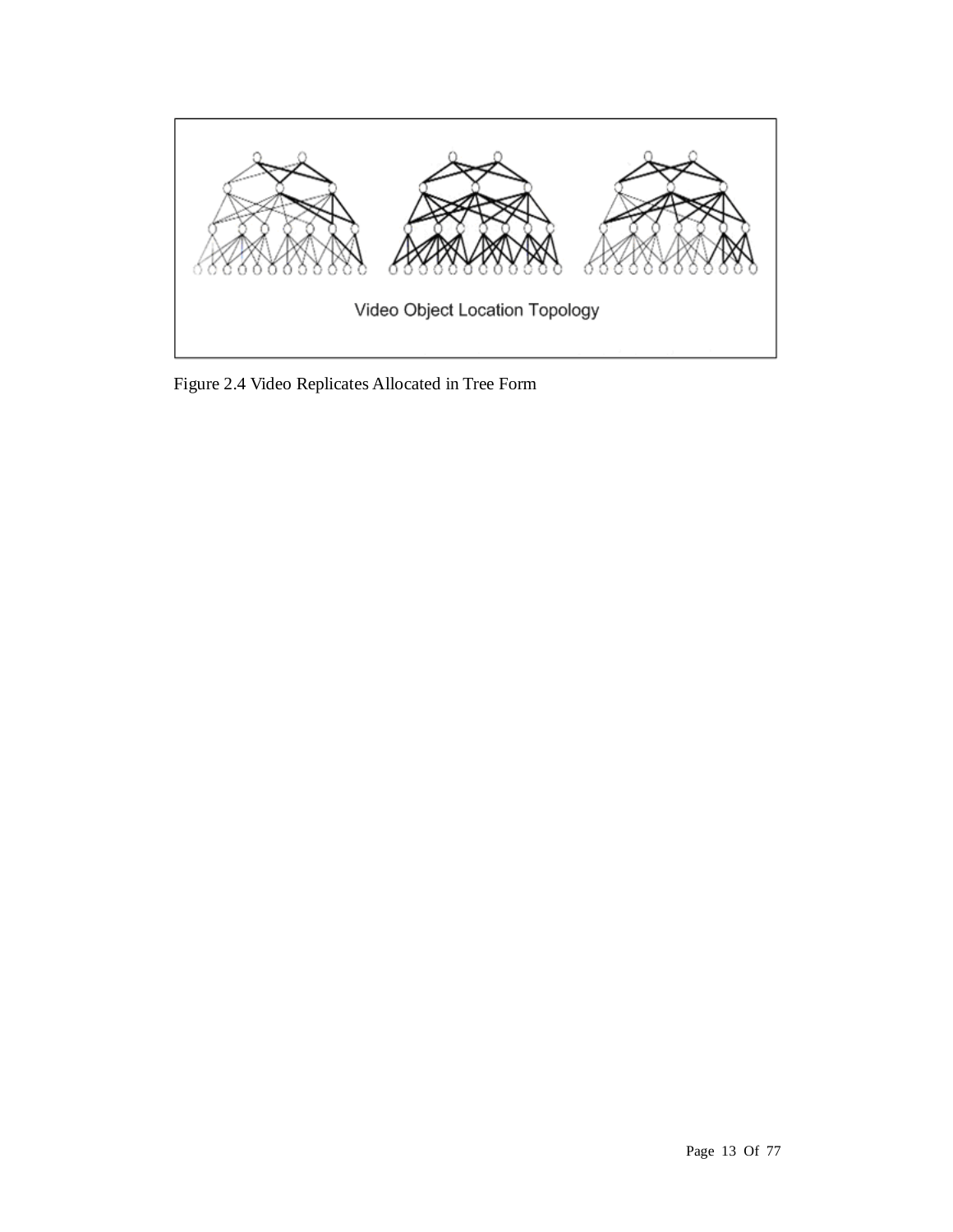## 2.5. Transmission

Delivering video content is bandwidth demanding and this is one of the major bottle-neck to limiting the user capacity. The common computer network types used to participate in DVOD system is listed in Table 1.

| <b>Type</b>  | Range           | <b>Bandwidth (Mbps)</b> | <b>Latency</b> (ms) |
|--------------|-----------------|-------------------------|---------------------|
| <b>LAN</b>   | $1-2$ kms       | 10-1000                 | $1-10$              |
| <b>WAN</b>   | Worldwide       | $0.010 - 600$           | 100-500             |
| <b>MAN</b>   | $2-50$ kms      | $1 - 150$               | 10                  |
| Wireless LAN | $0.15 - 1.5$ km | $2 - 11$                | $5 - 20$            |
| Wireless WAN | Worldwide       | $0.010 - 2$             | 100-500             |
| Internet     | Worldwide       | $0.010 - 2$             | 100-500             |

Table 1 Network Types

VOD service is mainly delivery to user with streaming technology. The bandwidth requirement and latency in a computer networks influence the capacity and quality of a VOD service. Compression algorithms are used to reduce the bandwidth requirement in video streaming. Basically, the bandwidth requirement is proportion to the video quality. The trade off for the VOD service provider is between the quality and capacity of concurrent users on the assumption of target network types.

Figure 5 shows some common video format size and bandwidth requirements.



Figure 2.5.1 Common Video Bandwidth Requirements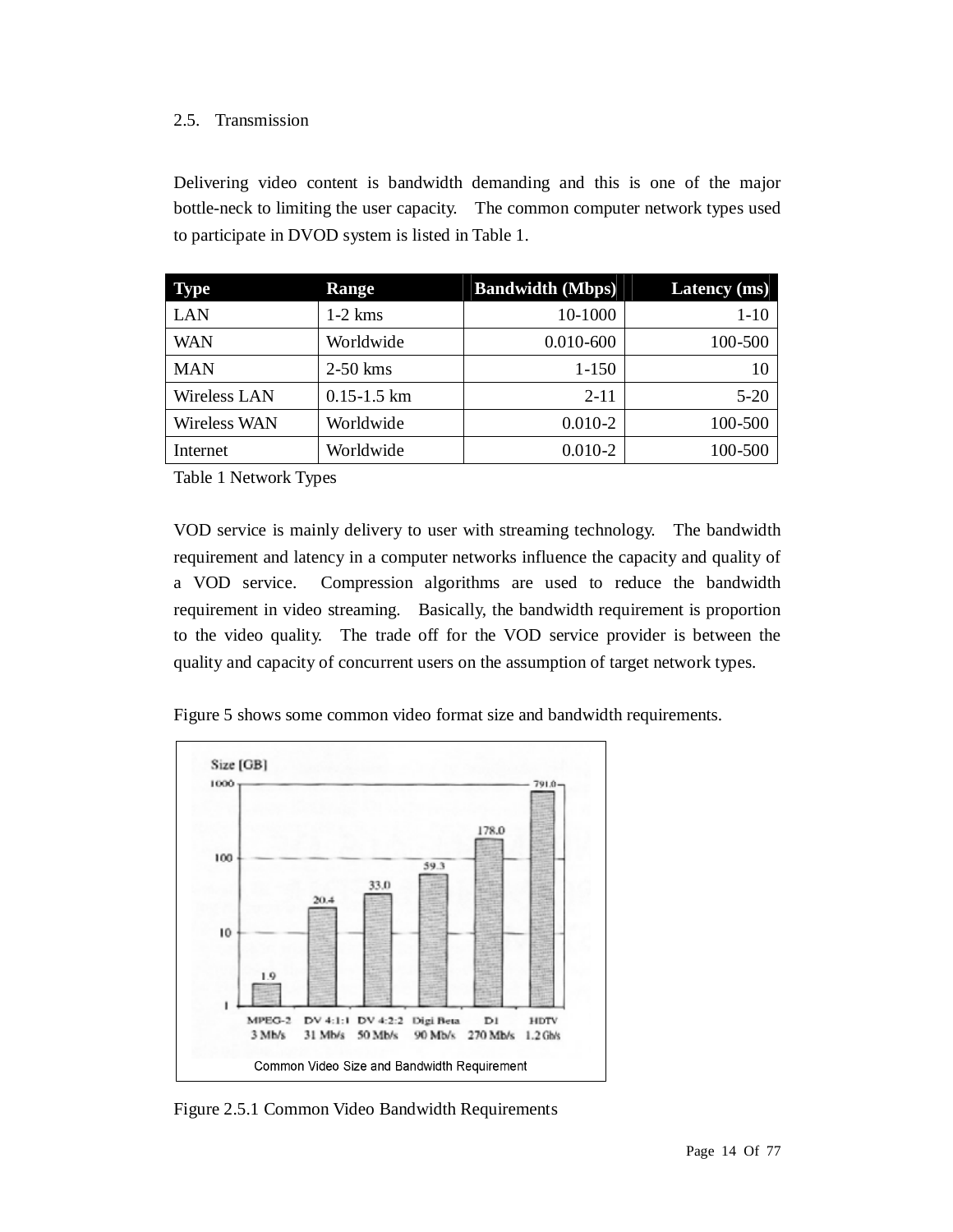The quality of service (QoS) in computer network ensures the bandwidth is reserved for a transmission channel. It is no solution to solve in the current equipment with most popular Internet protocol IPv4. The most common solution employs now is to use datagram, such as UDP with buffering at client side to avoid unstable transmission rate or use dedicated network such as CATV to provide VOD service.

VOD service with VCR-like function can be delivered in a unicast channel for every user, and this referred to as True VOD service. True VOD service provides short response time but cost more resources in both CPU time and bandwidth.

There are a number of researches in lecture had proposed to use a combination of unicast channels (Figure 6) and multicast channels (Figure 7) [17], [30] to increase bandwidth utilization and maximizing the user capacity. Some transmission VOD service will repeatedly broadcast selected videos and use chaining technique to provide VCR-Like functions. VOS service with this hybrid technique is referred as Near VOD. The trade off of Near VOD is limited video selection and no interactive control. But Near VOD can beneficial to saving bandwidth requirement and can provide service on providing VOD service through low bandwidth networks.

There is also other proposal such as repeatedly broadcast a video [13], [14], [19] and delivery video content to user via multi-path (Figure 8) [15], [16] or multiple sources [17], [36]. All of these are subject to improve performance and increase capacity but induce extra cost to the pre-processing of video allocation, increase complexity and decrease robustness of video allocation.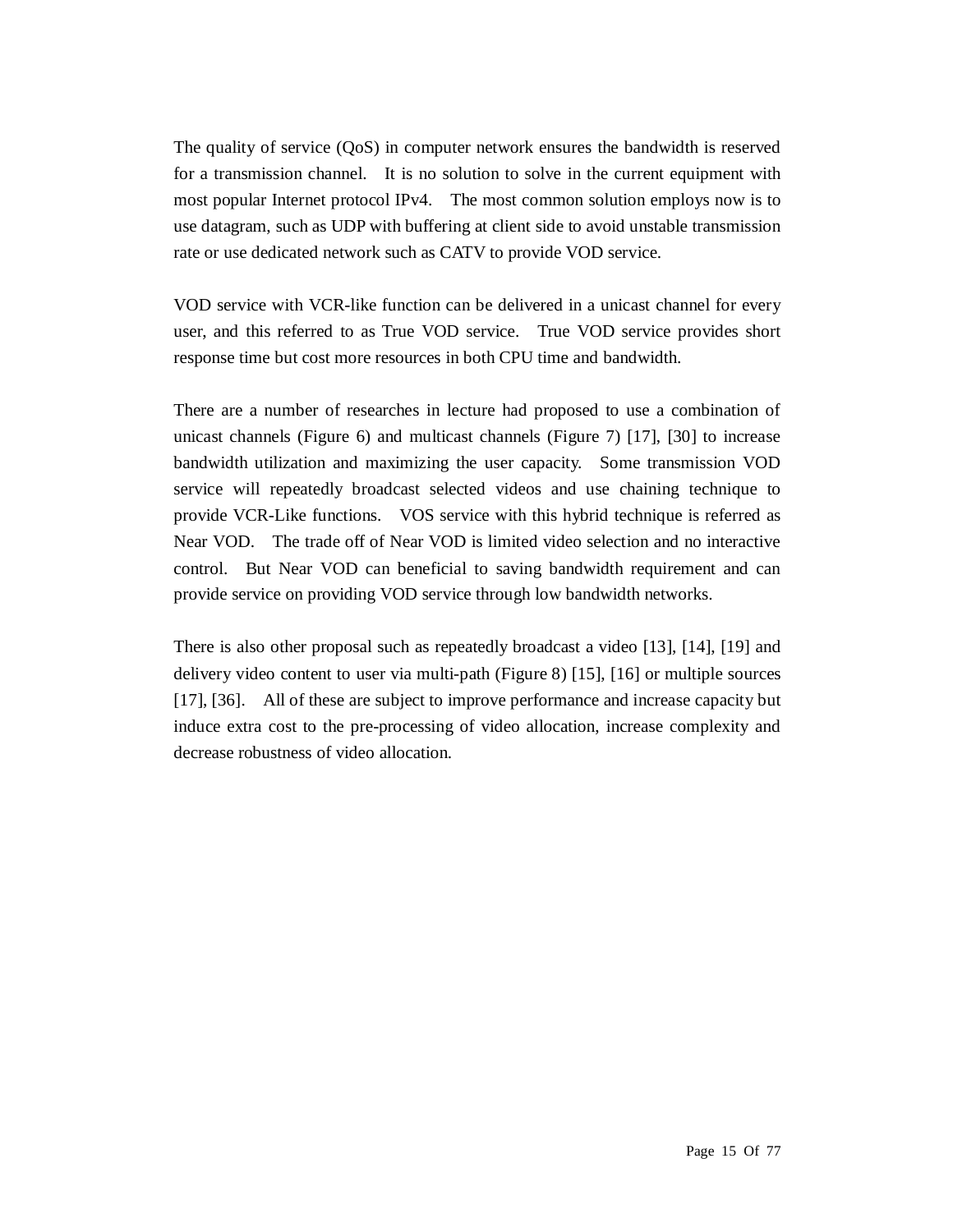

Figure 2.5.2 Unicast Transmission



Figure 2.5.3 Multicast Transmissions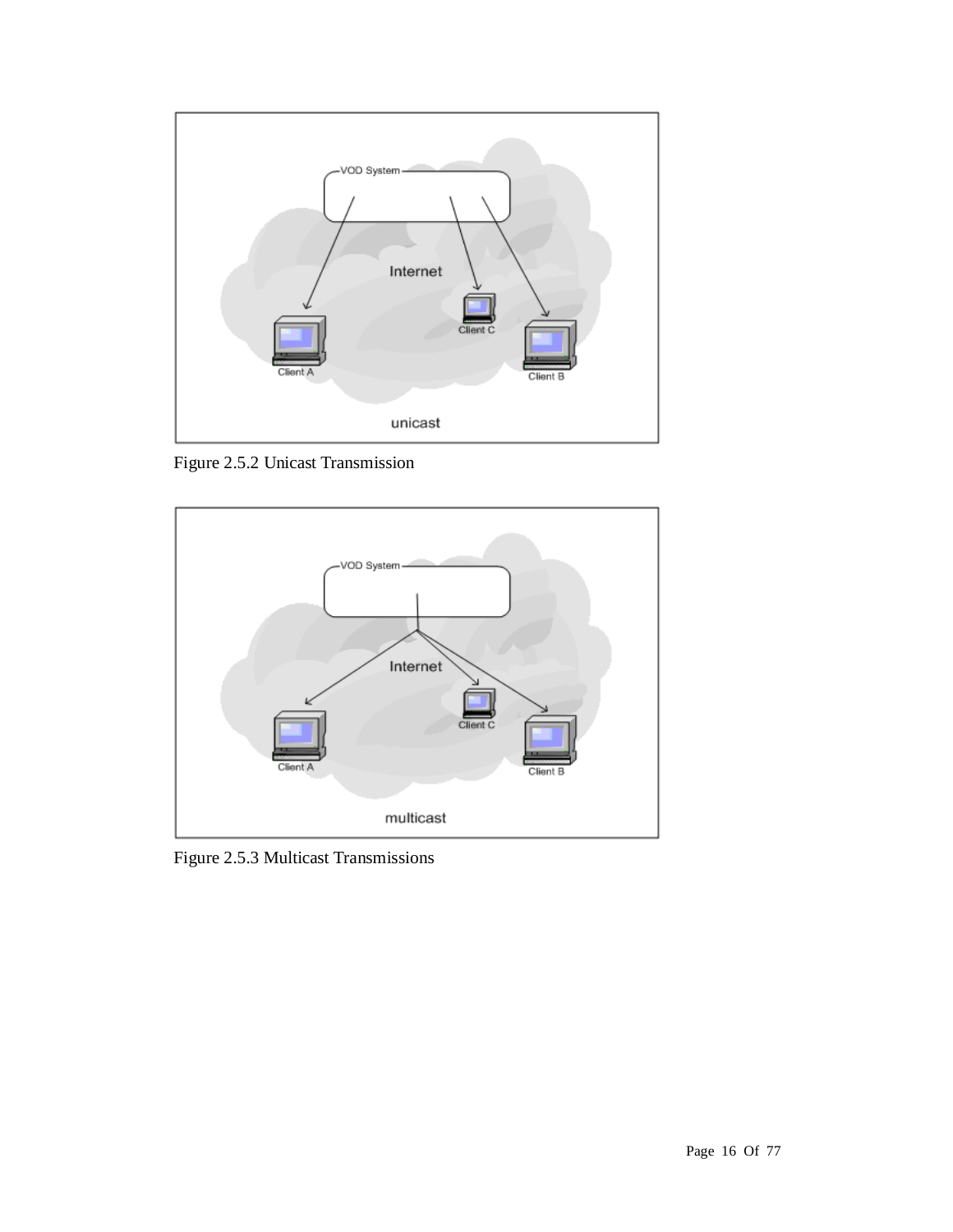

Figure 2.5.4 Multiple Source Transmission

VOD service in DVOD system enables distribution of user request to different locations. As a result, the bandwidth bottle-neck in a single network path is alleviated. The concurrent users and service quality can be improved. However, this is not sufficient for commercial requirement on concurrent user capacity. Different transmission mechanism for DVOD system is still worth to adopt.

Other minor turn up in transmission aspect is that the transmission rate can be change at run-time according to the required video quality or network condition. This technique is called Variable Bit Rate (VBR) transmission and most of the commercial streaming products are supported.

#### 2.6. Replication

Page 17 Of 77 Replication can increase performance, reliability and fault tolerance. But incorrect strategy can cause increase storage, increase management cost and no lower performance. Replicate the whole video collection on-line in DVOD system is impractical. So it is usually suggested to replicate some selected video base on some allocation strategy [20], [21], [22]. The video management database, such as video catalogue, resource information etc. can be replication as a whole for fault tolerance purpose. The update issues adhere to replication on video content is minimum, it is due to stored video content is seldom to modify. The most prominent issues are the proper selection of replication source and placement. For example, in the popularity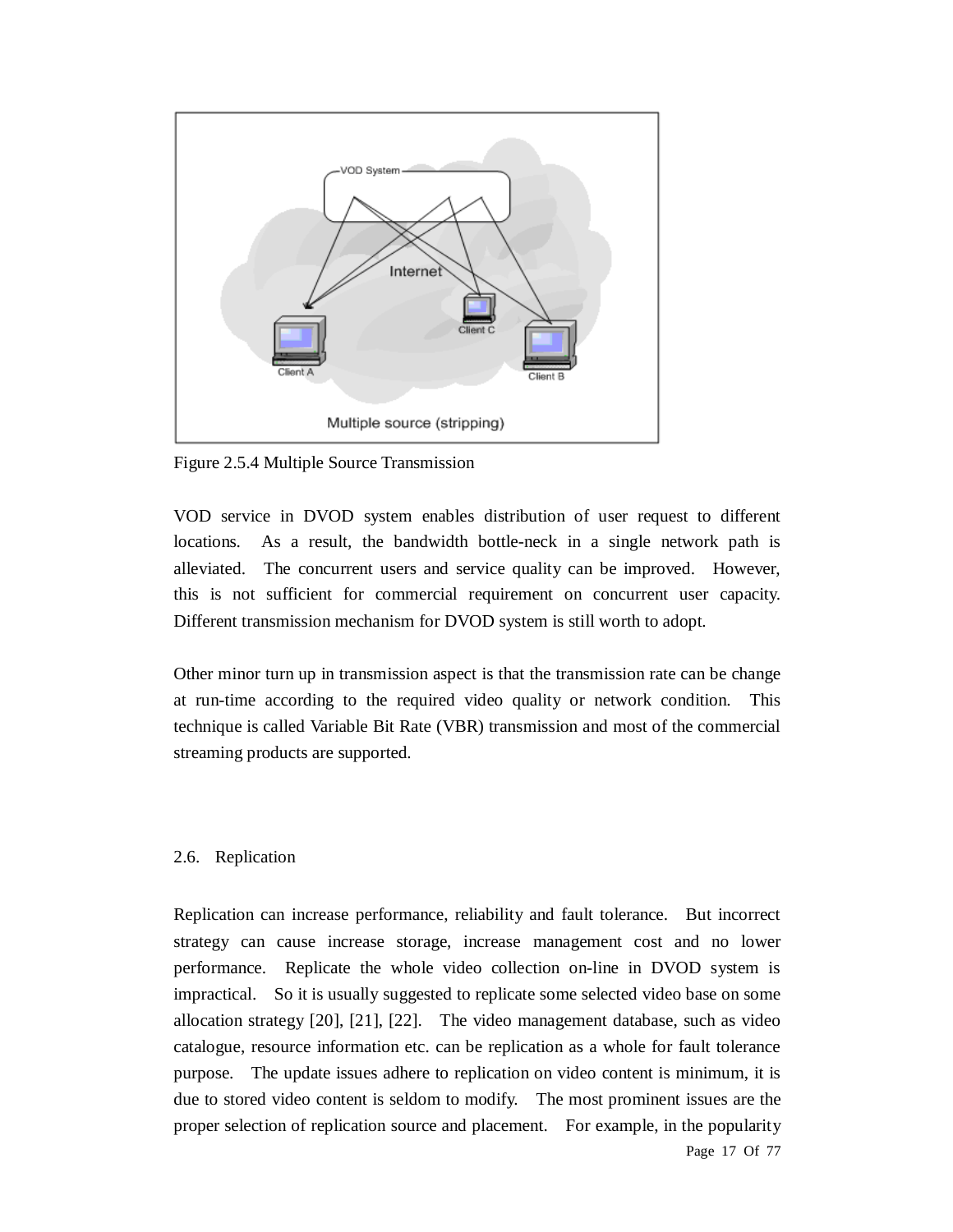strategy, the prediction is difficult and subject to uncertainty. If the popularity threshold is update dynamically, the update cost for replication is complex and costly for large size video files over bandwidth limited network [35]. Further more, VOD service users are scatted over geographic location. If replicates not located in the shortest network path to the user, it may induce traffic jams and influence other user admission to the VOD service. As a result, replication in DVOD system can increase fault tolerance, such as replication video management data. But the over all performance is subject the uncertainty of the replicates popularity and replicates allocation.

#### 2.7. Load Balancing

Load balancing enable the load in a DVOD system more evenly distributed. The load threshold metric used for load balancing in a DVOD system can be obtain from various resources metrics in static, statistical and dynamic ways.

The load balancing in DVOD system can be classified in to 3 levels: storage, bandwidth and server. Storage load balancing schedule optimized disk read/write control especially for large size video files base on the reading pattern of VOD service. Bandwidth load balancing concern on distributed user request to the shortest network path between the client and server to optimum bandwidth utilization. Server load balancing in VOD service is used to maximize the user capacity. Due to videos in DVOD systems are stored in different servers. Server selection is basically used to select the appropriate video server location for the video requested. If video stored in different servers may replicates according to different video allocation strategy. Besides selecting the right video providers, the server selection process can be used for load balancing purpose. In DVOD system, video allocation and replication strategies are designed to improved system performance and load balancing with server selection [37], [38], [39], [40].

#### 2.8. Server Selection

Page 18 Of 77 **Client Side Server Selection** [37] performs server selection algorithms in the client side with various static, statistical or dynamic metrics. Dynamic estimation use small probe to detect current network resource availability. If the set of probe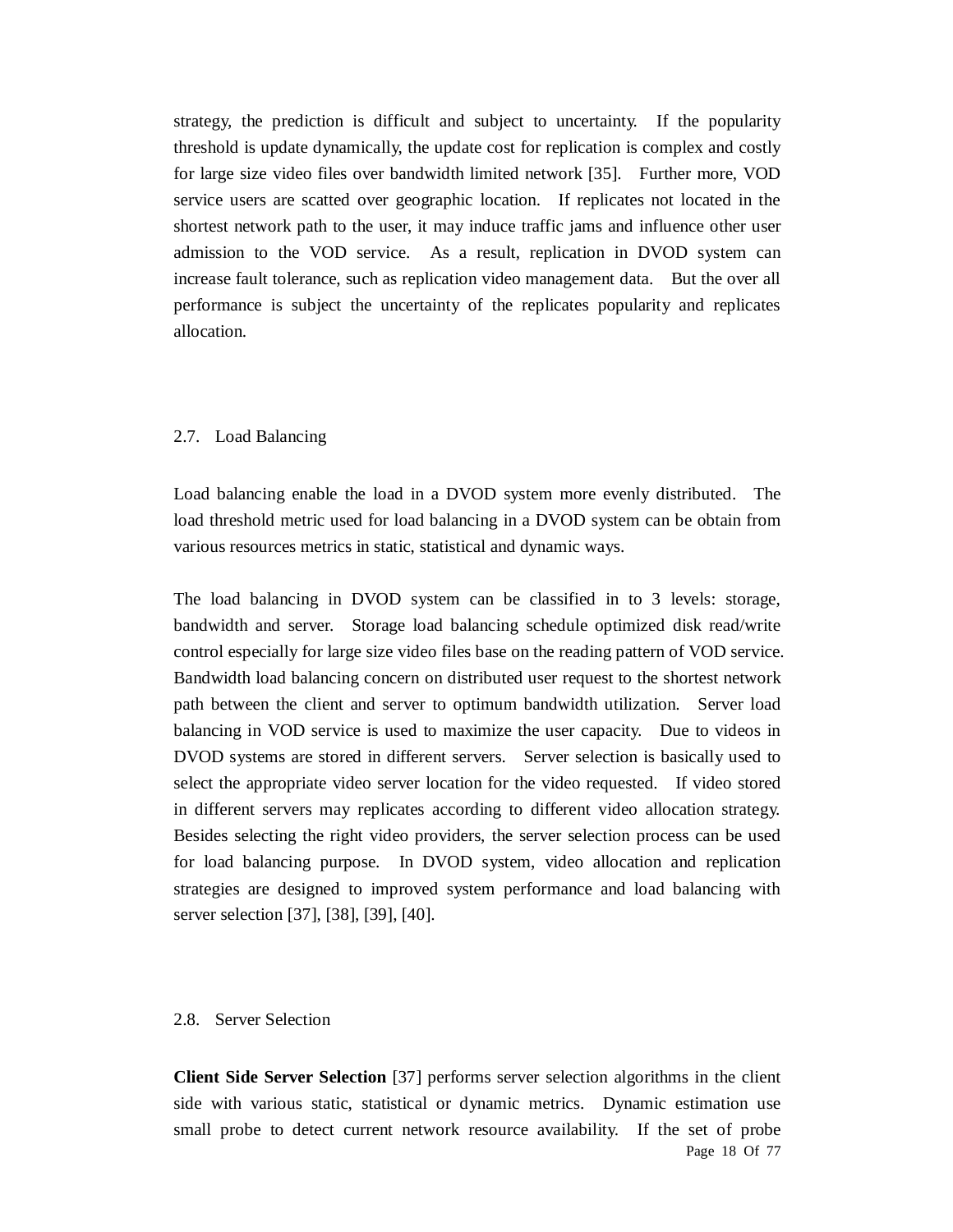servers are large, statistical metrics can be use to select a subset of servers for probing.

**Dynamic Server Selection** [38] enables application-level congestion avoidance. Dynamic server selection consistently outperforms static policies. The selection assumes no knowledge of server location and network topologies and RTT is the basic for selection metrics.

**Ping Random** [39] is a two-step process for server selection where ping and traceroutes results were used to evaluate the server selection scheme. The first step of Ping Random selects the best 5 well-performing servers. The second step selects the one which is the best among the 5 servers in first step. Ping metrics are used to select a small set of servers, which are called ping-set. Then server is selected from the ping set randomly. Their experiments show that pick up server by RTT metrics performed significantly better on average than those pick up by minimizing hop count or AS count but not as well the Ping Random method. The advantage of this method is that ping is light weight and sensitive to real-time network traffic. But clients request may oscillating and collide among servers.

**Random Early Migration (REM)** [42] migrate request progressively as the system load increase. REM compares the current service load with threshold and decides whether request migration is needed with a certain probability, which is a function of the service load. REM will take the server load into consideration and achieve less service delay by migrate progressively. But the server for migration must contain the requested videos and the best result will be obtained if with an initialized video allocation algorithm.

Basically, the server selection criteria fall into three classes: static, statistical and dynamic [37]. The static type is based on hardware resources and configuration thresholds, such as hardware loading and connection bandwidth. These static figures take into account the resources capacity but not real time resources availability. Statistical type compute and analysis pass usage records to obtain hints on server resource estimation. This type is less reliable if the user access pattern is high variability. Dynamic type use probes to estimate resources availability on run-time. This type can provide the most up-to-date information of resources availability but add additional traffic and calculation. Among these three types of criteria, hybrid of these three types can provide more rich information but the trade off is the extra resource and slow response time.

The selection metrics used for server selection fall in to four categories. They are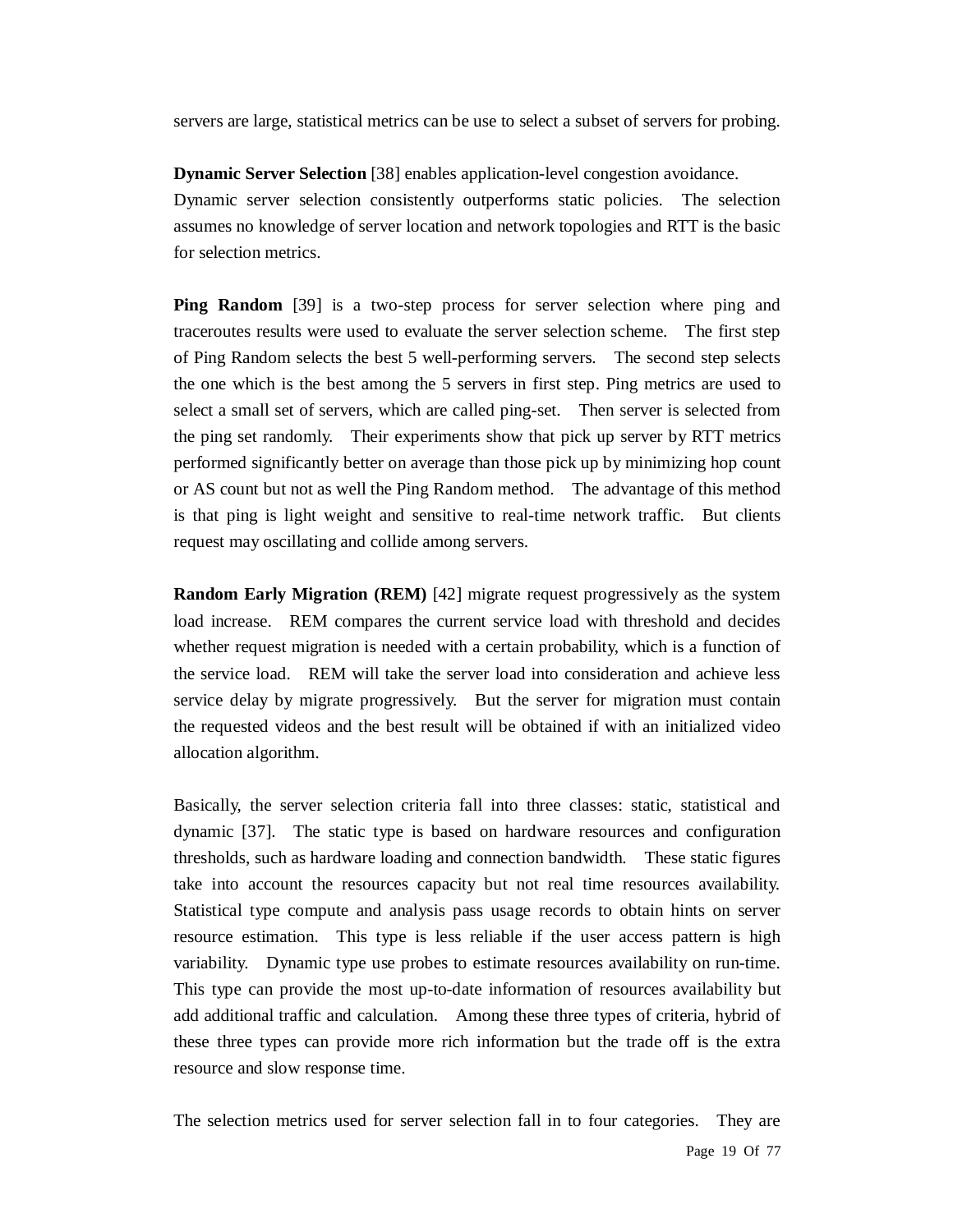router, DNS, server-side and client-side [37]. The most common used metrics in VOD system is listed in Table 2.

| <b>Categories</b> | <b>Selection Metrics</b>      |  |
|-------------------|-------------------------------|--|
| Client-side       | Geography location,           |  |
|                   | Hop count,                    |  |
|                   | RTT,                          |  |
|                   | Bandwidth,                    |  |
|                   | Random selection,             |  |
|                   | Server load metrics,          |  |
|                   | Server resource configuration |  |
|                   | Prior respond time            |  |
| Server-side       | Video allocation,             |  |
|                   | Server load metrics,          |  |
|                   | Network path metric [41]      |  |

Table 2 common server selection metric

In server-side server selection, it is performed by a VOD service management server. For example, the random early migration [42] performed in the server to decide whether request migration is needed with a certain probability, which is a function of the service load is a server selection in the server side.

In client-side server selection allows the client to select the best server [37], [38] [39]. The server responding time can be used as the selection metric for the best server in dynamic way. The respond T is defined as follows [37].

 $T = T_{DNS} + T_{connect} + T_{Latency} + T_{Remaining}$ 

Where  $T_{DNS}$  is the DNS look up time and  $T_{connect}$  is the time to establish a TCP/IP connection. The DNS look up can be ignore due to it is usually streaming servers are provided by VOD system management server. The responsibility of the client-side is only need to choose the best server to fulfill its service requirement. The T<sub>remaining</sub> is a threshold representing the dynamic load of the server. It can be the sum of available bandwidth for the client-server connection and upon server load. Tlatency is representing the static or statistical threshold of the target server. The client send probe to each target servers to obtain their corresponding T. The smallest T provides an important threshold can be used to select as the best server to serve at run-time.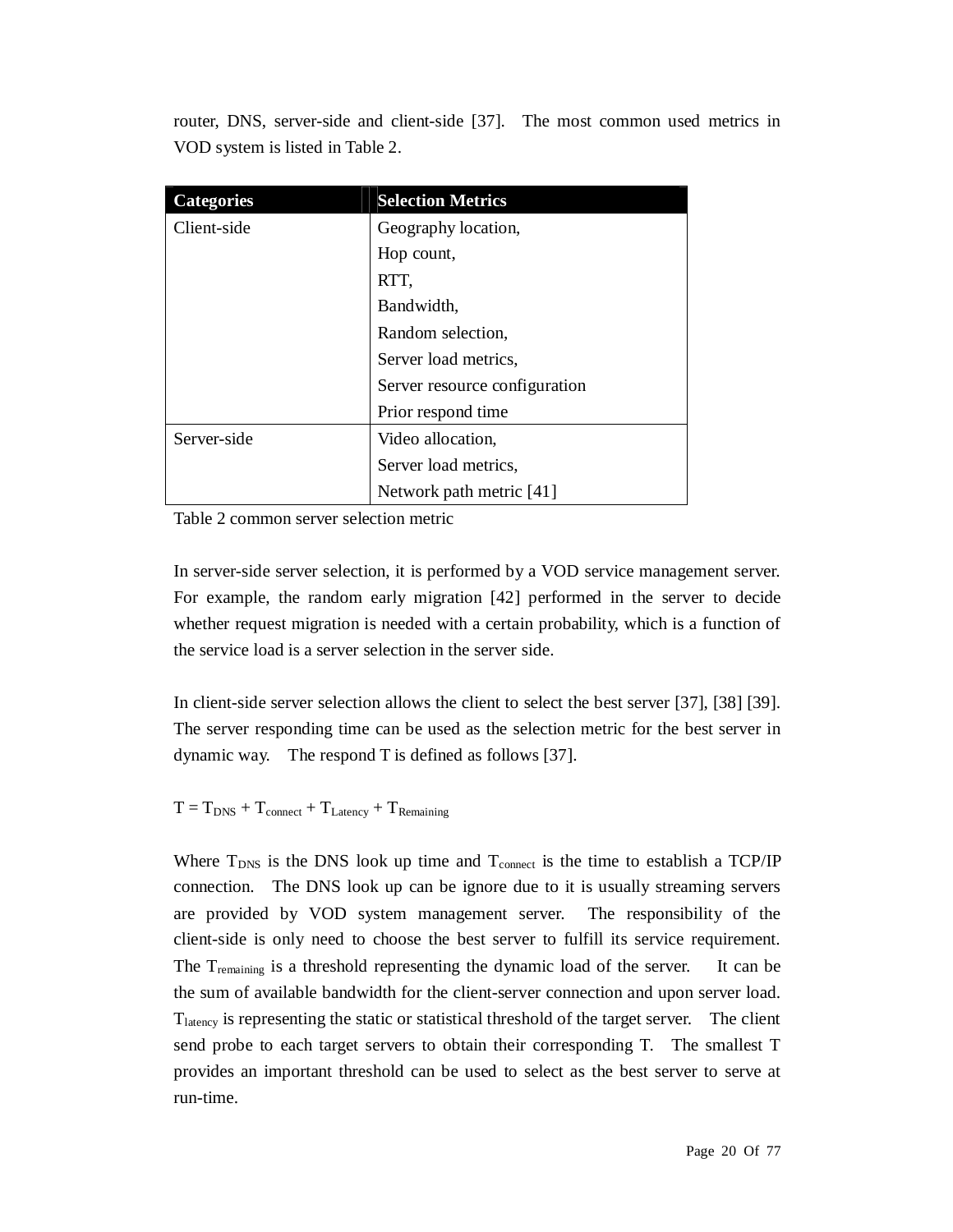In addition to server respond time, the network path and traffic condition is also the important metrics that a client can used to calculate the best server selection. Probe is a technique used to obtain dynamic server respond time and network traffic metric without know the server location or network topology [38]. It can be used in various ways. For example, client can send probes to n servers and select the first reply immediately without waiting the rest. Or send probes to all servers, upon receiving the first probe reply, delay for half the reply time to see if other servers respond almost as quickly. After the delay, select the server with the median bandwidth among those have replied [37], Or use the smallest means of 1, 2, 3, 4 or 5 RTT measurements [38]. However, probe induced extra traffic to the network and server load. The design of probe should be carefully consider that to avoid cause impact to the system performance.

The hop count and Round-Trip Time (RTT) obtained from probe are usually important metrics used for server selection [38], [39]. Hop count provide hints to estimate the best path between the client and the server. RTT provide hints to estimate the traffic condition between the client and server. But RTT is better than hop count for prediction metrics (Figure 9) [38], [39]. As the respond time is critical in VOD service and hop count is a poor and inaccurate metric [39], RTT should takes higher priority than hop count at run-time selection. Thus, RTT can be the base for dynamic selection in client side [38].



Figure 2.8 Empirical Distributions of Hops and RTT to 5262 Random Servers [38]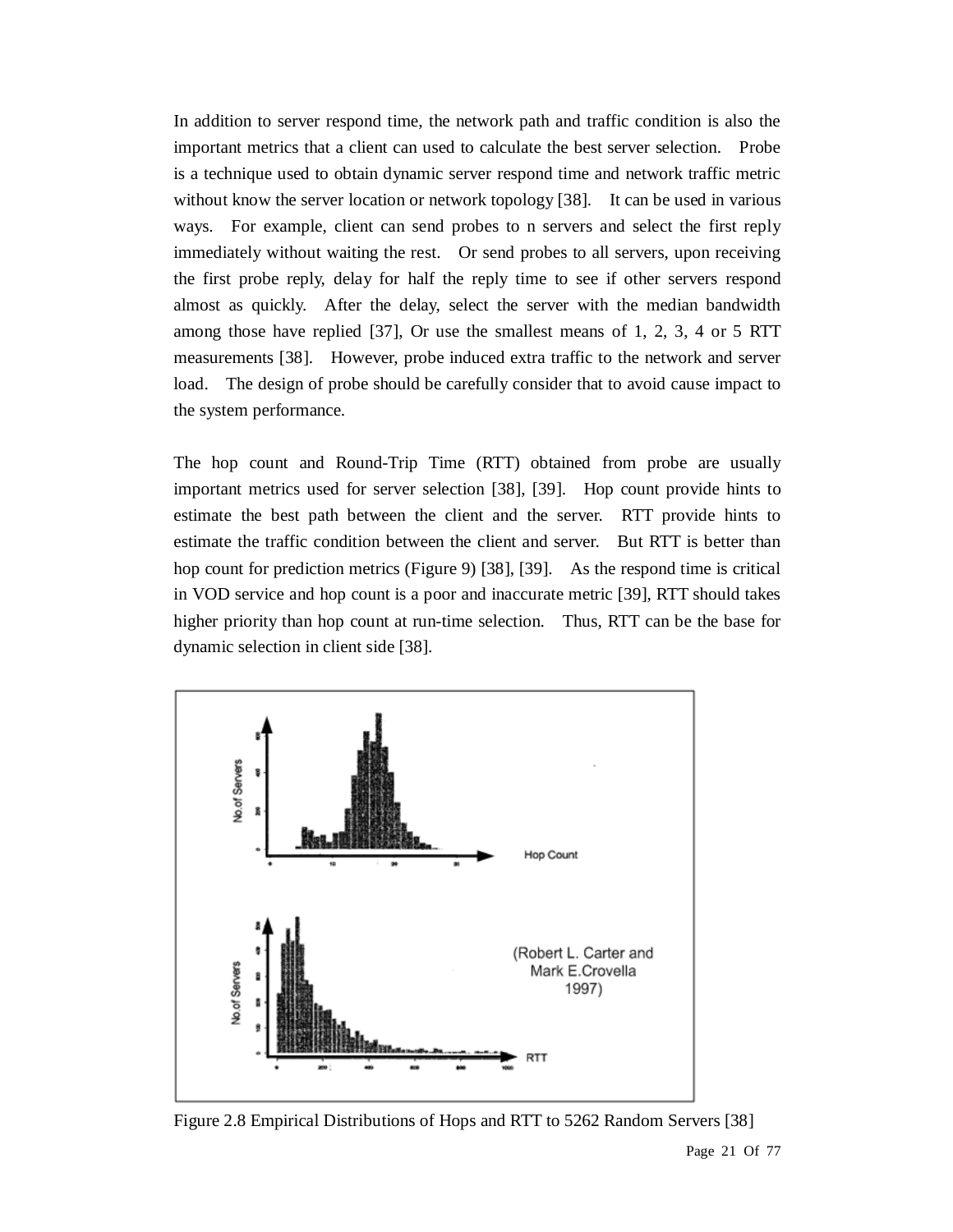The method of obtaining RTT can use simply ping and small size of file transfer. Transfer time with small files give some indication of server performance, but are not always accurate [39]. The ping method shows that it is a better method to all other small file transfer method with simplicity and light weight in bandwidth [39]. In addition to these two methods, a remote method invocation can be used to provide a mixed way of metric to indicate the server respond and RTT metric in distributed system architecture. This method will be discussed in more details and implement in the proposed DVOD system in the following section of this report.

#### 2.9. Fault Tolerance

Fault tolerance in VOD service enable failure of a component, such as a video streaming server fail, the system can still provide service but with lower video selection or performance. Fault Tolerance can increase the availability of a VOD system [2]. Replication and server selection in dynamic ways provide a mask to achieve component or server level fault tolerance. Other level of fault tolerance can be classified as in table 3.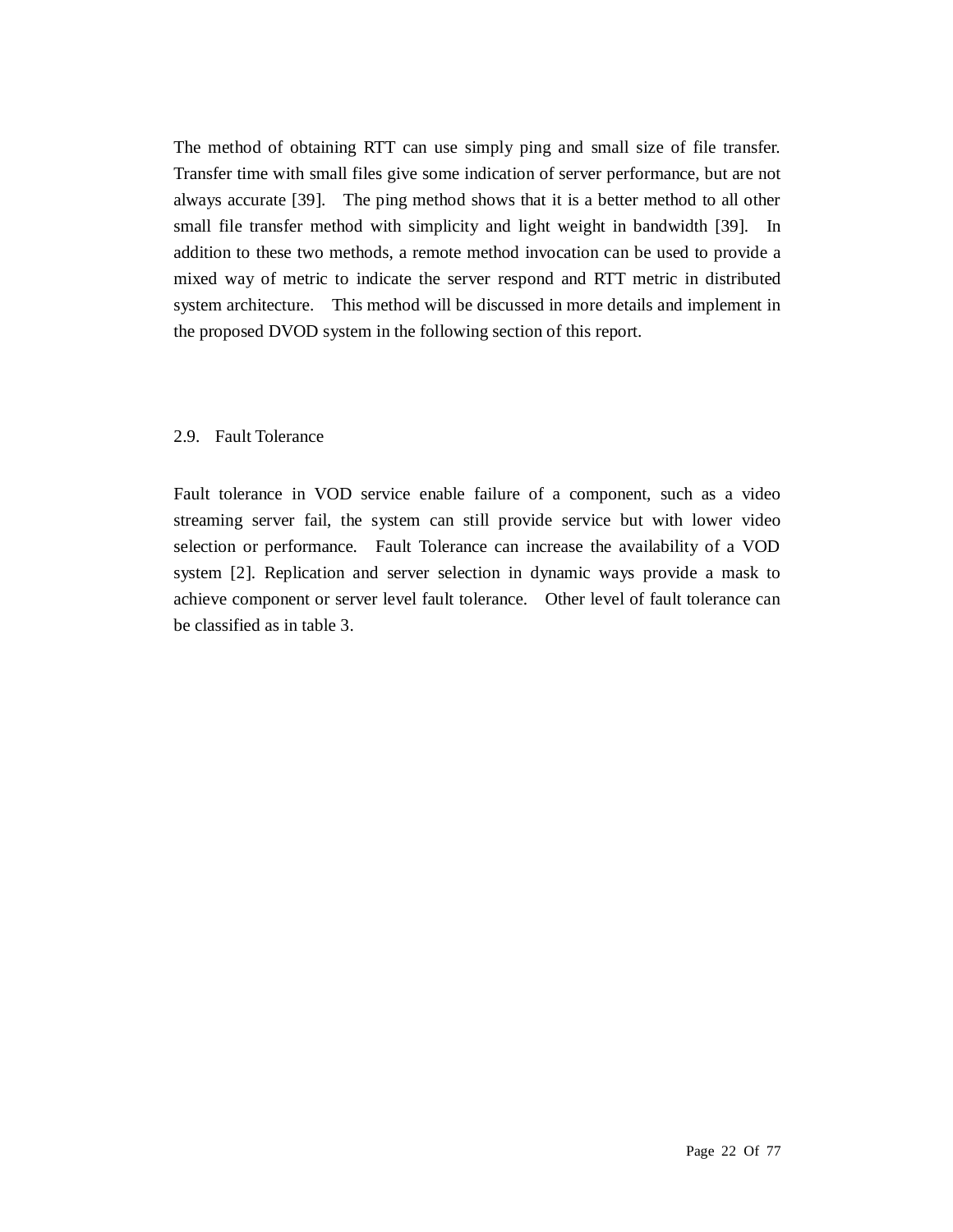| <b>Class</b>            | <b>Subclass</b>            | <b>Description</b>                    |
|-------------------------|----------------------------|---------------------------------------|
| <b>Omission failure</b> |                            | A server omits to respond to a        |
|                         |                            | request                               |
| Response failure        |                            | Server responds incorrectly to a      |
|                         |                            | request                               |
|                         | Value failure              | Return wrong value                    |
|                         | State transmission failure | Has wrong effect on resources (for    |
|                         |                            | example, sets wrong values in data    |
|                         |                            | items)                                |
| Time failure            |                            | Response not within a specified       |
|                         |                            | time interval                         |
| Crash failure           |                            | Repeated omission failure: a          |
|                         |                            | server repeatedly fails to respond    |
|                         |                            | to requests until it is restarted     |
|                         | Amnesia-crash              | A server starts in its initial state, |
|                         |                            | having forgotten its state at the     |
|                         |                            | time of the crash                     |
|                         | Pause-crash                | A server restarts in the state before |
|                         |                            | the crash                             |
|                         | Halting-crash              | Server never restarts                 |

Table 3 Characteristics of Faults

In DVOD system, hardware failure in component achieve by employing storage redundancy, such as RAID, operation system functions, such as clustering etc. to mask the component level failure. The fault tolerance in DVOD system regarding to the Omission failure, Response failure and Time failure can be masked by a distributed middleware such as CORBA. The failure result is a exception in the remote method invocation. The result to the clients may need to handle the failure exception and experience slow performance.

### 2.10. Admission Control

Page 23 Of 77 Admission control in DVOD system controls if a new request can be fulfillment or accept base on the current resources metrics. The purpose is to avoid violating the service quality of others users already in use. Admission control metrics can be from networks resources and CPU load [25], or in threshold-based polices [23], or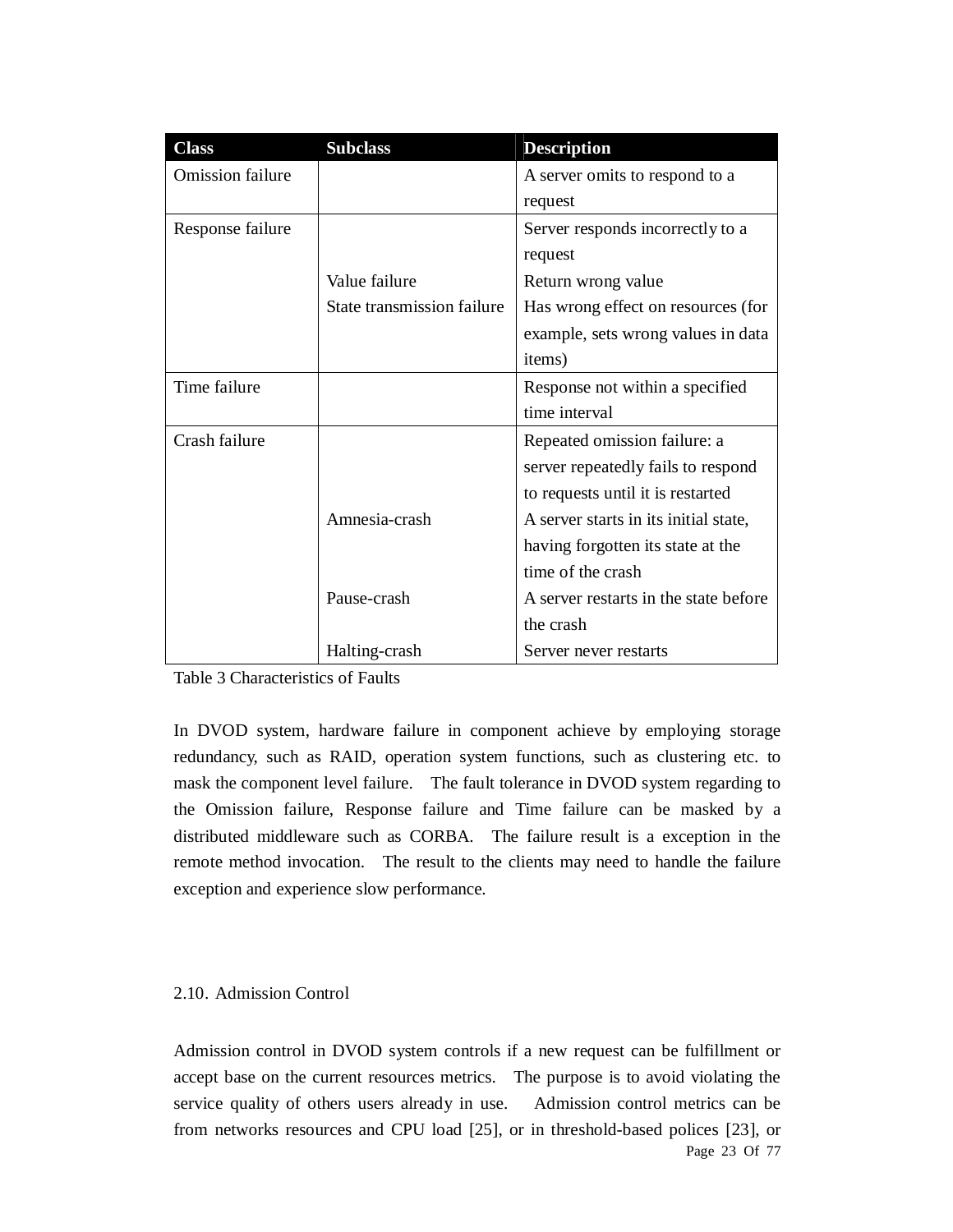base on blocking probability [43]. In a DVOD system, it is usually performed the management server as near the client as possible. It is because this can reduce influence to the system and sharing resources to existing users. As a result, the front end process responsible for this task need to obtains sufficient system resource metrics or threshold to make its admission control decision at run-time.

#### 2.11. Summary

VOD service had been research topics for a long time. The proposed topic for VOD service can be grouped into five issues. They are video allocation, admission control, transmission mechanism, replicate policy and server selection. The system architecture is mainly based on distributed components across the component networks. Most proposed DVOD system deals with how to coordinate different components, such as providing video to user from different video streaming servers as a whole to obtain the capacity optimization and access transparency. But it is still few successful commercial VOD service in the markets. Beside the inherit limitation of existing network bandwidth, other non technical issues such as copy right, security and investment interest factors are also influence the popularity of VOD service. However, DVOD system is indeed provide a technical framework to using existing computer networks as a platform for VOD service development.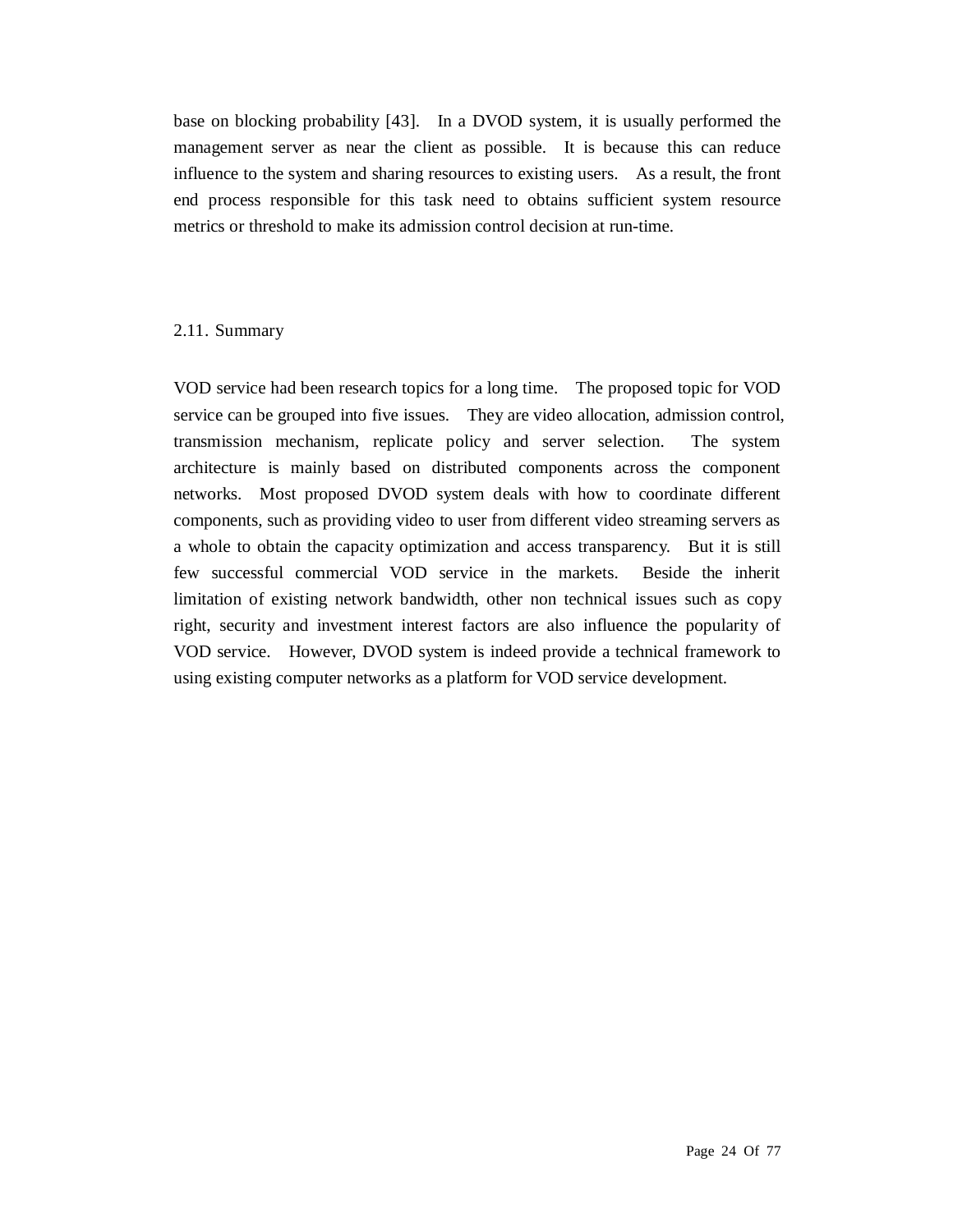# **3 System Design**

### 3.1. Motivation

Multimedia streaming over Internet is popular in recent years. Multimedia technologies such as compression, security and streaming protocol are still under evolution, a framework to provide a generic architecture for distributed video-on-demand (DVOD) services is needed.

As DVOD services are usually operated by different parties and some of the services may not the same. A generic architecture which can provide a standard interface for interoperability of different operators is essential for the framework.

The media contents and sources are various. The procedure for source set up such as real-time broadcast event or ad hoc monitoring for mobile users should dynamic, automatically or as simple as possible.

### 3.2. Design Goal

The design gold of a generic architecture for distributed video-on-demand (DVOD) is simple. It is only one principle, define clearly the system components and use standard interface between them

### 3.3. Solution

The ways to define components among a system is not in the topic of this report. And the interface standard among software systems are various and not possible to investigate their details here. As CORBA and Web service are both popular standards in distribute computing environment and Internet application respectively, these two standards are selected as the component interface of the generic architecture for distributed video-on-demand services. The major reasons for choosing CORBA and Web Service for the generic architecture as follows: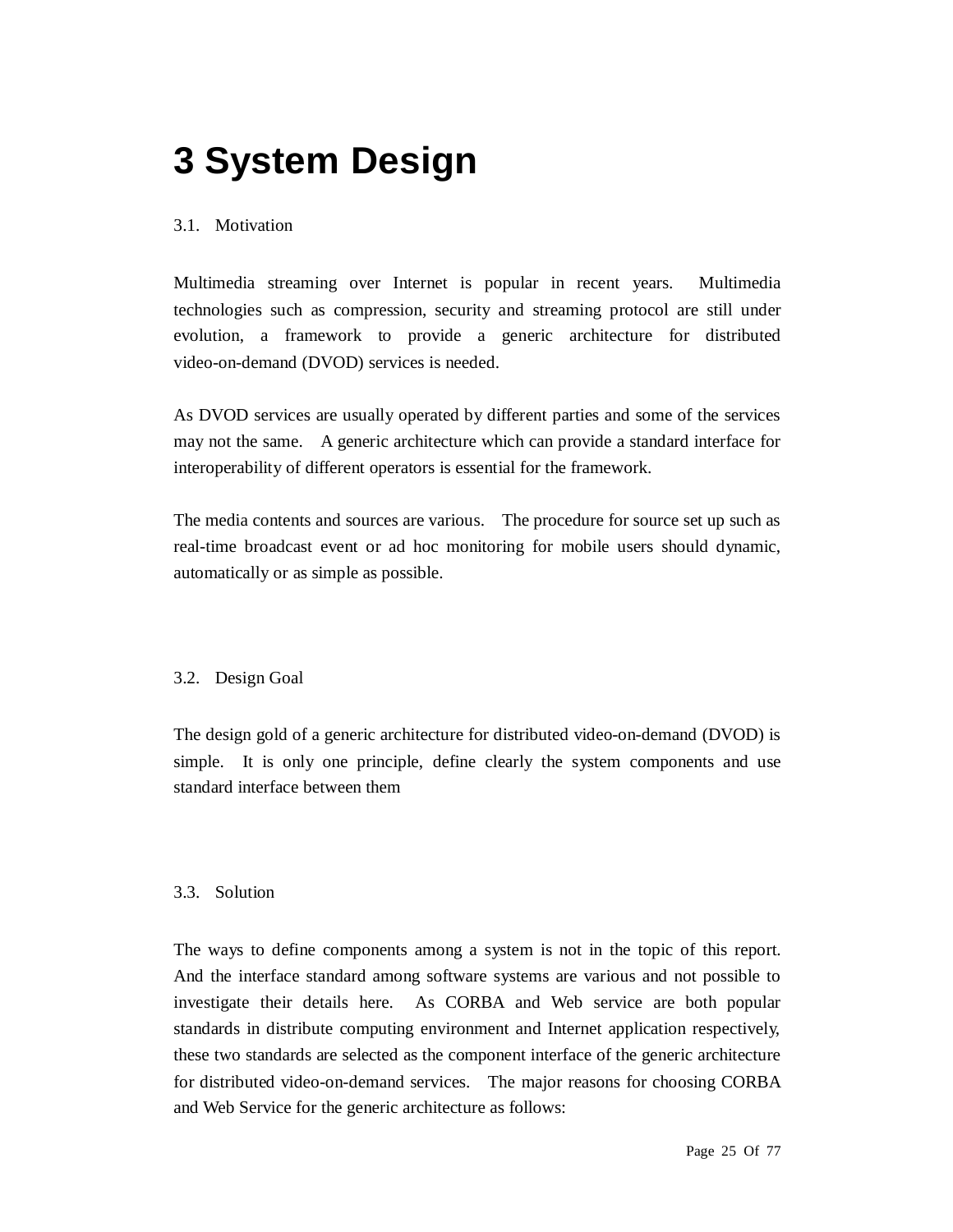#### CORBA:

- Interoperability middleware for heterogeneous network, computer hardware, operating system and programming language
- Best for interface between heterogeneous streaming server among different technology or content provider
- Drawback: difficult to pass firewall in distributed environment

Web Service:

- Standard API for Web application
- Best for interface between different content providers
- Can pass firewall

As most current CORBA products are difficult to bypassing firewall and no standard ports for configuration, the Web service can used instead of CORBA in case of server interoperate in the Internet environment.

Logically, due to CORBA and Web service are defined as the standard interface between components, the network, computer hardware, operating system and programming language may be different. But in reality, the most normal condition may be a central Web server, a database server and different streaming servers from different venders or products. All may running in different operating system and developed by different tools.

In the user side, Internet browse is a normal access interface. The capability to decode the streaming is determinate by if the user installed the appropriate media player component for the target streaming source. Different streaming source may employ different streaming technologies. Clients must install the corresponding component or player to decode the steaming if it is not stalled before.

### 3.4. Design Consideration

#### **Video Content Allocation Issues**

Page 26 Of 77 Due to the uncertainty of video popularity prediction and replicate policy is tightly related to video allocation, the DVOD in this design assumed that video collection is partitioned on multiple streaming servers and some of videos may have multiple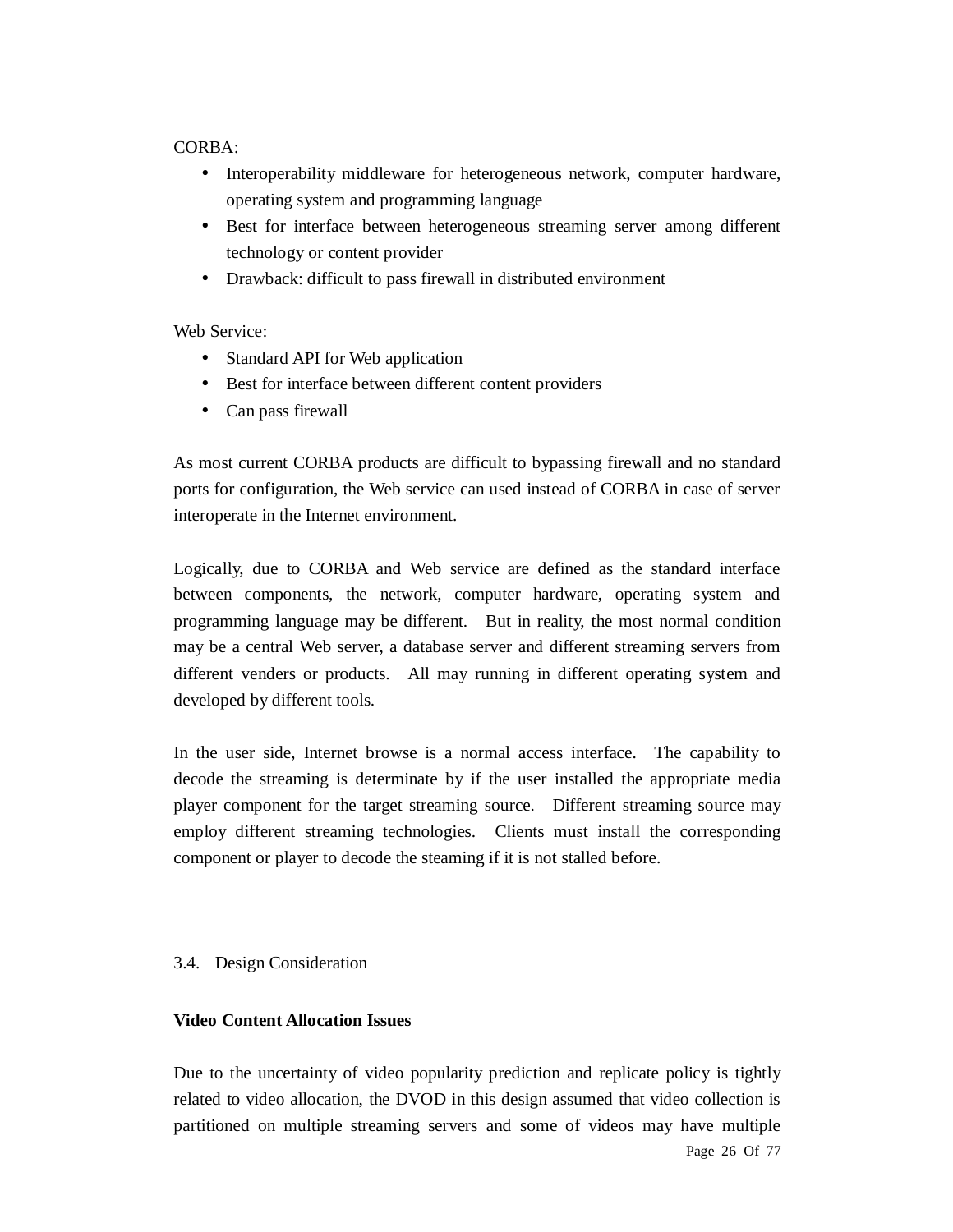copies in different streaming server. As the beneficial obtain from simplicity is out weight the cost of uncertainty, no any allocation method will use.

## **Transmission Issues**

Another assumption is that transmission is based on unicast and the whole video file is stored in a single location. This simply the implementation and less cost for video pre-processing, such as video stripping on multiple servers, adaptive chaining etc. The most important benefit is there is no need to use STB and simplify the client side setup.

## **Heterogeneous and Middleware Issues**

The implementation is flexible in CORBA and has been chosen as the framework for streaming service [12], [44] and VOD service in mobile environment [45]. The limitation based on the supporting programming language binding in CORBA IDL and supporting platform for ORB products. It is theoretically and practically to implementation heterogeneous components in different network and operating systems. In the DVOD system proposed in this report, the two CORBA remote objects will be implemented in the UNIX platform and the client interface will implementation in Windows platform. Video streaming is decided to spawn a new thread on per view basis. In other CORBA implementation of DVOD system, the video streaming part can be a third part product with integrated control interface, such as CORBA or COM to control the delivery of streaming video to clients.

# **Fault Tolerance Issues**

All video information, user account, resources metrics and other management data are stored in a central database installed in the Video Management Server without replication and any fault tolerance protection. The main different to practical system is that replication and redundant of database increase availability and fault tolerance.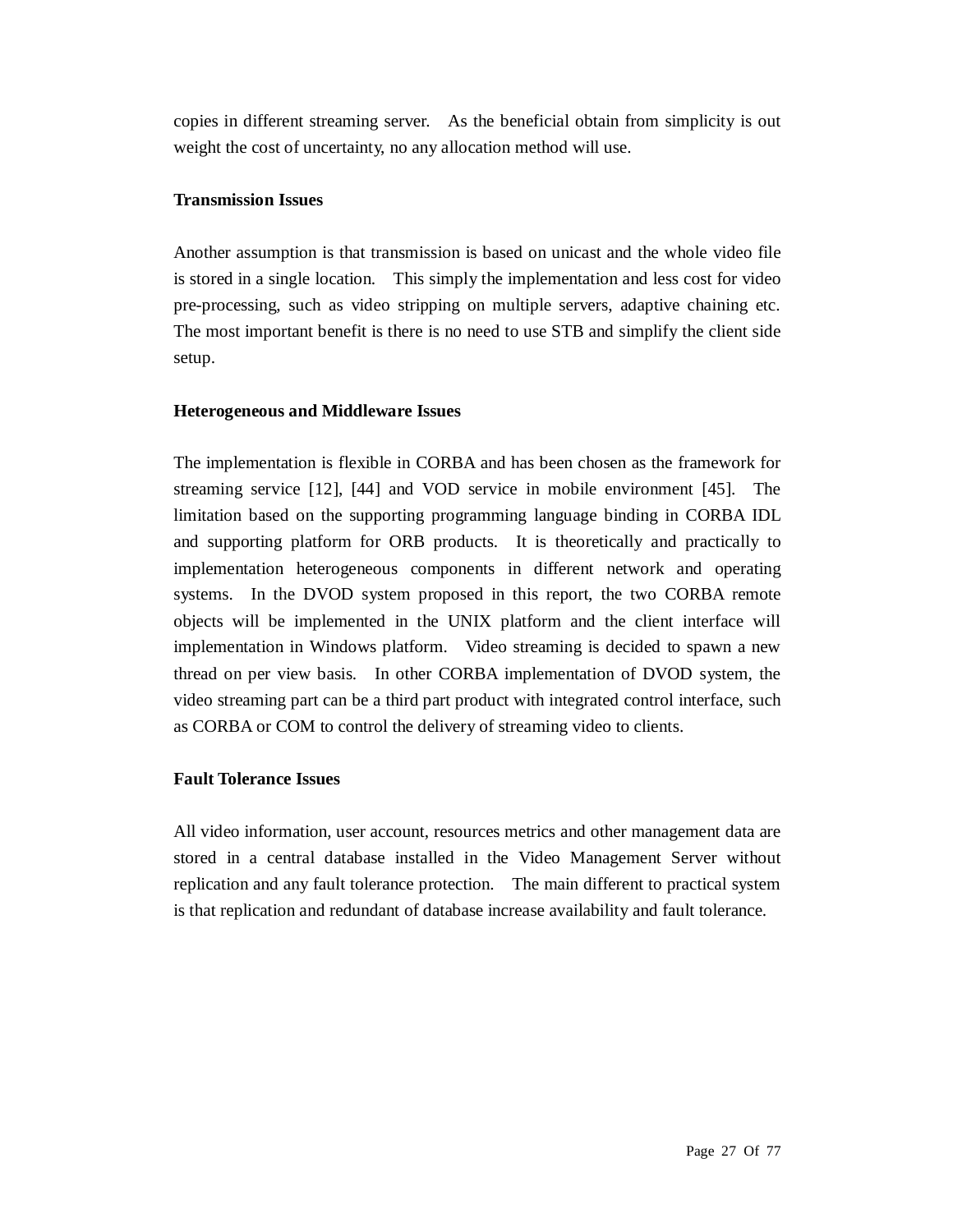#### **Location Transparency Issues**

The CORBA Naming Service will be used for client to the look up the Video Management Server. This provides the location transparency of the Video Management Server to the Video Clients but every client must setup to locate the CORBA Naming service in its configuration.

#### **Resource Metrics Update Issues**

The CORBA Event Service will be used to provide real time resources metrics notification to subscribed CORBA remote objects. The major resources metrics in the Event Service channel is the remote object in the Video Streaming Server. It is because it provides real time loading and resources metrics for both the Video Management Server and Video Client in the server selection process.

As a result, the design and implementation of this DVOD system is mainly focus on the admission control and server selection with both static and dynamic resource metrics. And demonstrate the use of CORBA as the development platform for DVOD system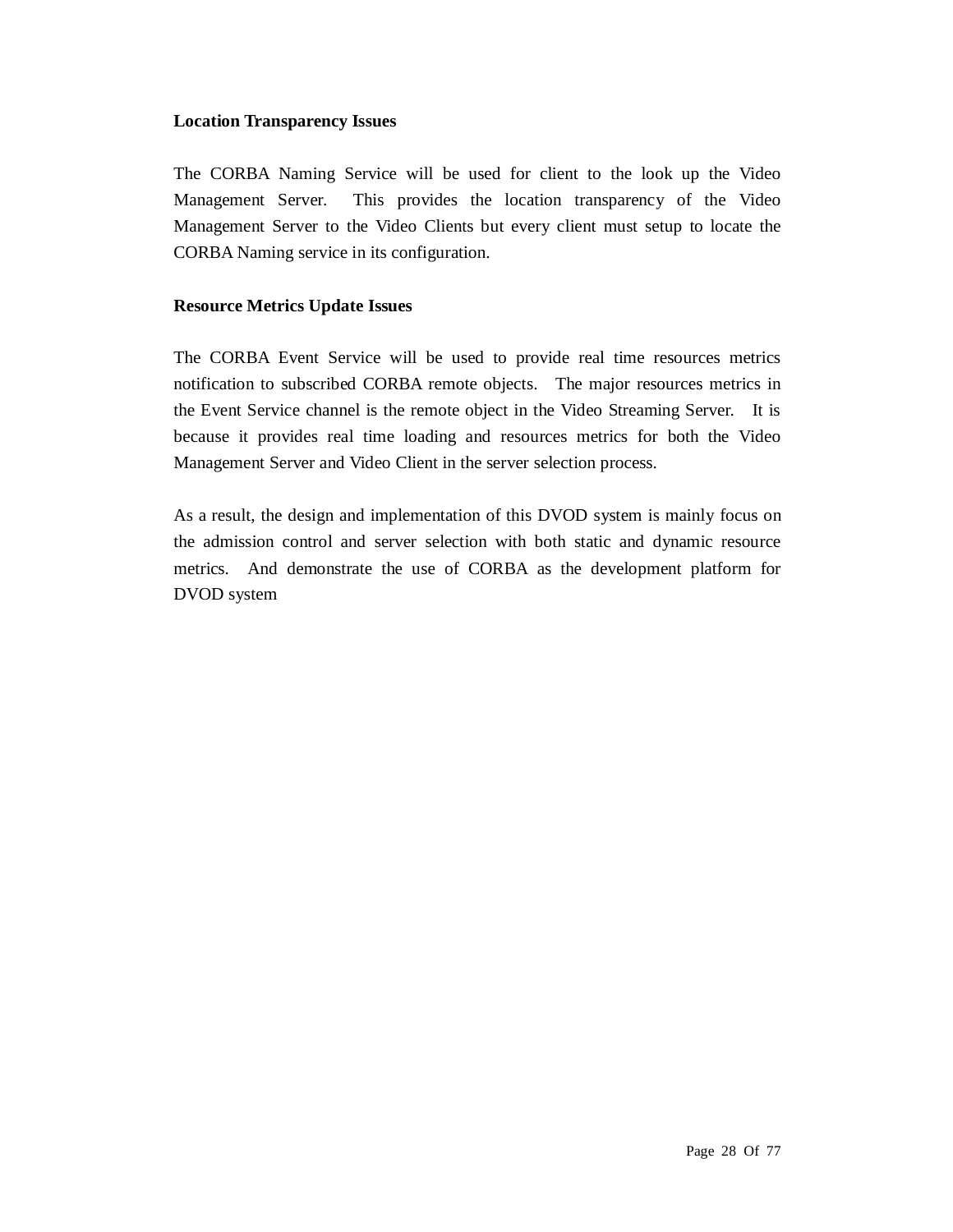### *3.5.* System Architecture

#### 3.5.1 Roles

The roles in a generic architecture for distributed video-on-demand service can be classified as follows:

- System operator
- Content provider
- Subscriber

**System operator** is the party who provide the browsing service to subscribers. Content providers register them service or content to system



Figure 3.5.1 VMC Roles

operator and subscribers can browse variety of service such as Video-On-Demand, Real-Time TV, Real-Time Web Cam etc., and choosing the content provider to serve them.

**Content provider** provides the media content streaming directly to subscribers. The physical media content may be a streaming file or an audio/video capture from hardware device. The source of the media content is usually called streaming server. Content provide may equip their streaming severs in their own sites. So that a system operator may consist many streaming servers from different content providers and those streaming servers may scatted in different geographic location among the Internet.

**Subscriber** refers to user of the system who retrieving the streaming content from any content provider through the system operator. The user will access the system operator's Web site to obtain the streaming server location and then retrieve the streaming directly from the streaming server.

### 3.5.2 Major Components

The components in a generic architecture for distributed video-on-demand service can be classified as follows: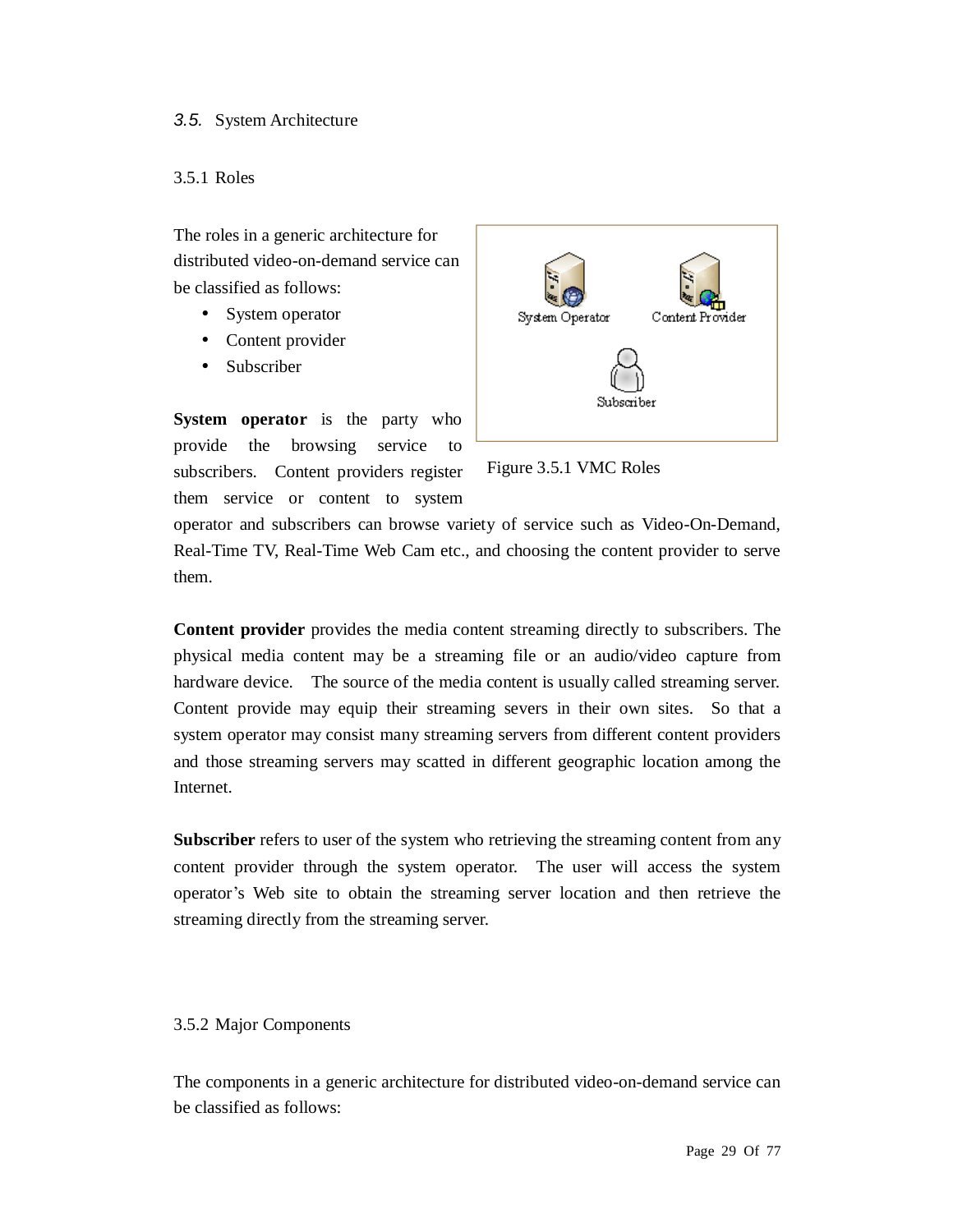- Web Server
- Remote Web Server
- Database Server
- Streaming Server

**Web server** is the access point or portal of the distributed video-on-demand services. It provide catalogue of media content to subscribers. Remote Web server is the same as the Web server



Figure 3.5.2 VMC Major Components

except its catalogue content is come from a remote Web server. The Remote Web server is similar a proxy. The function of a Remote Web server can be for load balancing or provide different version of catalogue form, such as for mobile device etc.

**Database server** is the central repository for all catalogue information, system configuration and meta data in the distributed video-on-demand services.

**Streaming server** is the server which provides media streaming service to subscribers. Streaming server located within Intranet of the system operator is called local Streaming server. Streaming server located outside the Intranet, such as in the Internet is called Remote Streaming server. Remote streaming server is used to minimize the distance between the subscribers and the media source in order to improve bandwidth utilization and load balancing. Content provider may provide their one Streaming server group to one or several System operators.

# 3.5.3 Distributed Video-On-Demand Scenario

The most typical scenario for the most typical services is the distributed video-on-demand service. The configuration is usually a central Web server plus many distributed streaming servers scattered in different geographic location in the Internet. Subscribers



Figure 3.5.3 DVOD Scenarios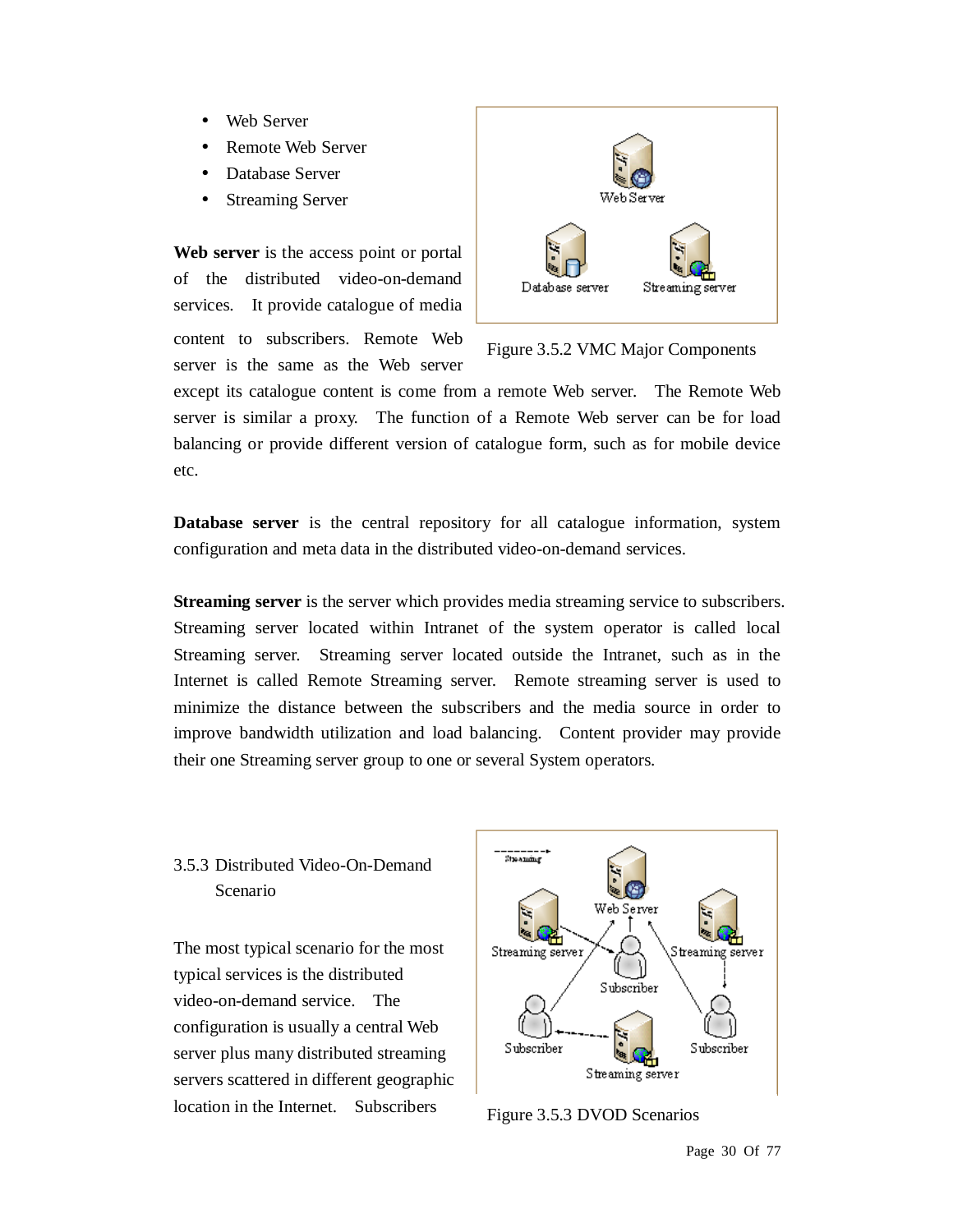will be distributed to the most suitable streaming server to retrieve the target media streaming.

3.5.4 Real-Time Broadcast Scenario

Basically, real-time broadcast is streaming media signals from audio/video device to subscribers. It is not only limited to Web Cam or TV turner card.



Figure 3.5.4 Real-Time Broadcast Scenarios

3.5.5 Mobile Subscriber Scenario

Remote Web server provide media content catalogue to mobile subscribers through local access point. The source of media content catalogue is consumed from another Web server which is the Web server of the system operator. The purpose of the Remote Web server is used to provide different version of catalogue to appropriate mobile device, such as Pocket PC or Smartphone. Remote Web server may also provided by system operator for load balancing purpose or operated by another partity who target to mobile device in a specific wireless coverage area.



Figure 3.5.5 Mobile Subscriber **Scenarios** 

3.5.6 Ad hoc Multimedia Streaming Scenario

Ad hoc multimedia allow mobile users to become a media content provide at anytime.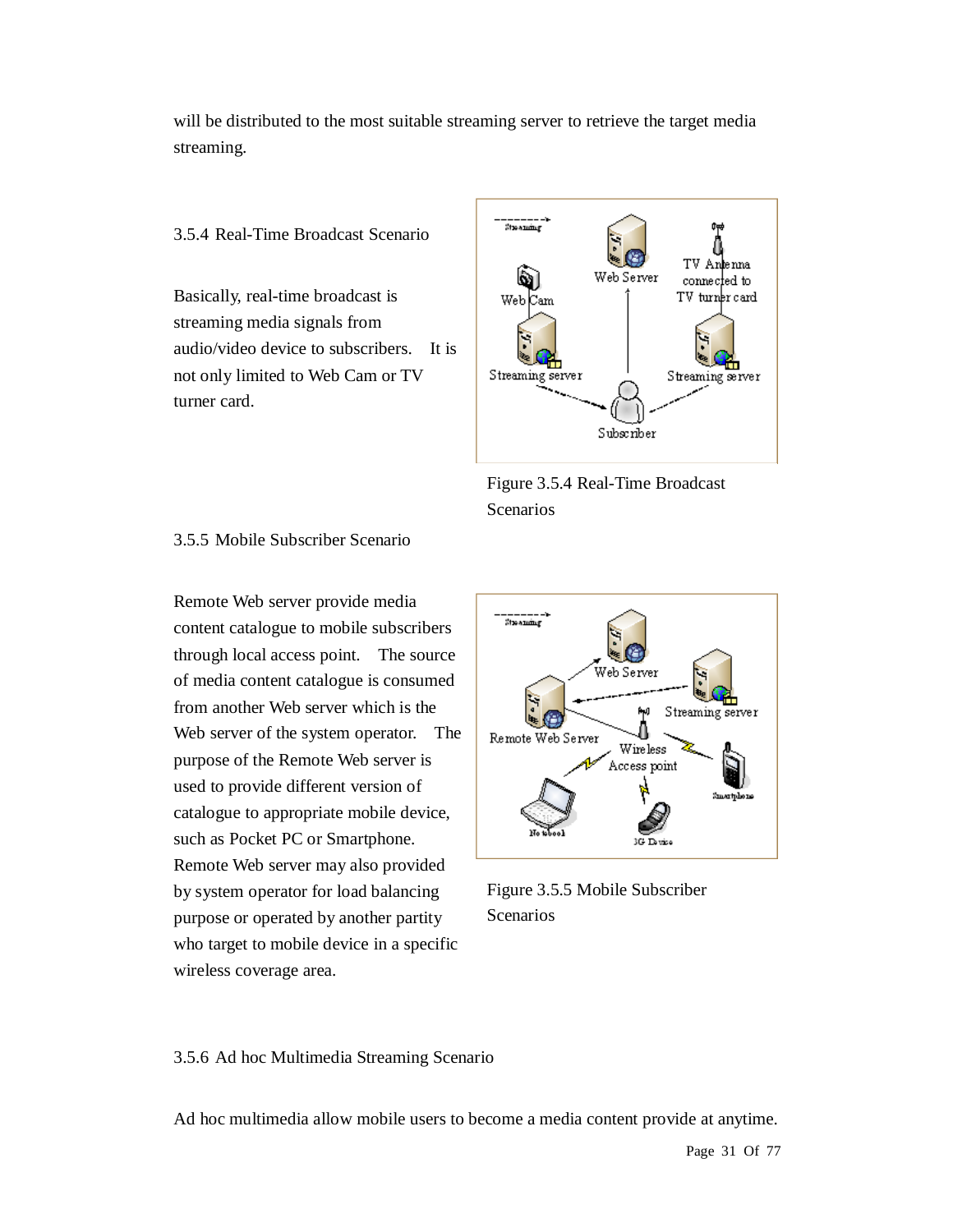Mobile subscribers may also become a content provider when they register their Web Cam or streaming service to the system operator's Web server.



Figure 3.5.6 Ad Hoc Multimedia Streaming Scenarios

#### 3.5.7 Local and Remote Server Scenario

The common configuration for Distributed Video-On-Demand services consist multiple Streaming servers and remote Web servers located in different geographic area in the Internet. Group of servers located in a LAN are usually protected by firewall. CORBA is proposed to be the standard component interface for interoperate behind the firewall while component interoperate outside the firewall will be proposed to use Web service



Figure 3.5.7 Local and Remote Scenarios

3.5.8 Server Selection Scenario

Server selection occurs when subscriber order to watch a multimedia streaming content. It is by default, the system operator short list the most appropriate servers which available the ordered content for subscriber. The metrics for ordering include Round-Trip-Time (RTT), Allocated Band Width for clients



Page 32 Of 77 Figure 3.5.8 Server Selection Scenarios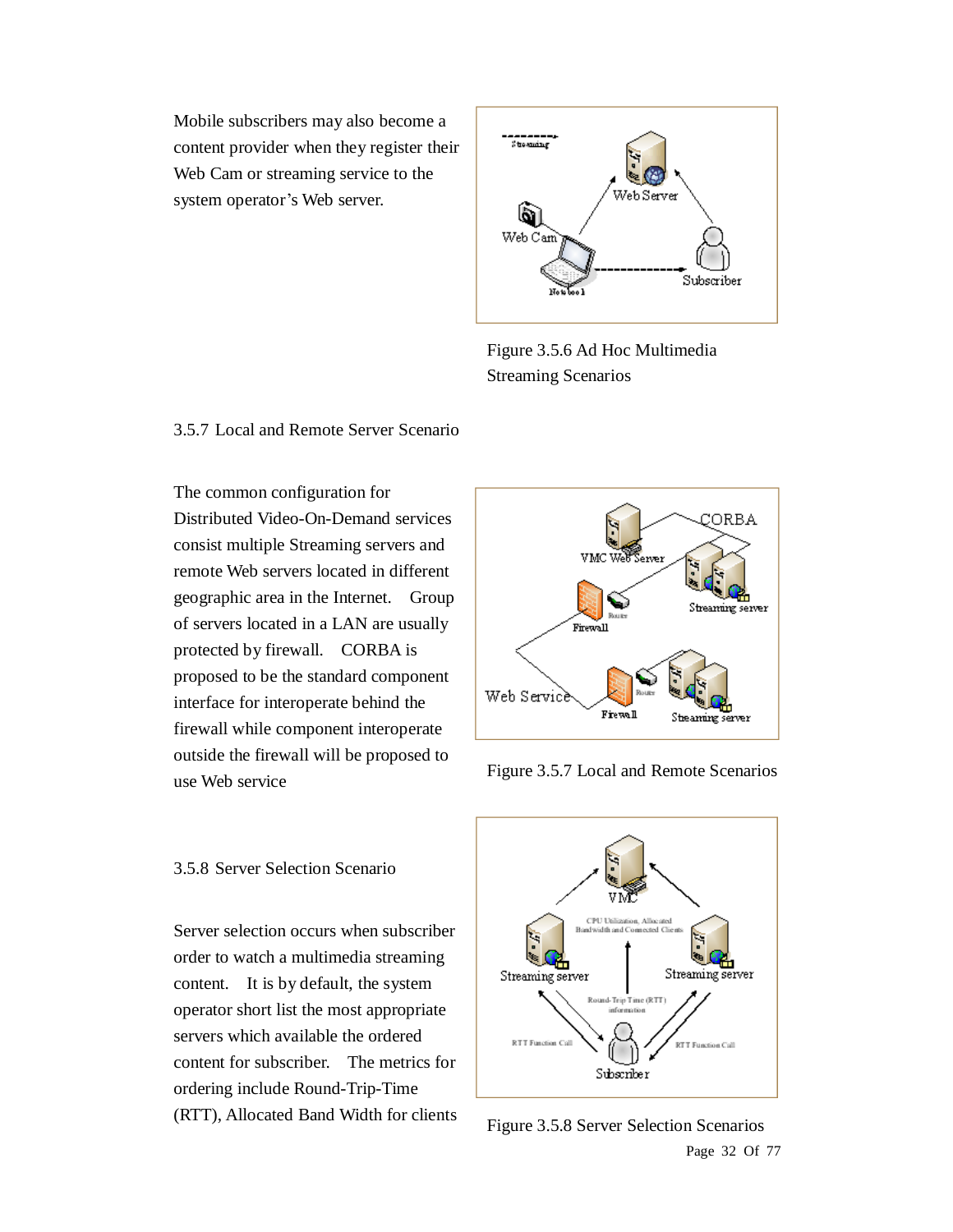and number of connected clients.

#### 3.5.9 RTT Collection Scenario

The optimal solution to obtain RTT figure between the subscriber and streaming server is by running an echo function in the server by the subscriber. The subscribers invoke the echo function each time it need to select the best server. But this method needs the subscriber capable to invoke the server object in the server and this is usually need installation of client software, such as install a client object and ORB in CORBA technology. The less optimal solution to obtain RTT is by collection the RTT figures by a remote Web server which is located nearest to the



Figure 3.5.9 RTT Collection Scenarios

subscribers. The remote Web server will run the echo function periodically instead of running by subscribers.

#### 3.5.10 Logical Component Architecture

The logical component architecture of the generic distributed Video-On-Demand services is illustrated below. Components which distributed in different geographic location are grouped over a grey block. Some components may further separated in different machine (such as the database server) for load balancing is not illustrated here as it is not the major purpose here. The streaming server, remote Web server and client application may have multiple instances as multiple subscribers may retrieve their media contents from different streaming servers concurrently.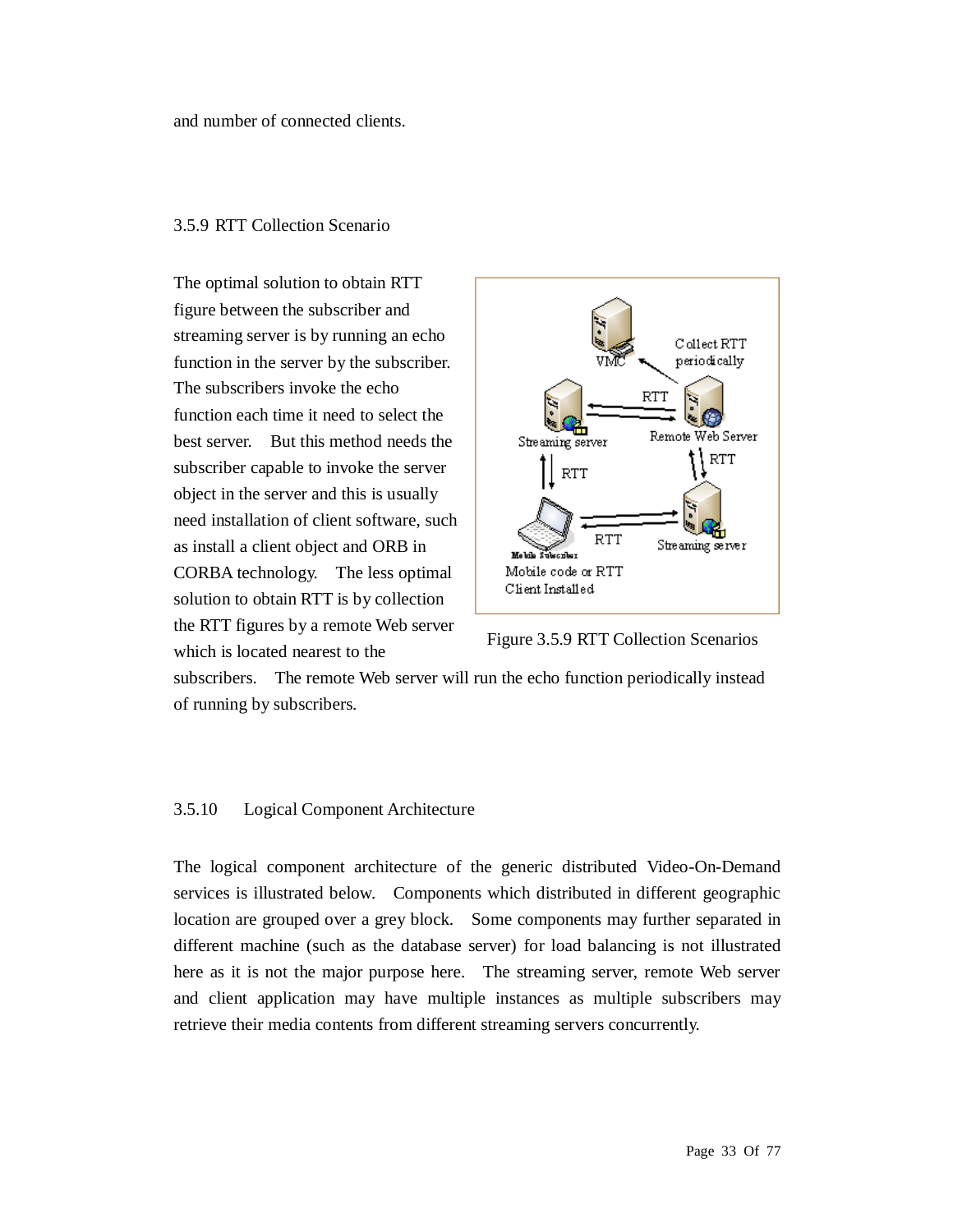

Figure 3.5.10 Distributed Component Architecture

In figure 3.5.10, it is illustrate all major components in the generic architecture. The components are mainly grouped together form 5 independent groups which are easy for running in distributed locations or machines (illustrated by grey border). The VMC Web server, Web service and CORBA naming service only need one instant within a single distributed video-on-demand services system. The streaming server and clients may have many instances. The remote Web server is optional. If it exists, there may have used to holding different version of media content catalogue (such as Pocket PC) or used to collect RTT for mobile devices (RTT Agent). RTT collection provide dynamic resources metrics and avoid install RTT client code into client's device.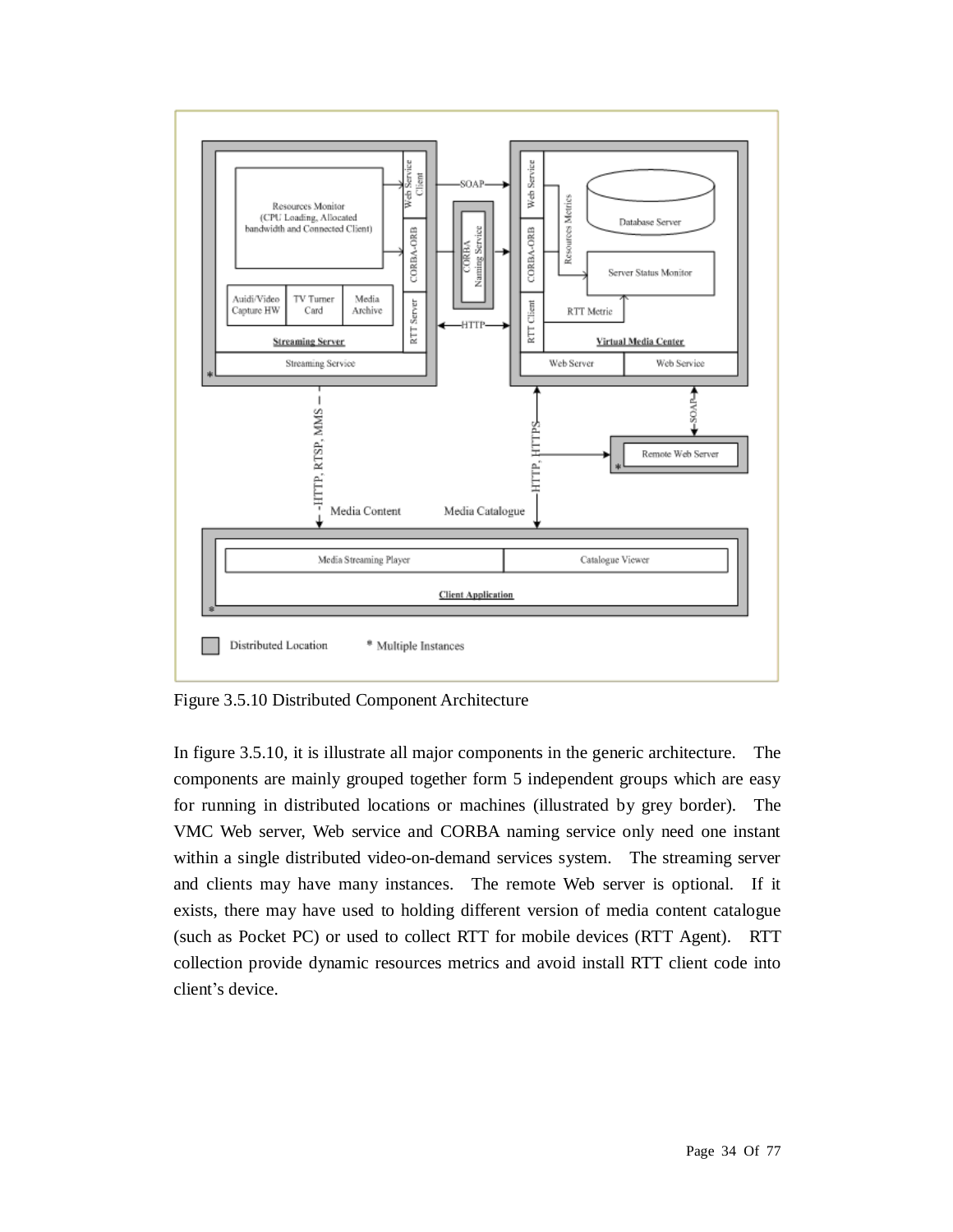# 3.5.11 Component Collaboration

The collaboration between components is show in Figure 12 below.



Figure 3.5.11 Sequence Diagram of a Video Session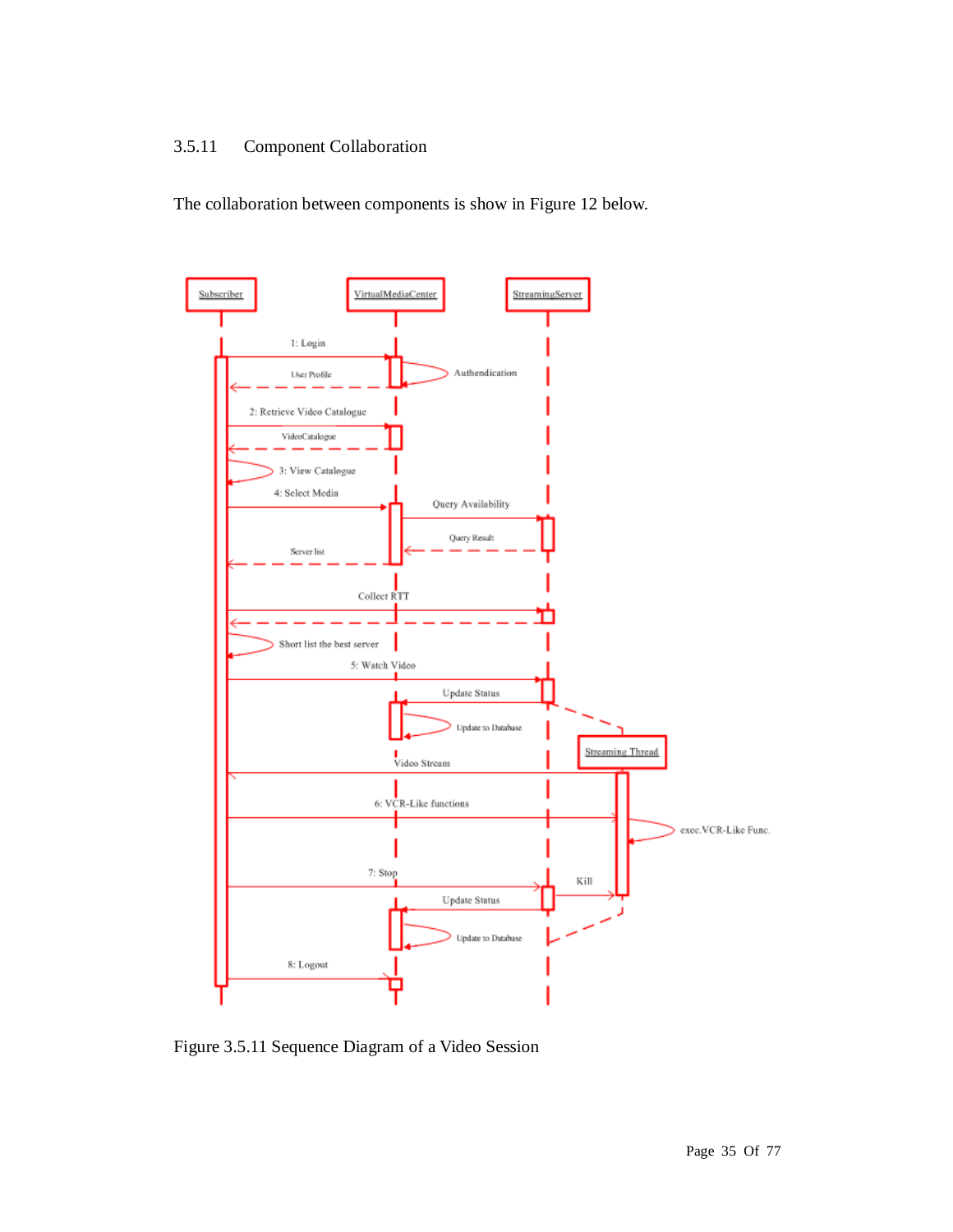## *3.6* Interface and Class Definitions

The interface for remote objects should be implemented by the supported programming language binding of CORBA in the server. The VideoManagementServerImpl and VideoStreamingServerImpl classes in Figure 13 represented the implementation class.



Figure 3.6 Class to implementation CORBA Interface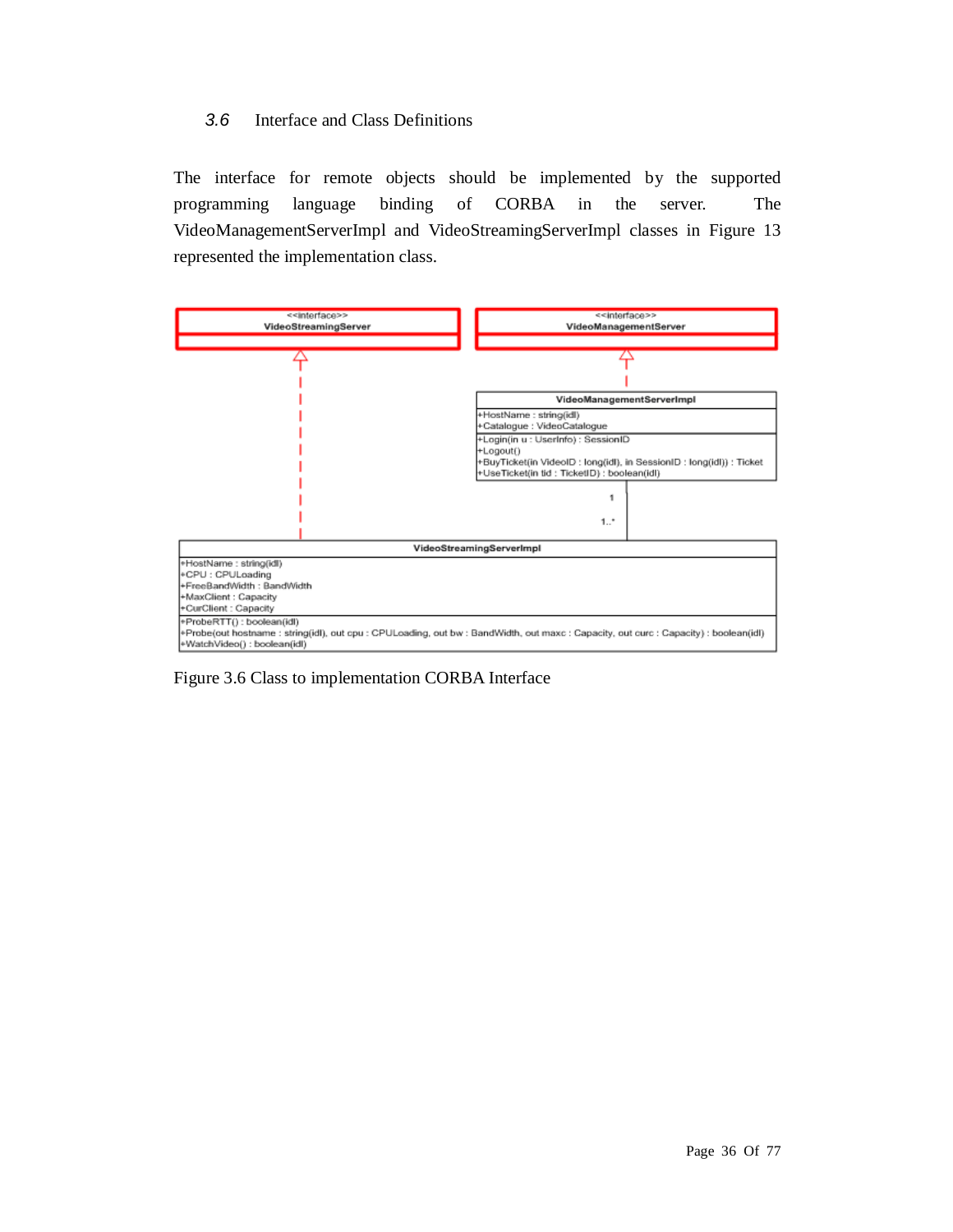## *3.7* Data Structure





Figure 3.7 Data Structure for CORBA Remote Objects

# 3.8 Exceptions

Exceptions are used to inform more descriptive system error information in run-time. CORBA provide exception for remote method invocation for error handling. Figure 15 shows the exception will be raise in the CORBA interface.



Figure 3.8 Exceptions for Remote Object Methods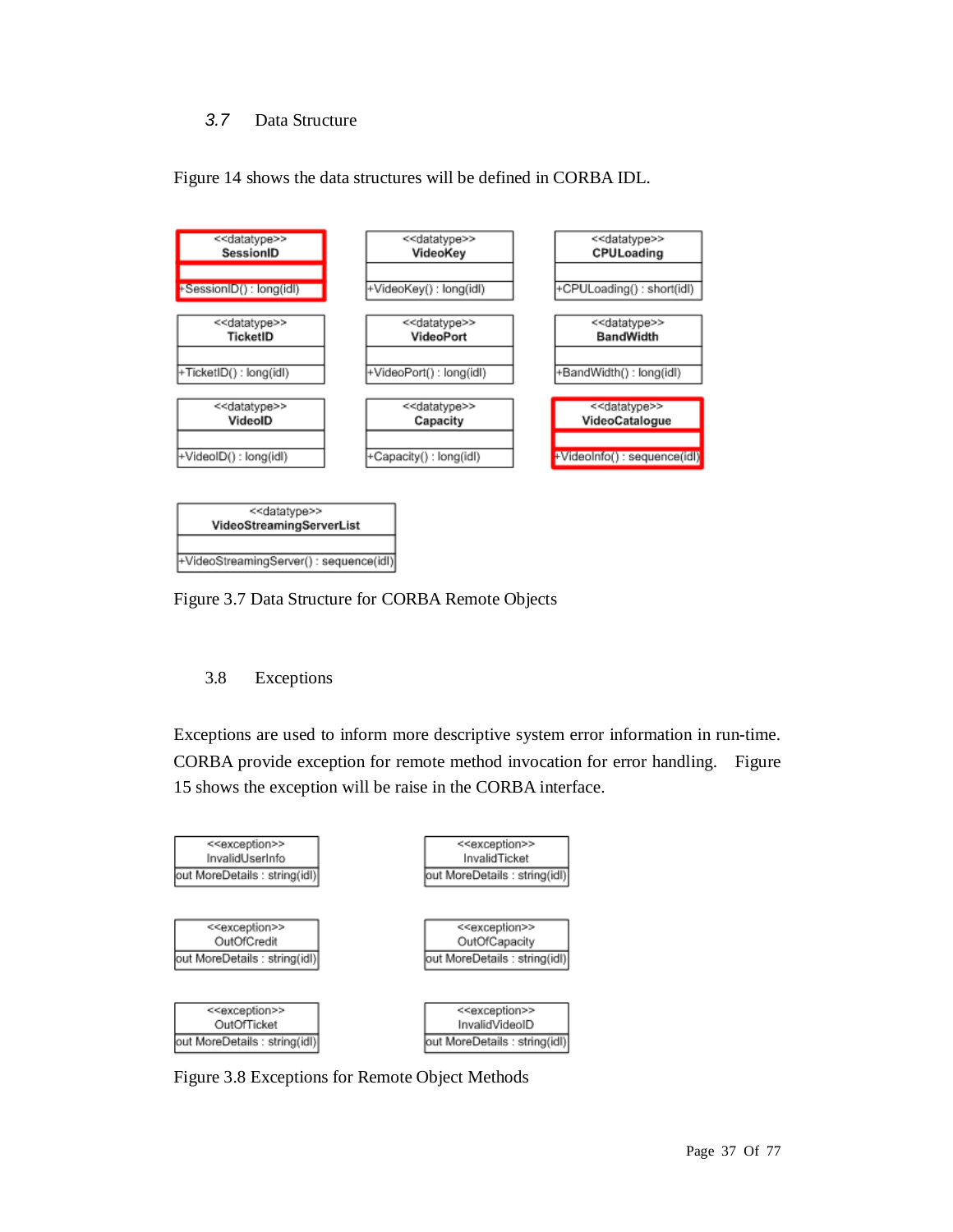# **4 Implementation**

## 4.1. Overview

The implementation to the Distributed Video-on-Demand services is called Virtual Media Center (VMC). The implemented services in the VMC are as follows:

- l Video-on-Demand (VOD)
- l Real-Time TV
- l Real-Time Web Cam Monitor
- l Ad Hoc Streaming
- l Auto Server Selection
- l CORBA API
- l Web Service API

Basically, VOD, Real-Time TV and Real-Time Web Cam monitor are the same. All are streaming service in the point of subscribers view. The different is on the content. But in the back end, VOD is different to Real-Time TV and Real-Time Web Cam monitor. The source of VOD is physical file in supported streaming format, while the sources of Real-Time TV and Real-Time Web Cam monitor is audio/video signals directly captured from hardware device. Ad Hoc streaming is another form of the VOD, Real-Time TV and Real-Time Web Cam Monitor services. The different is Ad Hoc streaming emphasis the source location is mobile. The VMC mask the mobility of streaming source by providing a fixed access location. Auto server selection is important in VMC as if subscriber fail to obtain the media content from the most suitable server will cause network traffic jams and lower system capacity. The selection criteria is by short list a list of available servers from some collected resource metrics at the subscriber order a media to view. The last two services CORBA API and Web service API are application interfaces to meet the design gold to increase interoperability and bypassing firewall.

A typical implementation consist a central Web server, Web service interface, local streaming servers, remote Web server and remote streaming servers, subscribers in PC, mobile and wireless device is illustrated in the following implementation illustration.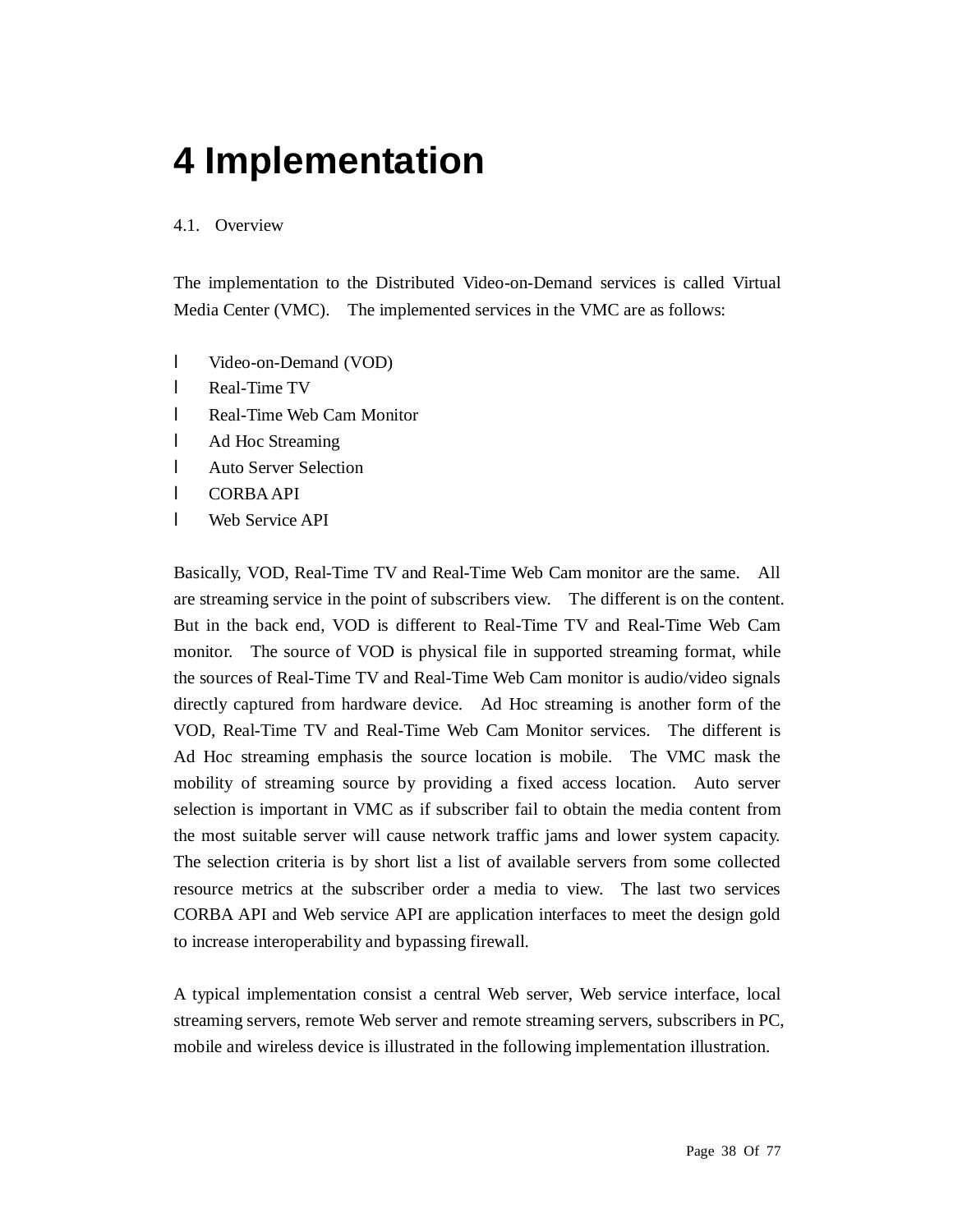

Figure 4.1.1 A Generic Implementation Architecture

The implementation corresponding to the logical component architecture is illustrated as below.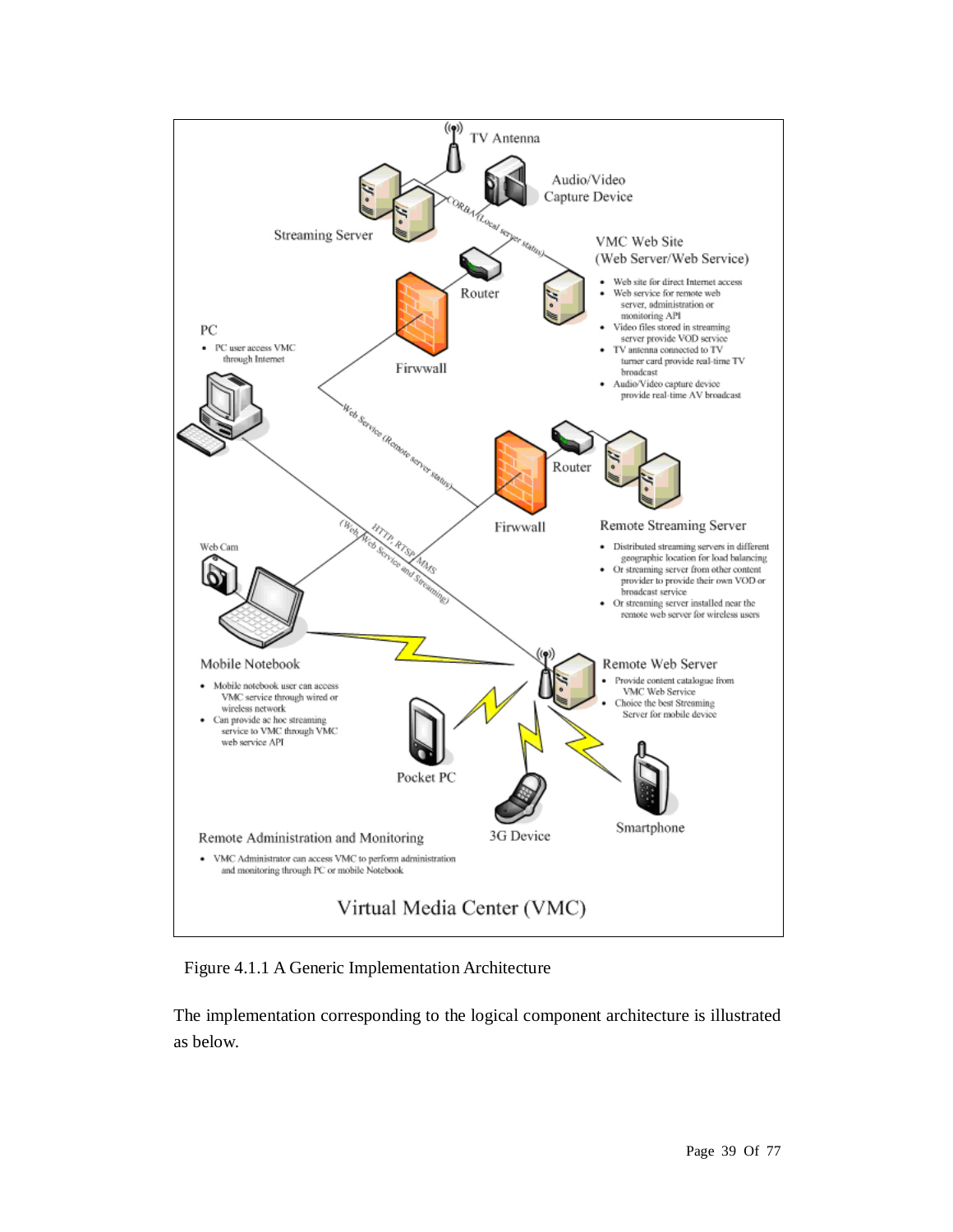

Figure 4.1.2 Distributed Component Implementation

## 4.2. Development Tools

The implementation of VMC is mainly target on Microsoft Windows system for both back end and front end. The development tools available in Microsoft Windows are many. The choosing criteria are depending on many factors, such as development time, cost of ownership, learning curve and maintenance cost etc. All of these are not the major issues here. As the design of the generic architecture framework is allow to chose many different implementation and work together by CORAB and Web service as the interface for distributed components.

CORBA ORB can be interoperated by different products. For simplicity, all ORB here is developed by a free product called omniORB and the CORBA naming service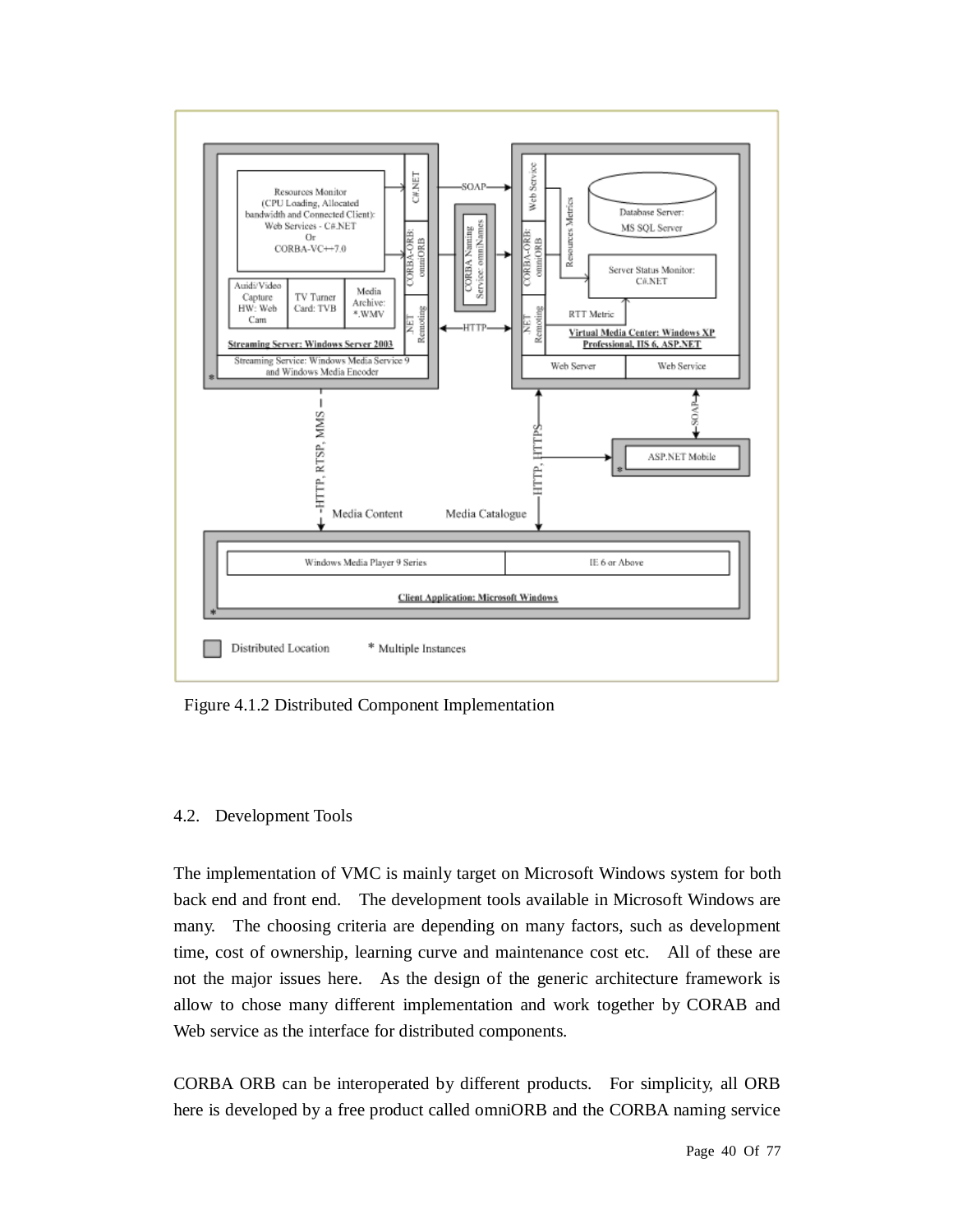is choosing the same series called omniNames. As omniORB is support C++. Both CORBA Server object and client object use C++ to develop. All the others development tools are major in Microsoft Visual Studio.NET. The only thing need to mention here are both Visual Studio.NET 2002 and Visual Studio.NET 2003 are used. The reason is that the current version of omniORB (version 4.0.3) is supported to VC++7.0 only and VC++7.0 is in Visual Studio.NET 2002. And other components such as .NET Remoting, Web Service and ASP.NET are developed in Visual Studio.NET 2003. The following table summarized the development tools details.

|                         | VMC Server (Web Server and Web Service Interface) |  |  |  |  |  |  |
|-------------------------|---------------------------------------------------|--|--|--|--|--|--|
| Web Server              | Windows Server 2003                               |  |  |  |  |  |  |
|                         | Internet Information Server 6                     |  |  |  |  |  |  |
|                         | ASP.NET 1.1                                       |  |  |  |  |  |  |
| Web Service             | Visual Studio .NET 2003 C#                        |  |  |  |  |  |  |
|                         | <b>Internet Information Server 6</b>              |  |  |  |  |  |  |
| <b>VMC</b> Monitor      | C#.NET                                            |  |  |  |  |  |  |
| (RTT Collection)        | .NET Remoting                                     |  |  |  |  |  |  |
| Database Server         | SQL server 2000 MSDE version                      |  |  |  |  |  |  |
| <b>CORBA</b>            | omniORB Naming Service                            |  |  |  |  |  |  |
| Naming Service          |                                                   |  |  |  |  |  |  |
| <b>CORBA</b>            | omniORB ORB                                       |  |  |  |  |  |  |
| Server Object           | Visual Studio .NET 2003 VC++7.0                   |  |  |  |  |  |  |
|                         |                                                   |  |  |  |  |  |  |
| <b>Streaming Server</b> |                                                   |  |  |  |  |  |  |
| <b>VOD Service</b>      | Windows Server 2003                               |  |  |  |  |  |  |
|                         | Microsoft Windows Media Server 9                  |  |  |  |  |  |  |
|                         | HTTP, MMS and RTSP Protocols                      |  |  |  |  |  |  |
|                         | Windows Media File format (*.wmv)                 |  |  |  |  |  |  |
| Real-time broadcast     | <b>Windows XP Professional</b>                    |  |  |  |  |  |  |
| for TV                  | <b>Windows Media Encoder</b>                      |  |  |  |  |  |  |
|                         | TV Turner Card                                    |  |  |  |  |  |  |
| Real-time broadcast     | Windows XP Professional                           |  |  |  |  |  |  |
| for Web Cam             | <b>Windows Media Encoder</b>                      |  |  |  |  |  |  |
|                         | Web Cam                                           |  |  |  |  |  |  |
| <b>RTT</b> Server       | Visual Studio .NET 2003 C#                        |  |  |  |  |  |  |
|                         | .NET Remoting                                     |  |  |  |  |  |  |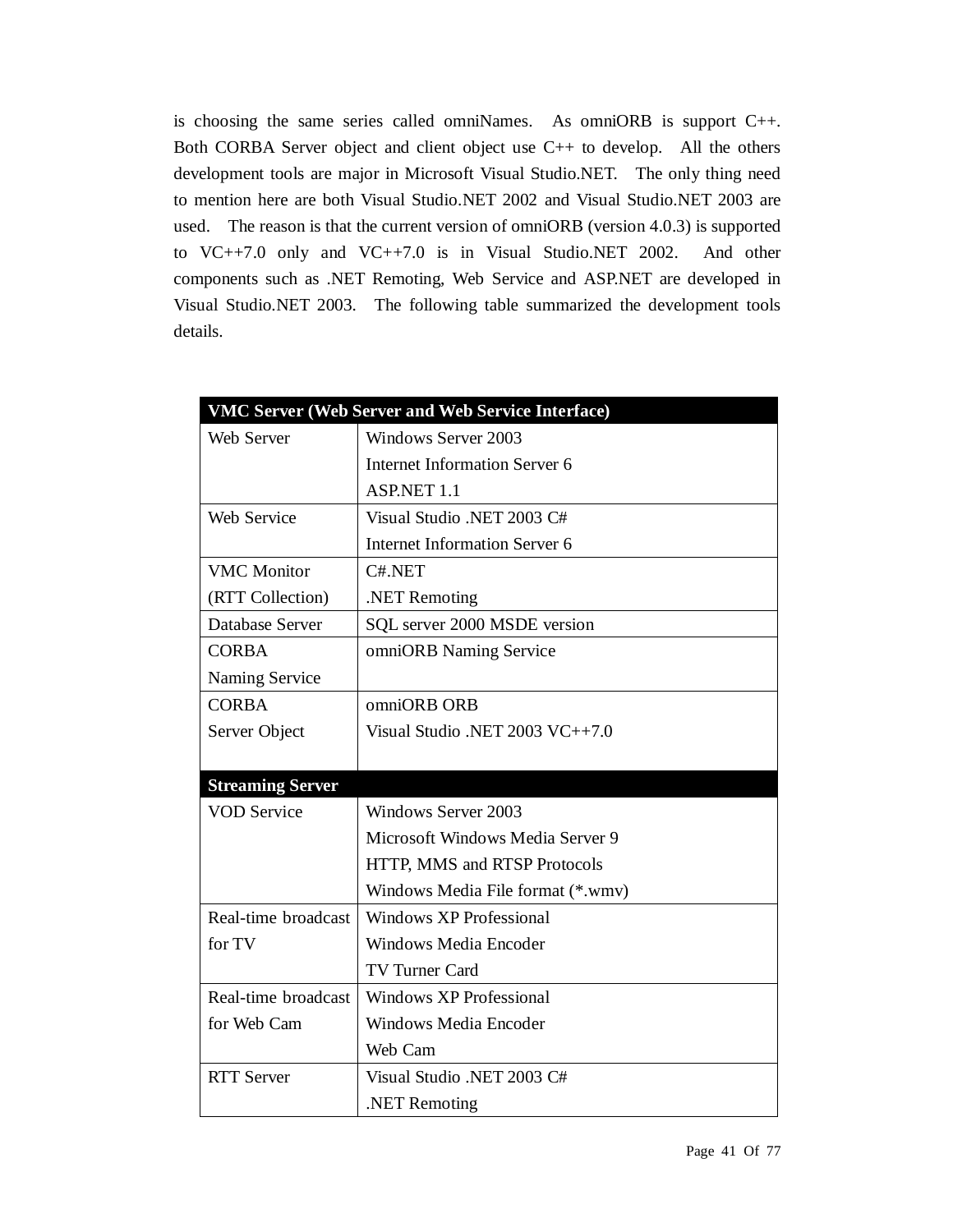|                          | <b>Windows Service</b>             |  |  |  |  |  |
|--------------------------|------------------------------------|--|--|--|--|--|
| Resource Monitor –       | omniORB ORB                        |  |  |  |  |  |
| <b>CORBA Client</b>      | Visual Studio .NET 2003 $VC++7.0$  |  |  |  |  |  |
| Resource Monitor –       | Visual Studio .NET 2003 C#.NET     |  |  |  |  |  |
| Web Service Client       |                                    |  |  |  |  |  |
| <b>Remote Web Server</b> |                                    |  |  |  |  |  |
| Web Server               | Windows Server 2003                |  |  |  |  |  |
|                          | Internet Information Server 6      |  |  |  |  |  |
|                          | ASP.NET 1.1 Mobile (For Pocket PC) |  |  |  |  |  |
|                          |                                    |  |  |  |  |  |

| <b>Client Requirement</b> |                              |  |  |  |  |  |  |
|---------------------------|------------------------------|--|--|--|--|--|--|
| PC                        | Microsoft Windows            |  |  |  |  |  |  |
|                           | Windows Media Player 9       |  |  |  |  |  |  |
|                           | Internet Explorer 6 or Above |  |  |  |  |  |  |
| Pocket PC                 | Microsoft Pocket PC 2003     |  |  |  |  |  |  |
|                           | Windows Media Player 9       |  |  |  |  |  |  |

| <b>Development Tools</b> |                                                 |  |  |  |  |  |  |
|--------------------------|-------------------------------------------------|--|--|--|--|--|--|
| PC                       | Internet Information Server 6                   |  |  |  |  |  |  |
|                          | Visual Studio .NET 2002 $VC++7.0$ (For omniORB) |  |  |  |  |  |  |
|                          | Visual Studio .NET 2003 C#                      |  |  |  |  |  |  |
|                          | <b>ASP.NET 1.1</b>                              |  |  |  |  |  |  |
|                          | NET Framework 1.1                               |  |  |  |  |  |  |
| Pocket PC                | ASP.NET 1.1 Mobile                              |  |  |  |  |  |  |
|                          | .NET compact framework 1.1                      |  |  |  |  |  |  |
|                          | Pocket PC 2003 Emulator                         |  |  |  |  |  |  |
|                          | Pocket PC 2003 Phone Edition Emulator           |  |  |  |  |  |  |

#### 4.3. Database Structure

The database structure in SQL server is illustrated in the following diagram. The actual field dimension is not important here as they are depending on application different requirement and implementation.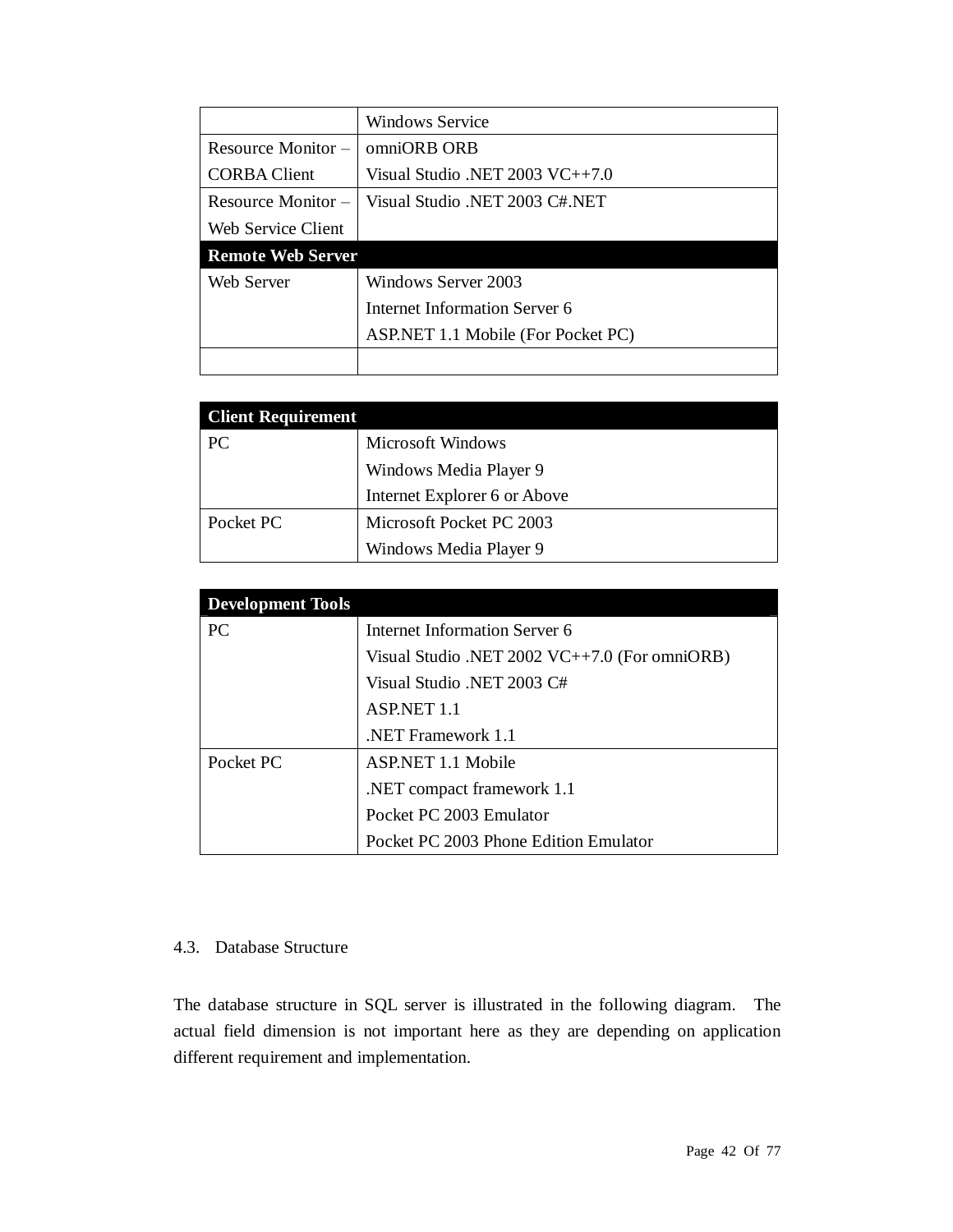

Figure 4.3 SQL Server Database Structure Diagram

These tables is designed to provide basic data architecture for support user profile, video catalogue, streaming server configuration, server resources metrics, current session monitor and media retrieval log. But it is not refined to optimal database structure design. It may be different in different application or implementation.

## *4.4.* Database Script

The T-SQL used to create all the basic tables in SQL server is listed as follows.

```
CREATE TABLE [dbo].[TActor] ( 
     [ActorID] [int] NOT NULL , 
     [Actor] [nvarchar] (100) NULL 
) ON [PRIMARY] 
GO 
CREATE TABLE [dbo].[TCategory] ( 
     [CategoryID] [int] NOT NULL , 
     [Category] [nvarchar] (5) NULL 
) ON [PRIMARY] 
GO 
CREATE TABLE [dbo].[TDirector] ( 
     [DirectorID] [int] NOT NULL , 
     [Director] [nvarchar] (100) NULL 
) ON [PRIMARY] 
GO 
CREATE TABLE [dbo].[TGenre] ( 
     [GenreID] [int] NOT NULL , 
     [Genre] [nvarchar] (50) NULL
```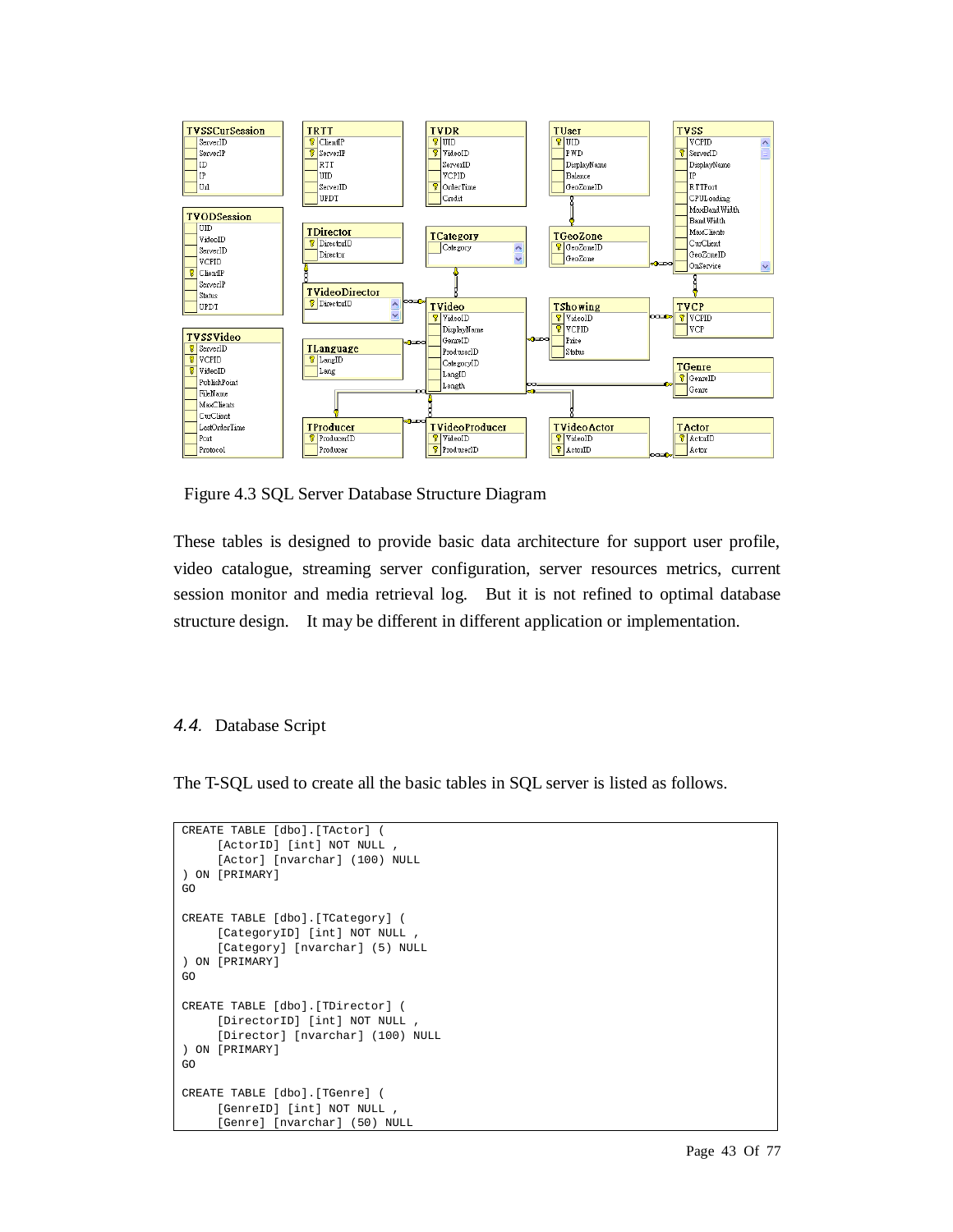```
) ON [PRIMARY] 
GO 
CREATE TABLE [dbo].[TGeoZone] ( 
    [GeoZoneID] [int] NOT NULL , 
     [GeoZone] [nvarchar] (20) NULL 
) ON [PRIMARY] 
GO 
CREATE TABLE [dbo].[TLanguage] ( 
     [LangID] [int] NOT NULL , 
     [Lang] [nvarchar] (50) NULL 
) ON [PRIMARY] 
GO 
CREATE TABLE [dbo].[TProducer] ( 
    [ProducerID] [int] NOT NULL , 
     [Producer] [nvarchar] (50) NULL 
) ON [PRIMARY] 
G<sub>O</sub>CREATE TABLE [dbo].[TRTT] ( 
    [ClientIP] [varchar] (15) NOT NULL , 
     [ServerIP] [varchar] (15) NOT NULL , 
     [RTT] [int] NOT NULL , 
     [UID] [nvarchar] (20) NULL , 
     [ServerID] [int] NULL , 
     [UPDT] [datetime] NULL 
) ON [PRIMARY] 
GO 
CREATE TABLE [dbo].[TShowing] ( 
     [VideoID] [int] NOT NULL , 
     [VCPID] [int] NOT NULL , 
    [Price] [int] NULL , 
    [Status] [int] NULL 
) ON [PRIMARY] 
GO 
CREATE TABLE [dbo].[TUser] ( 
    [UID] [nvarchar] (20) NOT NULL , 
     [PWD] [nvarchar] (20) NULL , 
     [DisplayName] [nvarchar] (30) NULL , 
    [Balance] [bigint] NULL , 
    [GeoZoneID] [int] NULL 
) ON [PRIMARY] 
GO 
CREATE TABLE [dbo].[TVCP] ( 
    [VCPID] [int] NOT NULL , 
     [VCP] [nvarchar] (50) NULL 
) ON [PRIMARY] 
GO 
CREATE TABLE [dbo].[TVDR] ( 
    [UID] [nvarchar] (20) NOT NULL , 
     [VideoID] [int] NOT NULL , 
    [ServerID] [int] NULL , 
     [VCPID] [int] NULL , 
     [OrderTime] [datetime] NOT NULL , 
     [Credit] [int] NULL 
) ON [PRIMARY] 
GO 
CREATE TABLE [dbo].[TVODSession] ( 
    [UID] [nvarchar] (20) NULL , 
     [VideoID] [int] NULL , 
     [ServerID] [int] NULL , 
     [VCPID] [int] NULL , 
     [ClientIP] [varchar] (15) NOT NULL ,
```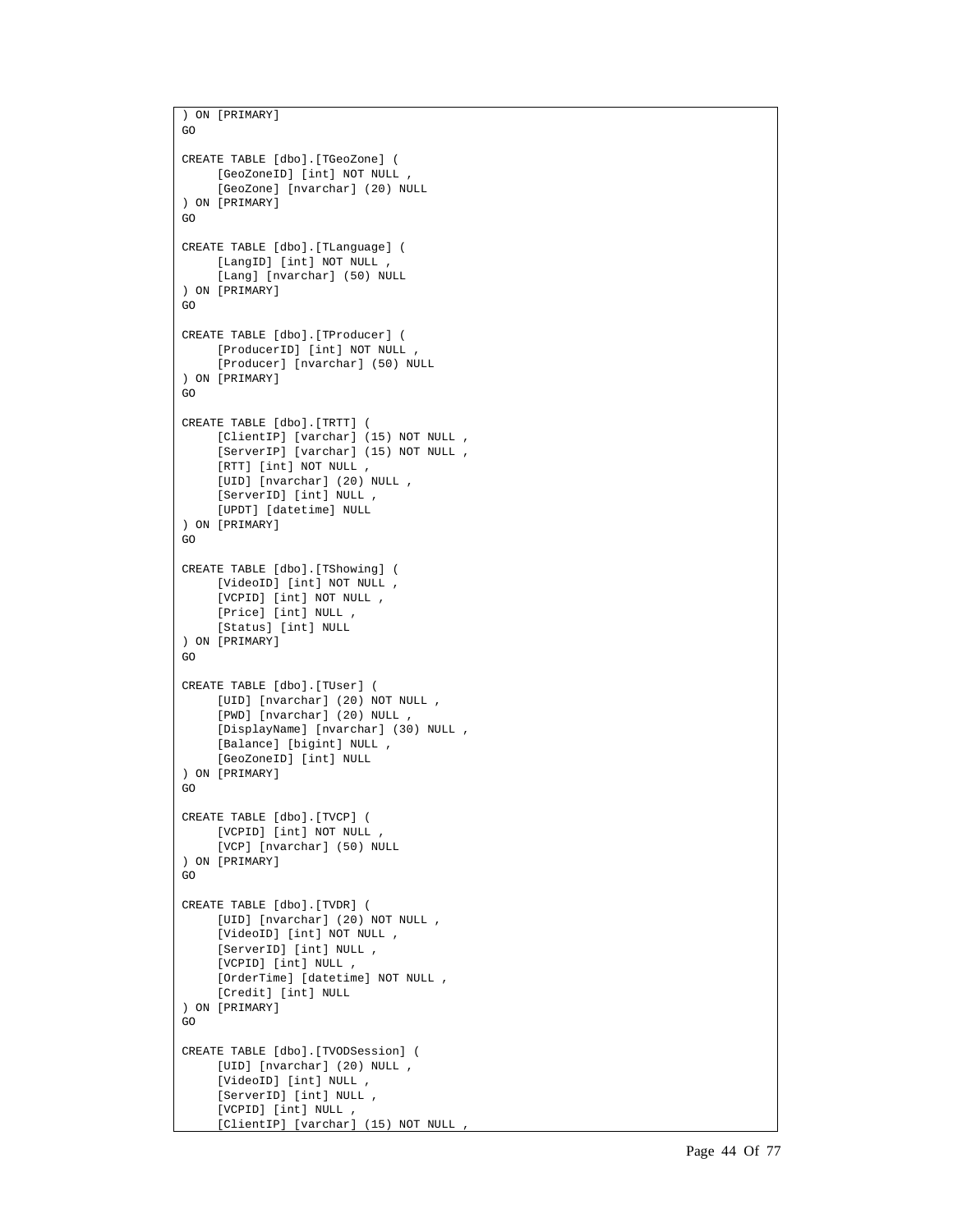```
[ServerIP] [varchar] (15) NOT NULL , 
     [Status] [int] NULL , 
     [UPDT] [datetime] NULL 
) ON [PRIMARY] 
GO 
CREATE TABLE [dbo].[TVSS] ( 
     [VCPID] [int] NOT NULL , 
     [ServerID] [int] NOT NULL , 
     [DisplayName] [nvarchar] (30) NULL , 
     [IP] [varchar] (15) NULL , 
     [RTTPort] [int] NULL , 
     [CPULoading] [smallint] NULL , 
     [MaxBandWidth] [int] NULL , 
     [BandWidth] [int] NULL , 
     [MaxClients] [int] NULL , 
     [CurClient] [int] NULL , 
     [GeoZoneID] [int] NULL , 
     [OnService] [bit] NULL , 
     [AutoDetect] [bit] NULL , 
     [PrivateIP] [varchar] (15) NULL , 
     [UPDT] [datetime] NULL 
) ON [PRIMARY] 
GO 
CREATE TABLE [dbo].[TVSSCurSession] ( 
    [ServerID] [int] NOT NULL , 
     [ServerIP] [varchar] (15) NOT NULL , 
     [ID] [int] NULL , 
     [IP] [varchar] (15) NULL , 
     [Url] [varchar] (100) NULL 
) ON [PRIMARY] 
GO 
CREATE TABLE [dbo].[TVSSVideo] ( 
    [ServerID] [int] NOT NULL , 
     [VCPID] [int] NOT NULL , 
     [VideoID] [int] NOT NULL , 
     [PublishPoint] [varchar] (50) NOT NULL , 
    [FileName] [varchar] (50) NULL , 
     [MaxClients] [int] NULL , 
     [CurClient] [int] NULL , 
     [LastOrderTime] [datetime] NULL , 
     [Port] [int] NULL , 
     [Protocol] [varchar] (10) NULL 
) ON [PRIMARY] 
GO 
CREATE TABLE [dbo].[TVideo] ( 
    [VideoID] [int] NOT NULL , 
     [DisplayName] [nvarchar] (100) NULL , 
     [GenreID] [int] NULL , 
     [ProducerID] [int] NULL , 
     [CategoryID] [int] NULL , 
     [LangID] [int] NULL , 
     [Length] [int] NULL 
) ON [PRIMARY] 
GO 
CREATE TABLE [dbo].[TVideoActor] ( 
     [VideoID] [int] NOT NULL , 
     [ActorID] [int] NOT NULL 
) ON [PRIMARY] 
GO 
CREATE TABLE [dbo].[TVideoDirector] ( 
    [VideoID] [int] NOT NULL , 
     [DirectorID] [int] NOT NULL 
) ON [PRIMARY] 
GO
```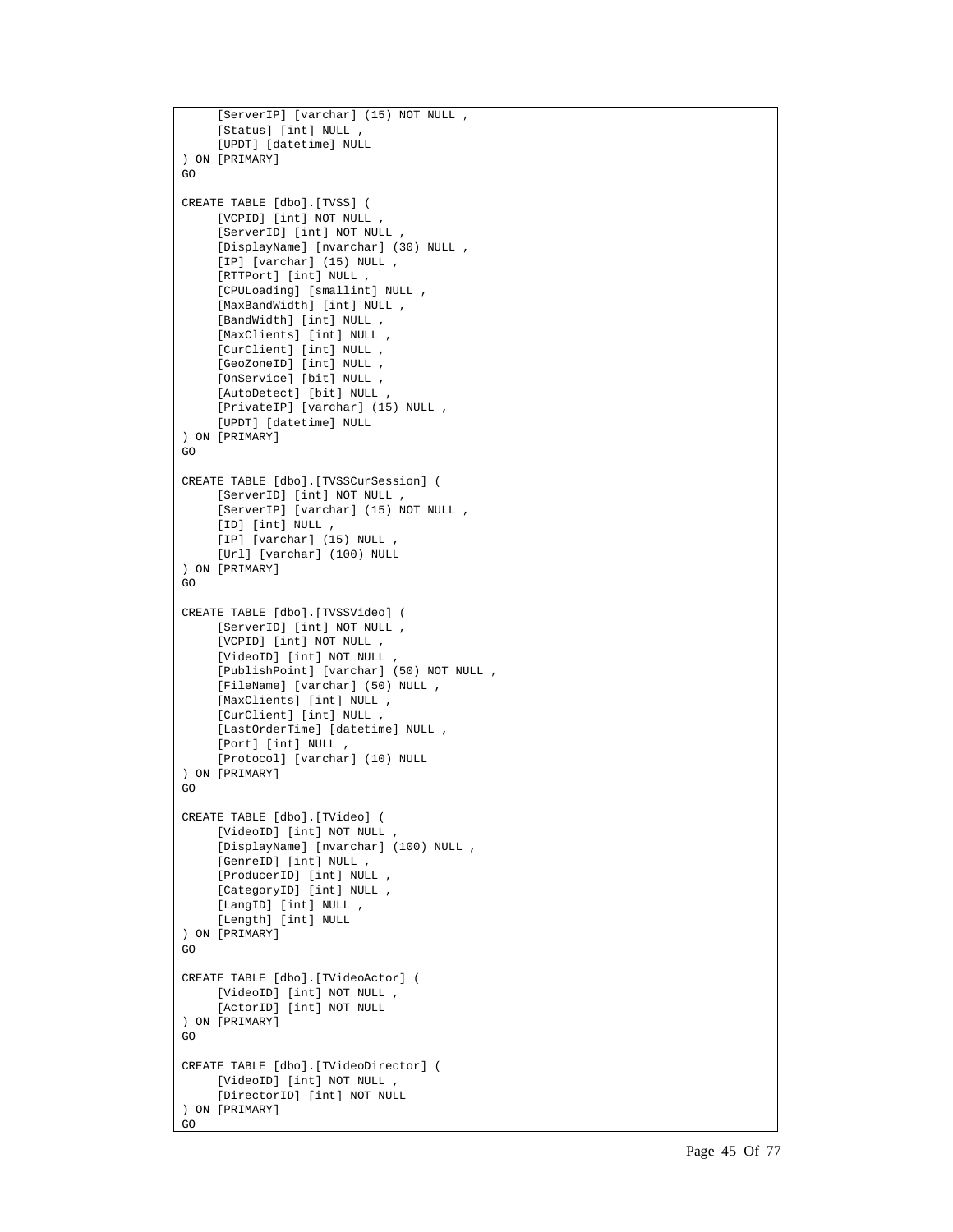```
CREATE TABLE [dbo].[TVideoProducer] ( 
    [VideoID] [int] NOT NULL , 
     [ProducerID] [int] NOT NULL 
) ON [PRIMARY] 
GO 
ALTER TABLE [dbo].[TActor] ADD 
     CONSTRAINT [PK_TActor] PRIMARY KEY CLUSTERED 
     ( 
           [ActorID] 
     ) ON [PRIMARY] 
G<sub>O</sub>ALTER TABLE [dbo].[TCategory] ADD 
     CONSTRAINT [PK_TCategory] PRIMARY KEY CLUSTERED 
     ( 
           [CategoryID] 
     ) ON [PRIMARY] 
G<sub>O</sub>ALTER TABLE [dbo].[TDirector] ADD 
    CONSTRAINT [PK_TDirector] PRIMARY KEY CLUSTERED 
     \left([DirectorID]
     ) ON [PRIMARY] 
GO 
ALTER TABLE [dbo].[TGenre] ADD 
    CONSTRAINT [PK_TGenre] PRIMARY KEY CLUSTERED 
     ( 
           [GenreID] 
     ) ON [PRIMARY] 
GO 
ALTER TABLE [dbo].[TGeoZone] ADD 
     CONSTRAINT [PK_TGeoZone] PRIMARY KEY CLUSTERED 
     \left( [GeoZoneID] 
     ) ON [PRIMARY] 
GO 
ALTER TABLE [dbo].[TLanguage] ADD 
     CONSTRAINT [PK_TLanguage] PRIMARY KEY CLUSTERED 
     ( 
          [LangID]
     ) ON [PRIMARY] 
GO 
ALTER TABLE [dbo].[TProducer] ADD 
     CONSTRAINT [PK_TProducer] PRIMARY KEY CLUSTERED 
     \left( [ProducerID] 
     ) ON [PRIMARY] 
GO 
ALTER TABLE [dbo].[TRTT] ADD 
    CONSTRAINT [DF_TRTT_RTT] DEFAULT (0) FOR [RTT], 
     CONSTRAINT [DF_TRTT_UPDT] DEFAULT (getdate()) FOR [UPDT], 
     CONSTRAINT [PK_TRTT] PRIMARY KEY CLUSTERED 
     ( 
          [ClientIP].
           [ServerIP] 
     ) ON [PRIMARY] 
GO 
ALTER TABLE [dbo].[TShowing] ADD 
     CONSTRAINT [DF_TShowing_Status] DEFAULT (0) FOR [Status], 
     CONSTRAINT [PK_TPrice] PRIMARY KEY CLUSTERED 
     \sqrt{ }
```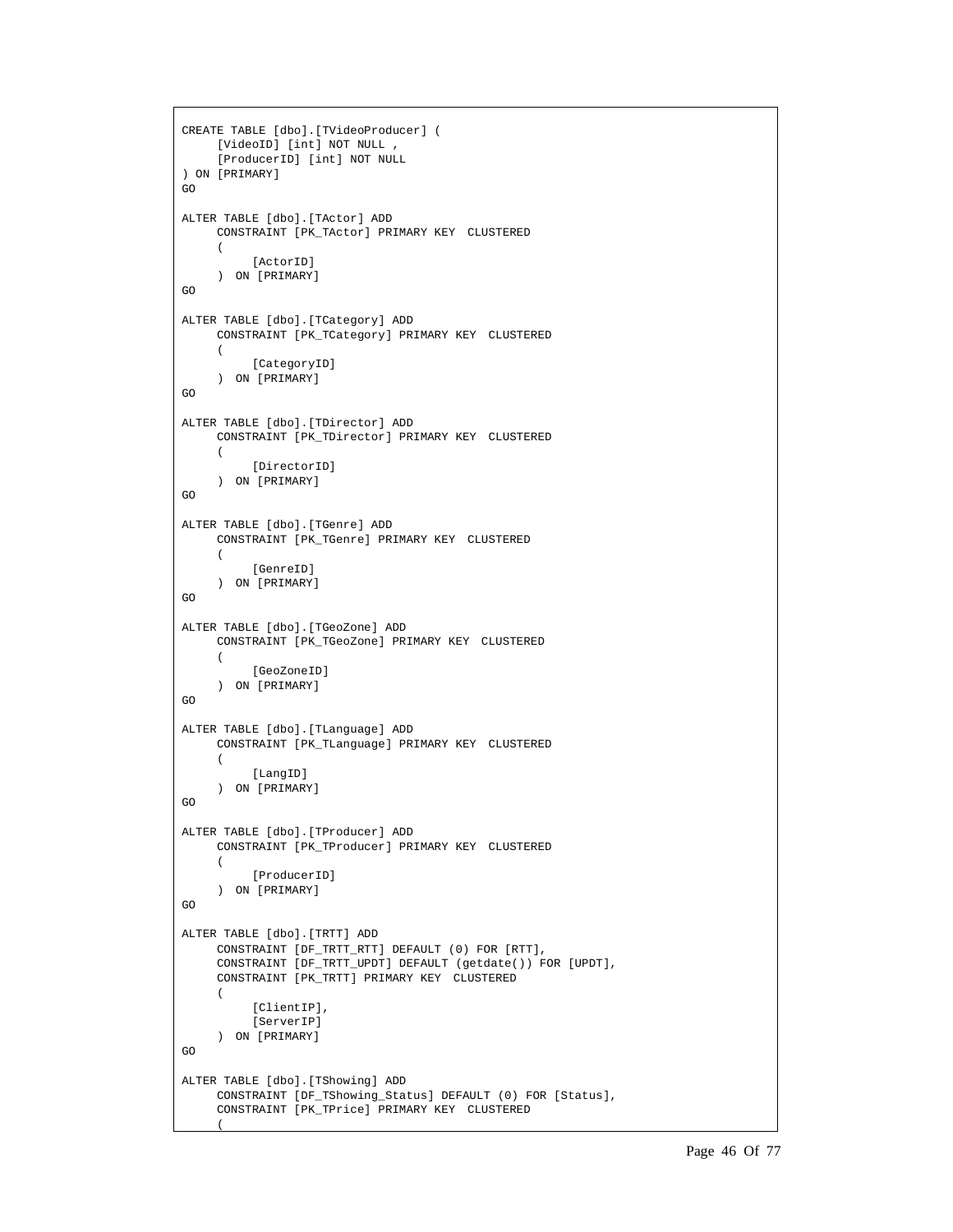```
 [VideoID], 
          [VCPID]
     ) ON [PRIMARY] 
GO 
ALTER TABLE [dbo].[TUser] ADD 
     CONSTRAINT [PK_TUser] PRIMARY KEY CLUSTERED 
     ( 
          [IIIDI]) ON [PRIMARY] 
GO 
ALTER TABLE [dbo].[TVCP] ADD 
     CONSTRAINT [PK_TVCP] PRIMARY KEY CLUSTERED 
     ( 
          [VCPID]
     ) ON [PRIMARY] 
GO 
ALTER TABLE [dbo].[TVDR] ADD 
     CONSTRAINT [DF_TVDR_OrderTime] DEFAULT (getdate()) FOR [OrderTime], 
     CONSTRAINT [PK_TVDR] PRIMARY KEY CLUSTERED 
     ( 
           [UID], 
          [VideoID],
           [OrderTime] 
     ) ON [PRIMARY] 
GO 
ALTER TABLE [dbo].[TVODSession] ADD 
     CONSTRAINT [DF_TVODSession_Status] DEFAULT (0) FOR [Status], 
     CONSTRAINT [DF_TVODSession_UPDT] DEFAULT (getdate()) FOR [UPDT], 
     CONSTRAINT [PK_TVODSession] PRIMARY KEY CLUSTERED 
     ( 
           [ClientIP] 
     ) ON [PRIMARY] 
GO 
ALTER TABLE [dbo].[TVSS] ADD 
     CONSTRAINT [DF_TVSS_RTT] DEFAULT (2909) FOR [RTTPort], 
     CONSTRAINT [DF_TVSS_CPULoading] DEFAULT (0) FOR [CPULoading], 
     CONSTRAINT [DF_TVSS_MaxBandWidth] DEFAULT (1000) FOR [MaxBandWidth], 
     CONSTRAINT [DF_TVSS_BandWidth] DEFAULT (0) FOR [BandWidth], 
     CONSTRAINT [DF_TVSS_OnService] DEFAULT (0) FOR [OnService], 
     CONSTRAINT [DF_TVSS_AutoDetect] DEFAULT (1) FOR [AutoDetect], 
     CONSTRAINT [DF_TVSS_PrivateIP] DEFAULT ('') FOR [PrivateIP], 
     CONSTRAINT [DF_TVSS_UPDT] DEFAULT (getdate()) FOR [UPDT], 
     CONSTRAINT [PK_TVSS] PRIMARY KEY CLUSTERED 
     ( 
          [ServerID]
     ) ON [PRIMARY] 
G<sub>O</sub>ALTER TABLE [dbo].[TVSSVideo] ADD 
     CONSTRAINT [DF_TVSSVideo_LastOrderTime] DEFAULT (getdate()) FOR [LastOrderTime],
     CONSTRAINT [DF_TVSSVideo_Port] DEFAULT (8080) FOR [Port], 
     CONSTRAINT [DF_TVSSVideo_Protocol] DEFAULT ('Default') FOR [Protocol], 
     CONSTRAINT [PK_TVSSVideo] PRIMARY KEY CLUSTERED 
     ( 
           [ServerID], 
           [VCPID], 
          [VideoID]
     ) ON [PRIMARY] 
GO 
ALTER TABLE [dbo].[TVideo] ADD 
     CONSTRAINT [PK_TVideo] PRIMARY KEY CLUSTERED 
     ( 
           [VideoID] 
     ) ON [PRIMARY]
```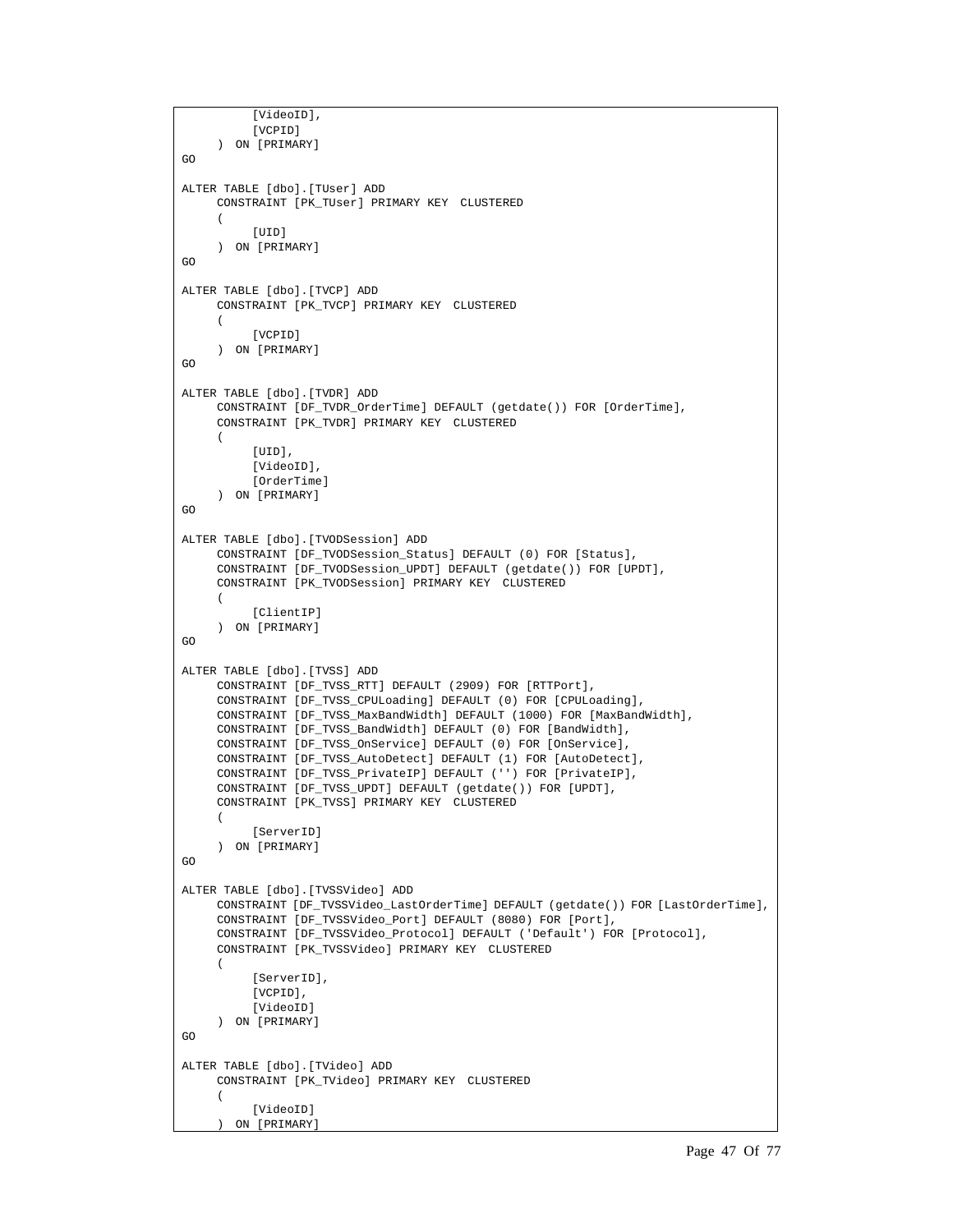```
GO 
ALTER TABLE [dbo].[TVideoActor] ADD 
     CONSTRAINT [PK_TVideoActor] PRIMARY KEY CLUSTERED 
     ( 
            [VideoID], 
          [ActorID]
     ) ON [PRIMARY] 
GO 
ALTER TABLE [dbo].[TVideoDirector] ADD 
     CONSTRAINT [PK_TVideoDirector] PRIMARY KEY CLUSTERED 
     ( 
            [VideoID], 
           [DirectorID] 
     ) ON [PRIMARY] 
GO 
ALTER TABLE [dbo].[TVideoProducer] ADD 
     CONSTRAINT [PK_TVideoProductor] PRIMARY KEY CLUSTERED 
     ( 
            [VideoID], 
           [ProducerID] 
     ) ON [PRIMARY] 
GO 
ALTER TABLE [dbo].[TShowing] ADD 
     CONSTRAINT [FK_TPrice_TVCP] FOREIGN KEY 
     ( 
           [VCPID] 
     ) REFERENCES [dbo].[TVCP] ( 
           [VCPID] 
     ), 
     CONSTRAINT [FK_TPrice_TVideo] FOREIGN KEY 
     ( 
           [VideoID] 
     ) REFERENCES [dbo].[TVideo] ( 
           [VideoID] 
     ) 
GO 
ALTER TABLE [dbo].[TUser] ADD 
     CONSTRAINT [FK_TUser_TGeoZone] FOREIGN KEY 
     ( 
           [GeoZoneID] 
     ) REFERENCES [dbo].[TGeoZone] ( 
           [GeoZoneID] 
     ) 
GO 
ALTER TABLE [dbo].[TVSS] ADD 
     CONSTRAINT [FK_TVSS_TGeoZone] FOREIGN KEY 
     ( 
           [GeoZoneID] 
     ) REFERENCES [dbo].[TGeoZone] ( 
           [GeoZoneID] 
     ), 
     CONSTRAINT [FK_TVSS_TVCP] FOREIGN KEY 
     ( 
           [VCPID] 
     ) REFERENCES [dbo].[TVCP] ( 
          [VCPID]
     ) 
GO 
ALTER TABLE [dbo].[TVideo] ADD 
     CONSTRAINT [FK_TVideo_TCategory] FOREIGN KEY 
     ( 
           [CategoryID] 
     ) REFERENCES [dbo].[TCategory] (
```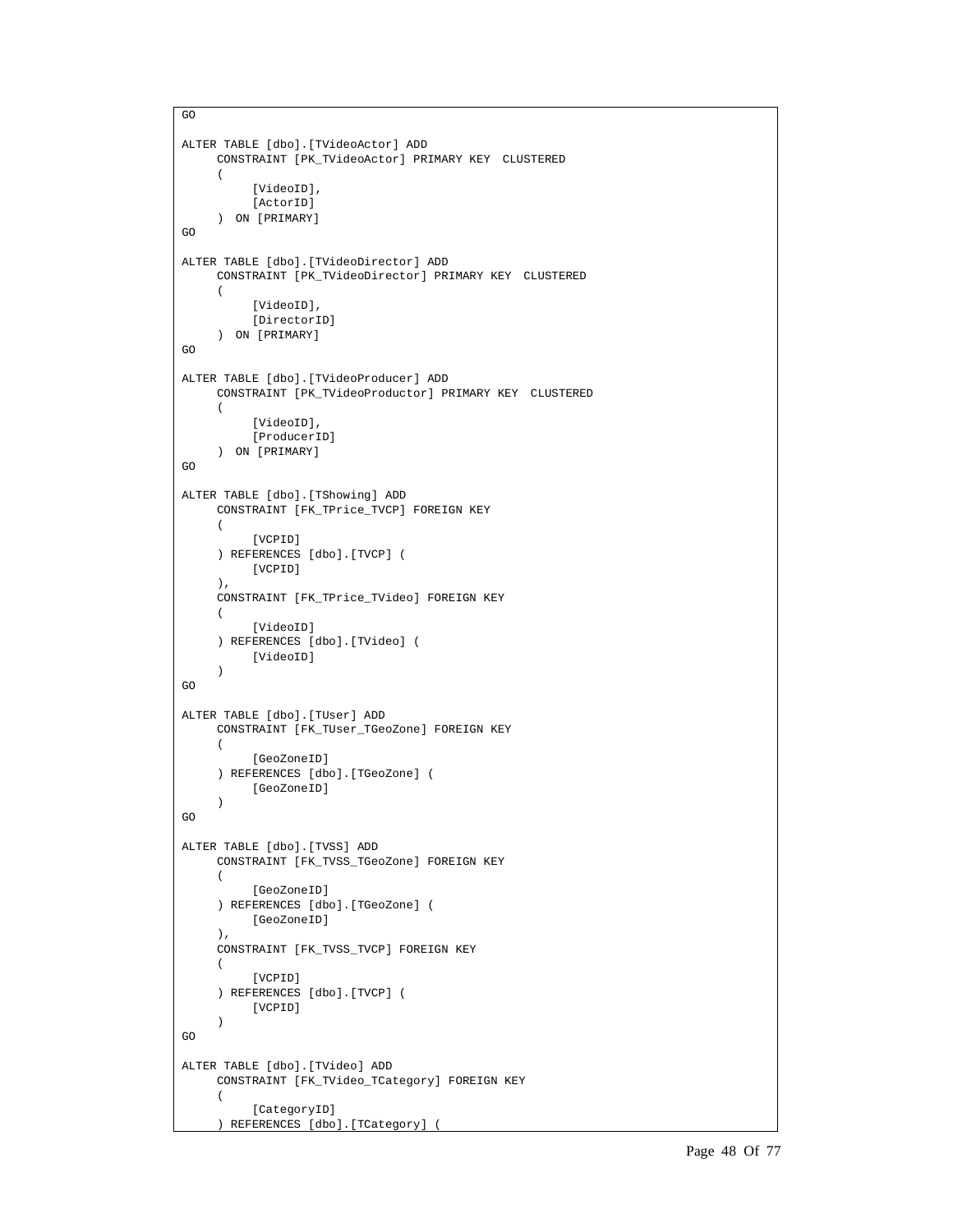```
 [CategoryID] 
     ), 
     CONSTRAINT [FK_TVideo_TGenre] FOREIGN KEY 
     ( 
            [GenreID] 
     ) REFERENCES [dbo].[TGenre] ( 
            [GenreID] 
     ), 
     CONSTRAINT [FK_TVideo_TLanguage] FOREIGN KEY 
     ( 
            [LangID] 
     ) REFERENCES [dbo].[TLanguage] ( 
           [LangID] 
     ), 
     CONSTRAINT [FK_TVideo_TProducer] FOREIGN KEY 
     ( 
            [ProducerID] 
     ) REFERENCES [dbo].[TProducer] ( 
           [ProducerID] 
     \lambdaGO 
ALTER TABLE [dbo].[TVideoActor] ADD 
     CONSTRAINT [FK_TVideoActor_TActor] FOREIGN KEY 
     ( 
            [ActorID] 
     ) REFERENCES [dbo].[TActor] ( 
           [ActorID] 
     ), 
     CONSTRAINT [FK_TVideoActor_TVideo] FOREIGN KEY 
     ( 
            [VideoID] 
     ) REFERENCES [dbo].[TVideo] ( 
            [VideoID] 
     \lambdaGO 
ALTER TABLE [dbo].[TVideoDirector] ADD 
     CONSTRAINT [FK_TVideoDirector_TDirector] FOREIGN KEY 
     ( 
            [DirectorID] 
     ) REFERENCES [dbo].[TDirector] ( 
           [DirectorID] 
     \lambda.
     CONSTRAINT [FK_TVideoDirector_TVideo] FOREIGN KEY 
     ( 
            [VideoID] 
     ) REFERENCES [dbo].[TVideo] ( 
            [VideoID] 
     ) 
GO 
ALTER TABLE [dbo].[TVideoProducer] ADD 
     CONSTRAINT [FK_TVideoProductor_TProducer] FOREIGN KEY 
     ( 
            [ProducerID] 
     ) REFERENCES [dbo].[TProducer] ( 
           [ProducerID] 
     ), 
     CONSTRAINT [FK_TVideoProductor_TVideo] FOREIGN KEY 
     ( 
            [VideoID] 
     ) REFERENCES [dbo].[TVideo] ( 
           [VideoID] 
     ) 
GO
```
Figure 4.4 T-SQL Table Initialization Script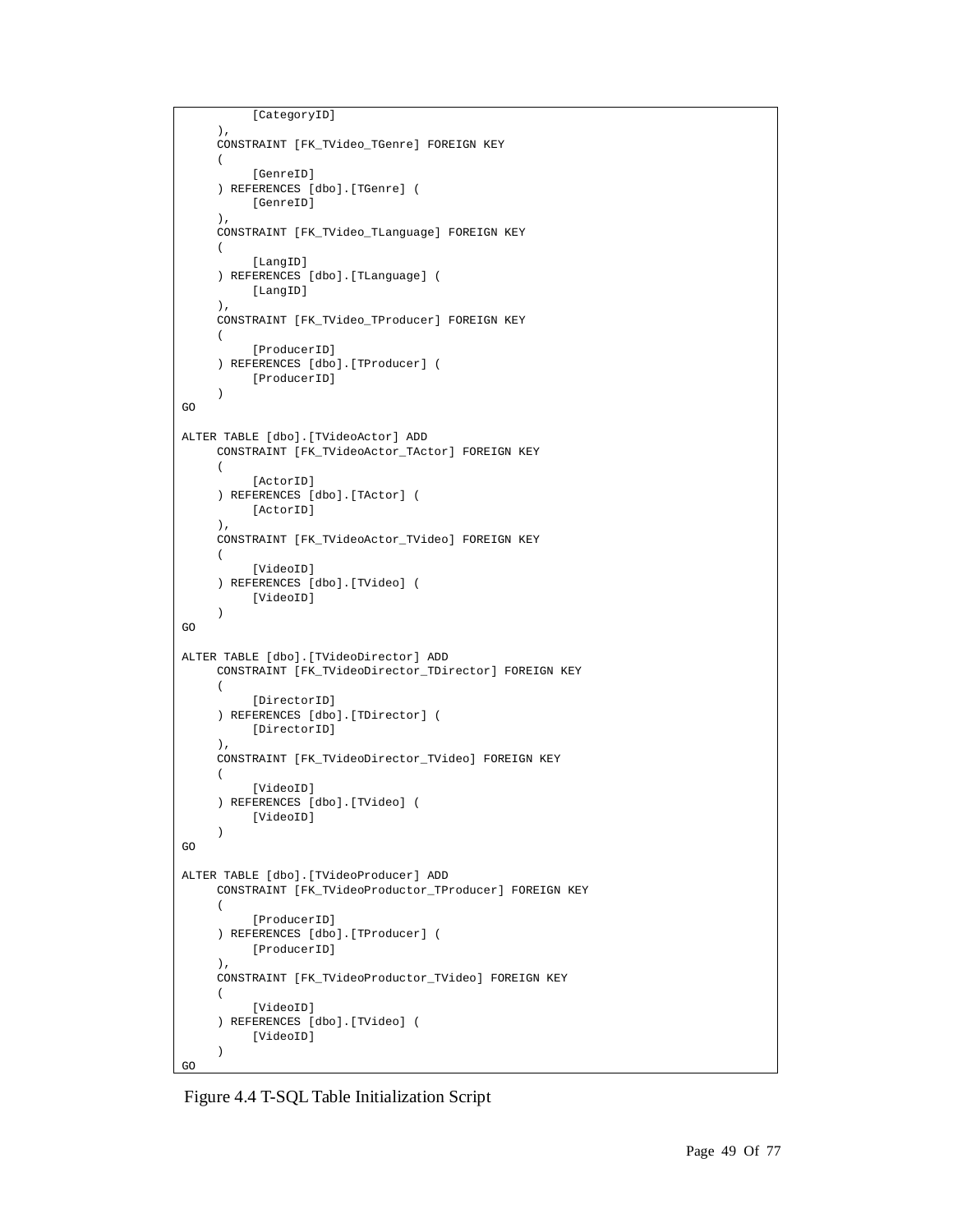#### 4.5. CORBA ORB

It is logically free to use any CORBA ORB product for both the server and client sides. One common places to find CORBA ORB product is from the Object Management Group's (OMG) Web site [\(http://www.omg.org](http://www.omg.org)).

CORBA product can be classified in to pure commercial products, commercial with free trial period and free of charge shareware. omniORB is one of the free of charge ORB that provide light weight and high performance and binding to  $C_{++}$ . CORBA Naming and Event service are also providing by omnoORB. Commercial support is available by Duncan Grisby's company. The CORBA Event service was written by Paul Nader and can be downloaded from omnievents.sourceforge.net. The omniORB version used in this implementation is 4.0.3. It is supported for Unix/Linux/Windows, provided binding to both Java and  $C_{++}$ . The CORBA Event service used in this implementation is also chosen omniNames. For details of omniORB and omniNames setup, please refer to appendix at the end of this document.

## 4.6. CORBA IDL

CORBA IDL is independent to any CORBA ORB product. The IDL used in omniORB can be re-compile under another CORBA ORB product and generate a corresenting set of server skeleton and client stub.

CORBA IDL provides the definition of the VMC server objects. This definition then can be used to generate client stubs and server skeletons in target programming language for remote invocation and implementation. The IDL for the VMC is listed as follows.

```
/* 
The Chinese University of Hong Kong 
Department of Computer Science & Engineering 
PTMSC of COMPUTER SCIENCE (2002-2004) 
Project: Distributed Video-on-Demand (DVOD) 
Supervisor: Prof. Michael R. Lyu 
Student: Lee Ka Yan Sunny<br>StudentID: 02240550
StudentID:
Application: Virtual Media Center (VMC) 
*/
```

```
module DVODVMC {
```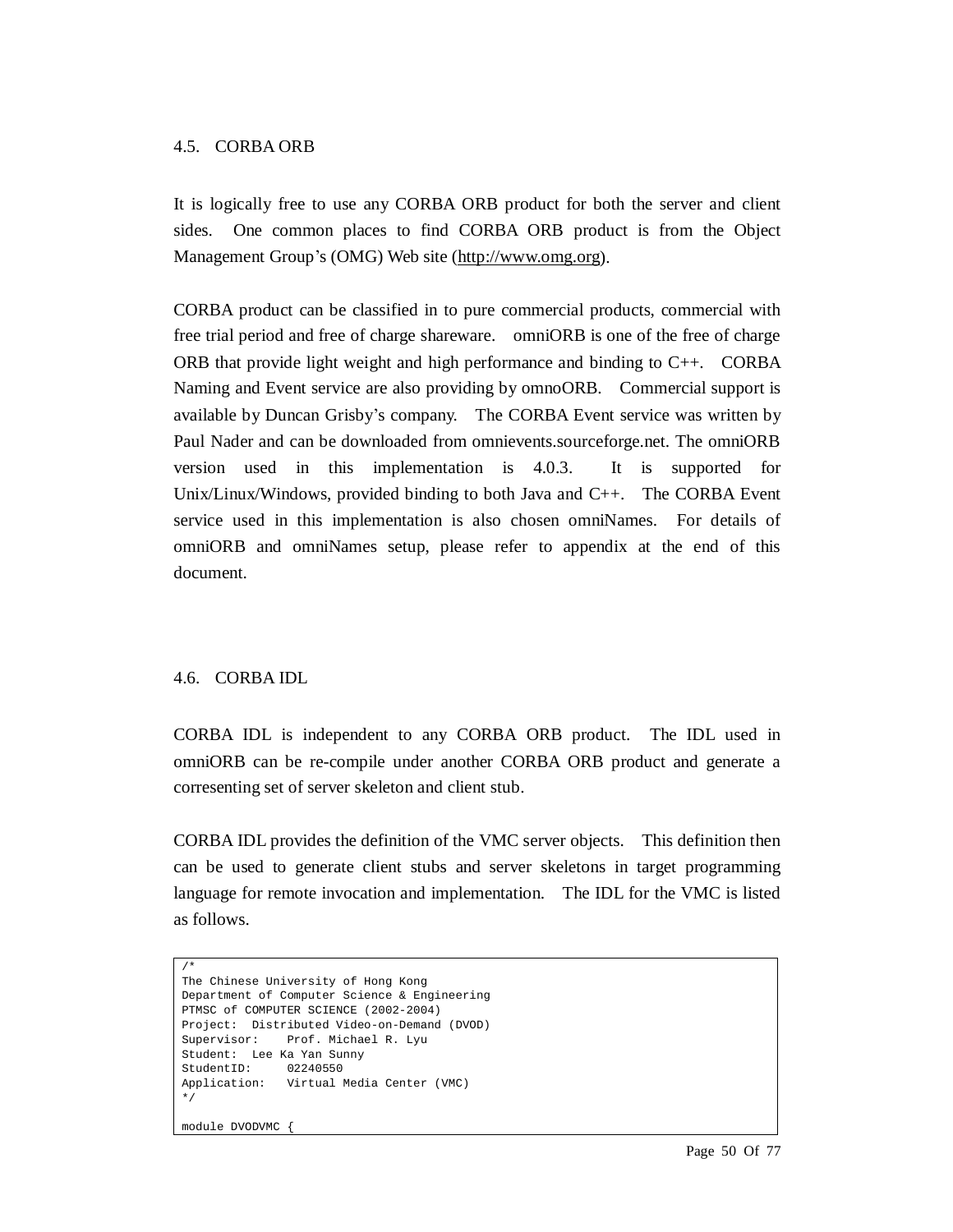```
// Virtual Media Center (VMC) 
     interface VMC { 
          readonly attribute string Name;
          readonly attribute string HostName;
         readonly attribute string IP;
          readonly attribute long VCPCount; 
           readonly attribute long VSSCount; 
           readonly attribute long VideoCount; 
           boolean AddVCP(in long VCPID, in string Name); 
           boolean RemoveVCP(in long VCPID); 
     }; 
     // Video Content Provider (VCP) 
     interface VCP { 
           boolean AddVSS(in long VCPID, in long ServerID, in string HostName, in string 
IP, in string DisplayName, in long RTTPort, in long MaxBandWidth, in long MaxClient, 
in long GeoZoneID); 
           boolean RemoveVSS(in long VCPID, in long ServerID); 
           boolean ShowingOn(in long VCPID, in long VideoID, in long Price, in long 
Status); 
           boolean ShowingOff(in long VCPID, in long VideoID); 
    }; 
     // Video Streaming Server (VSS) 
     interface VSS { 
           boolean ServiceOn(in long ServerID); 
           boolean ServiceOff(in long ServerID); 
           boolean AddVideo(in long ServerID, in long VideoID, in string Title, in string 
PublishPoint, in string FileName); 
           boolean RemoveVideo(in long ServerID, in long VideoID, in string Title); 
           boolean UpdateStatistic(in long ServerID, in long CPULoading, in long 
AllocatedBandWidth, in long CurClients); 
           boolean IsValidClient(in long ServerID, in string ClientIP); 
           boolean UpdateClientInfo(in long ServerID, in string ClientIP, in long ID, 
in string VODURL); 
     }; 
};
```
#### Figure 4.6 CORBA IDL for VMC Server Objects

There are total three server objects defined. They are VMC object, VCP object and VSS object respectively. VMC provided function to add or remove a content provider. VCP provided functions to add or remove streaming server managed by a content provider and enable or disable the availability of media content. VSS provided functions to turn the streaming server on or off, add or remove a media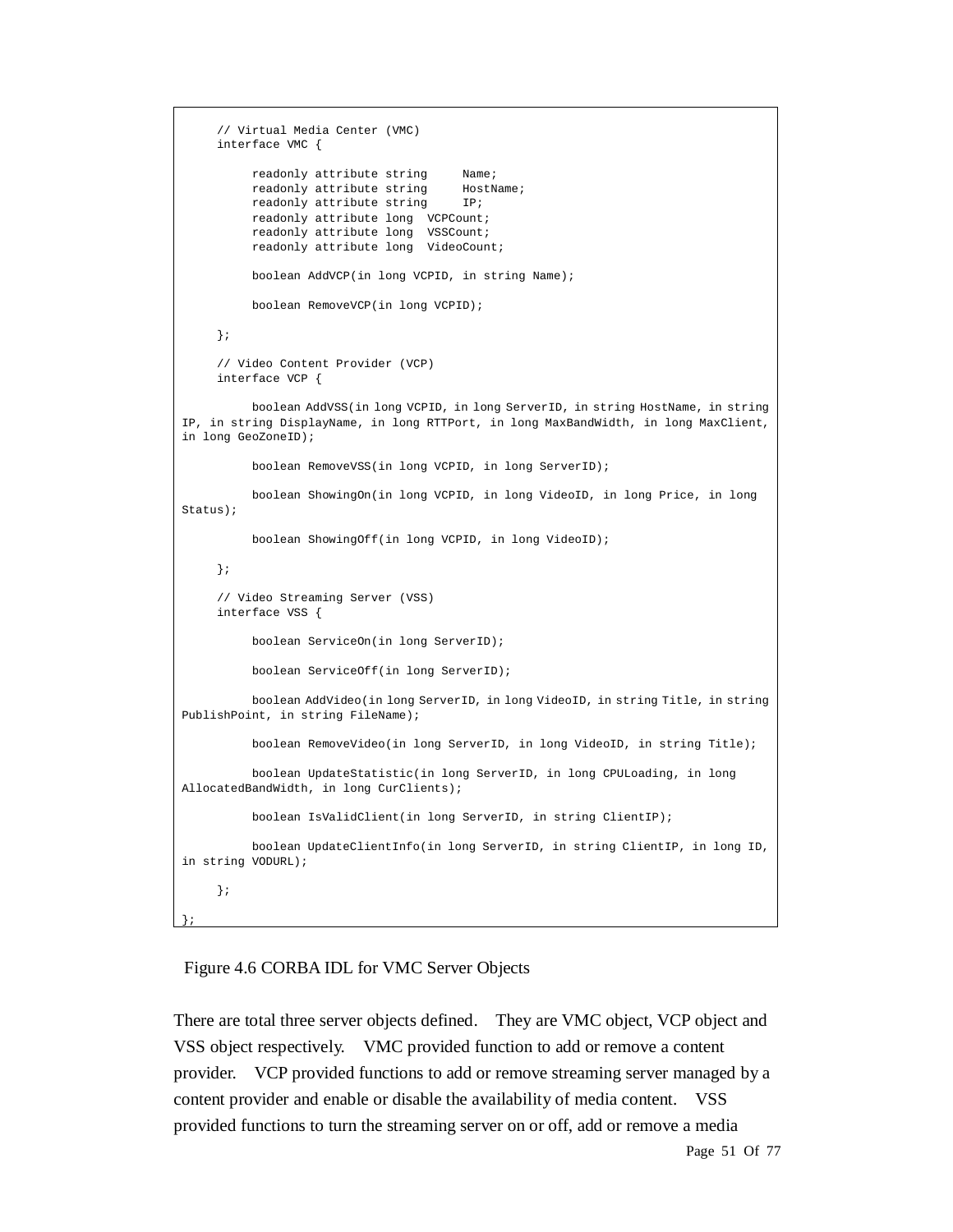content and update of server resources metrics (CPU utilization, allocated bandwidth and connected client). In this implementation, only the resources update function of the VSS server object is used.

## 4.7. Web Service

The operations provided in the VMC Web service is to providing remote Web server to obtain necessary information to provide it's local subscribers. Web service operations are basically a subset of the direct database access operation in the Web server. The name of the Web service in the implementation is called VMCWS. The VMCWS can be tested with the Internet Explorer 6 by directly access the Web service URL. The following screen capture shows the Web page which used to access the VMCWS directly.



Figure 4.7 VMC Web Service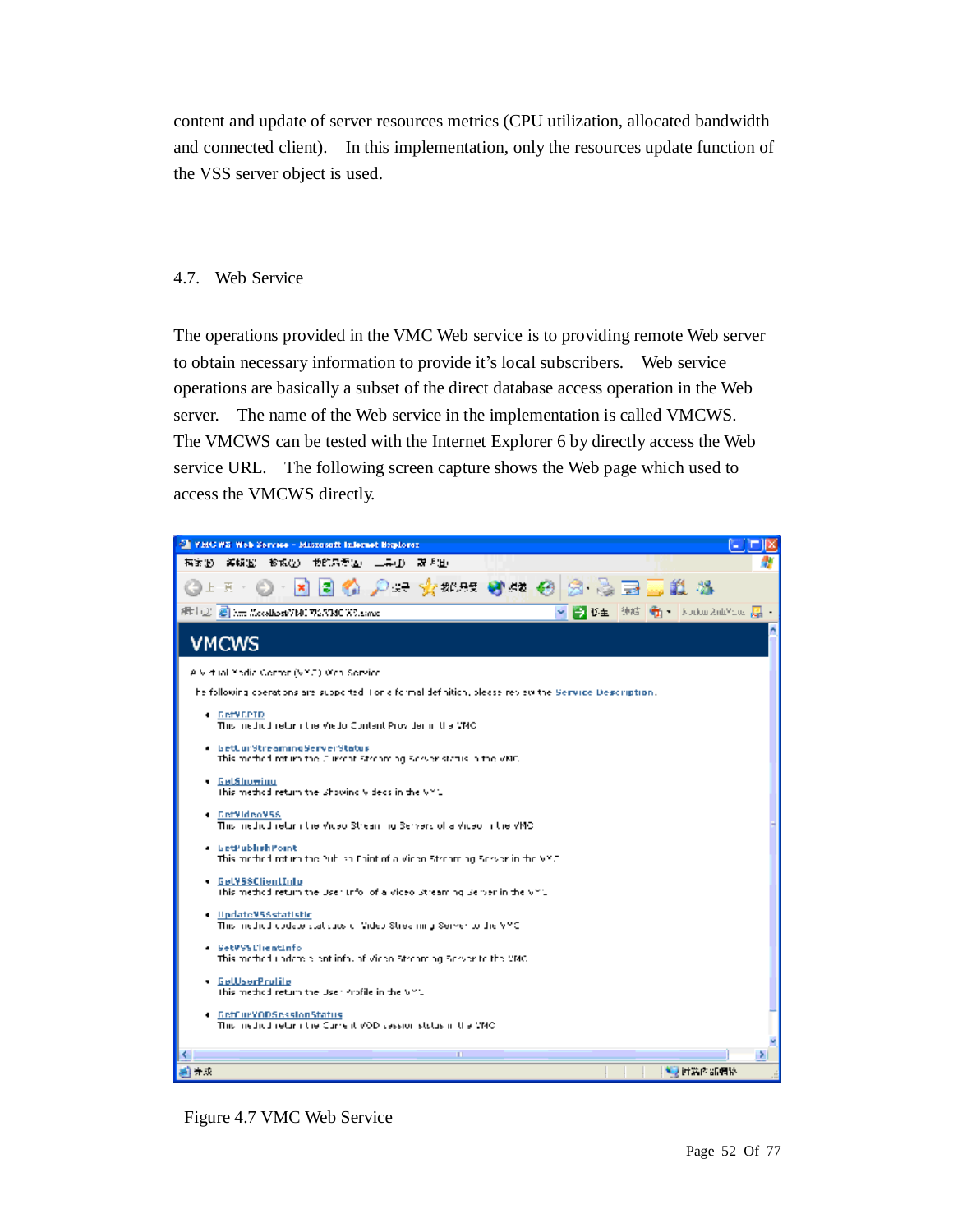The Web service illustrated in figure 4.7 is only for demonstration purpose only. In real application, it must include authentication consideration instead of anyone can free to access the server information and retrieve media contents.

#### 4.8. Web Service Description Language (WDSL)

The Web Service Definition Language (WSDL) is used by dynamic service discovery from other parties. The target clients are other distributed video-on-demand system or remote Web server who want to being a agent to provide the video catalogue from current VMC. The WDSL of the VMCWS is listed as the following.

| xml version="1.0" encoding="utf-8" ?                                                        |
|---------------------------------------------------------------------------------------------|
| - <definitions <="" td="" xmlns:http="http://schemas.xmlsoap.org/wsdl/http/"></definitions> |
| xmlns:soap="http://schemas.xmlsoap.org/wsdl/soap/"                                          |
| xmlns:s="http://www.w3.org/2001/XMLSchema" xmlns:s0="http://dvod.homeip.net/VMCWS/"         |
| xmlns:soapenc="http://schemas.xmlsoap.org/soap/encoding/"                                   |
| xmlns:tm="http://microsoft.com/wsdl/mime/textMatching/"                                     |
| xmlns:mime="http://schemas.xmlsoap.org/wsdl/mime/"                                          |
| targetNamespace="http://dvod.homeip.net/VMCWS/"                                             |
| xmlns="http://schemas.xmlsoap.org/wsdl/">                                                   |
| - <types></types>                                                                           |
| - <s:schema <="" elementformdefault="qualified" td=""></s:schema>                           |
| targetNamespace="http://dvod.homeip.net/VMCWS/">                                            |
| <s:import namespace="http://www.w3.org/2001/XMLSchema"></s:import>                          |
| - <s:element name="GetUserProfile"></s:element>                                             |
| - <s:complextype></s:complextype>                                                           |
| - <s:sequence></s:sequence>                                                                 |
| <s:element maxoccurs="1" minoccurs="0" name="UID" type="s:string"></s:element>              |
| $\langle$ s: sequence>                                                                      |
|                                                                                             |
| $\langle$ s:element>                                                                        |
| - <s:element name="GetUserProfileResponse"></s:element>                                     |
| - <s:complextype></s:complextype>                                                           |
| - <s:sequence></s:sequence>                                                                 |
| - <s:element maxoccurs="1" minoccurs="0" name="GetUserProfileResult"></s:element>           |
| - <s:complextype></s:complextype>                                                           |
| - <s:sequence></s:sequence>                                                                 |
| <s:element ref="s:schema"></s:element>                                                      |
| $\langle$ s: any />                                                                         |
| $\langle$ s: sequence>                                                                      |
|                                                                                             |
| $\langle$ s:element>                                                                        |
| $\langle$ s: sequence>                                                                      |
|                                                                                             |
| $\langle$ s:element>                                                                        |
| - <s:element name="GetVCPID"></s:element>                                                   |
| <s:complextype></s:complextype>                                                             |
| $\langle$ s:element>                                                                        |
| - <s:element name="GetVCPIDResponse"></s:element>                                           |
| - <s:complextype></s:complextype>                                                           |
| - <s:sequence></s:sequence>                                                                 |
| - <s:element maxoccurs="1" minoccurs="0" name="GetVCPIDResult"></s:element>                 |
| - <s:complextype></s:complextype>                                                           |
| - <s:sequence></s:sequence>                                                                 |
| <s:element ref="s:schema"></s:element>                                                      |
| $\langle s : any \rangle$                                                                   |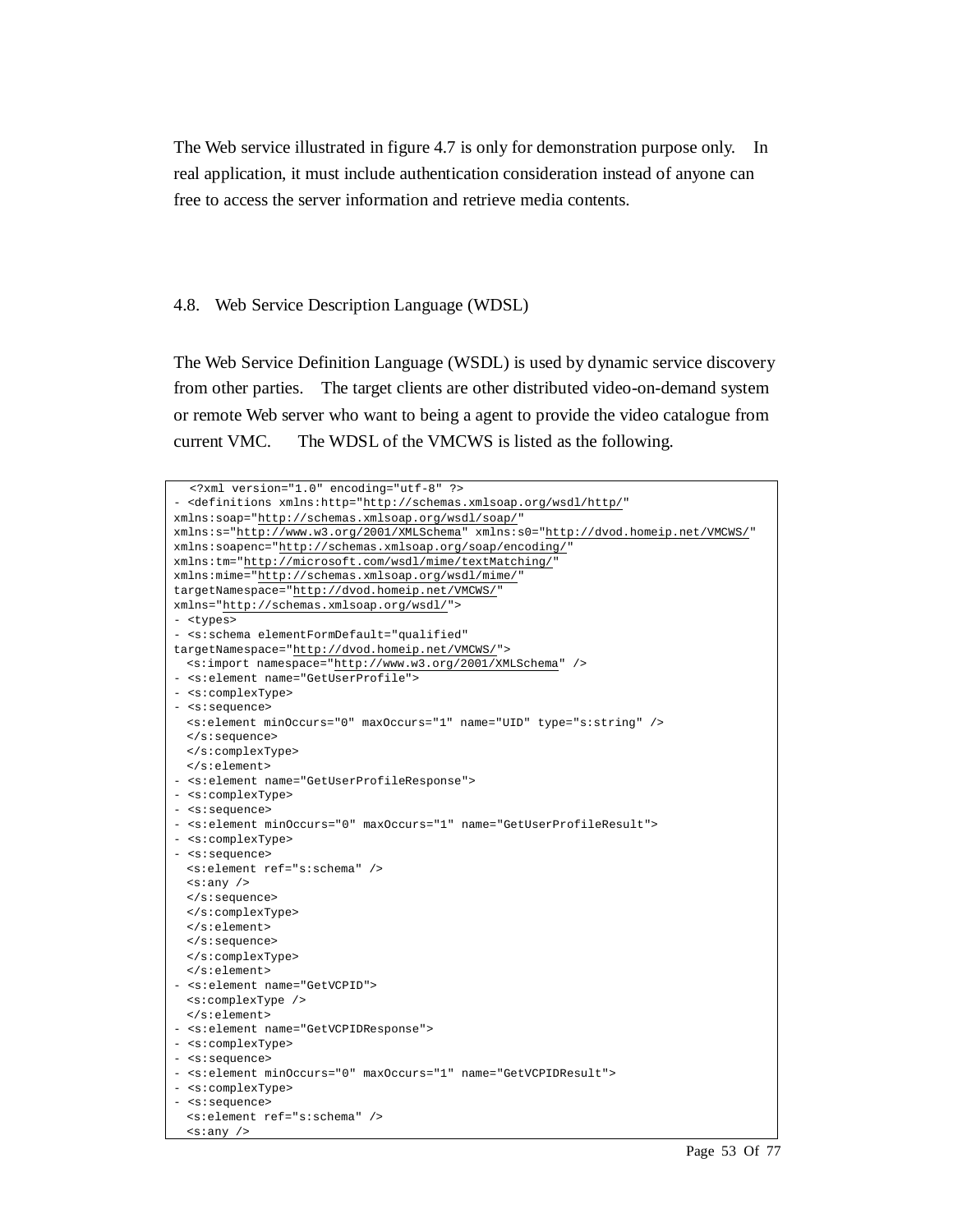```
</s:sequence> 
  </s:complexType> 
 </s:element> 
 </s:sequence> 
 </s:complexType> 
 </s:element> 
- <s:element name="GetShowing"> 
- <s:complexType> 
- <s:sequence> 
 <s:element minOccurs="1" maxOccurs="1" name="VCPID" type="s:int" /> 
 <s:element minOccurs="1" maxOccurs="1" name="VideoID" type="s:int" /> 
 <s:element minOccurs="1" maxOccurs="1" name="Price" type="s:int" /> 
 <s:element minOccurs="1" maxOccurs="1" name="Status" type="s:int" /> 
 </s:sequence> 
 </s:complexType> 
 </s:element> 
- <s:element name="GetShowingResponse"> 
- <s:complexType> 
- <s:sequence> 
- <s:element minOccurs="0" maxOccurs="1" name="GetShowingResult"> 
- <s:complexType> 
- <s:sequence> 
 <s:element ref="s:schema" /> 
 <s:any /> 
 </s:sequence> 
 </s:complexType> 
 </s:element> 
 </s:sequence> 
 </s:complexType> 
 </s:element> 
- <s:element name="GetVideoVSS"> 
- <s:complexType> 
- <s:sequence> 
 <s:element minOccurs="1" maxOccurs="1" name="VCPID" type="s:int" /> 
 <s:element minOccurs="1" maxOccurs="1" name="VideoID" type="s:int" /> 
 <s:element minOccurs="0" maxOccurs="1" name="ClientIP" type="s:string" /> 
 </s:sequence> 
 </s:complexType> 
 </s:element> 
- <s:element name="GetVideoVSSResponse"> 
- <s:complexType> 
- <s:sequence> 
- <s:element minOccurs="0" maxOccurs="1" name="GetVideoVSSResult"> 
- <s:complexType> 
- <s:sequence> 
 <s:element ref="s:schema" /> 
 <s:any /> 
 </s:sequence> 
 </s:complexType> 
 </s:element> 
 </s:sequence> 
 </s:complexType> 
 </s:element> 
- <s:element name="GetPublishPoint"> 
- <s:complexType> 
- <s:sequence> 
 <s:element minOccurs="1" maxOccurs="1" name="ServerID" type="s:int" /> 
 <s:element minOccurs="1" maxOccurs="1" name="VideoID" type="s:int" /> 
 </s:sequence> 
 </s:complexType> 
 </s:element> 
- <s:element name="GetPublishPointResponse"> 
- <s:complexType> 
- <s:sequence> 
- <s:element minOccurs="0" maxOccurs="1" name="GetPublishPointResult"> 
- <s:complexType> 
- <s:sequence> 
 <s:element ref="s:schema" /> 
 <s:any /> 
  </s:sequence>
```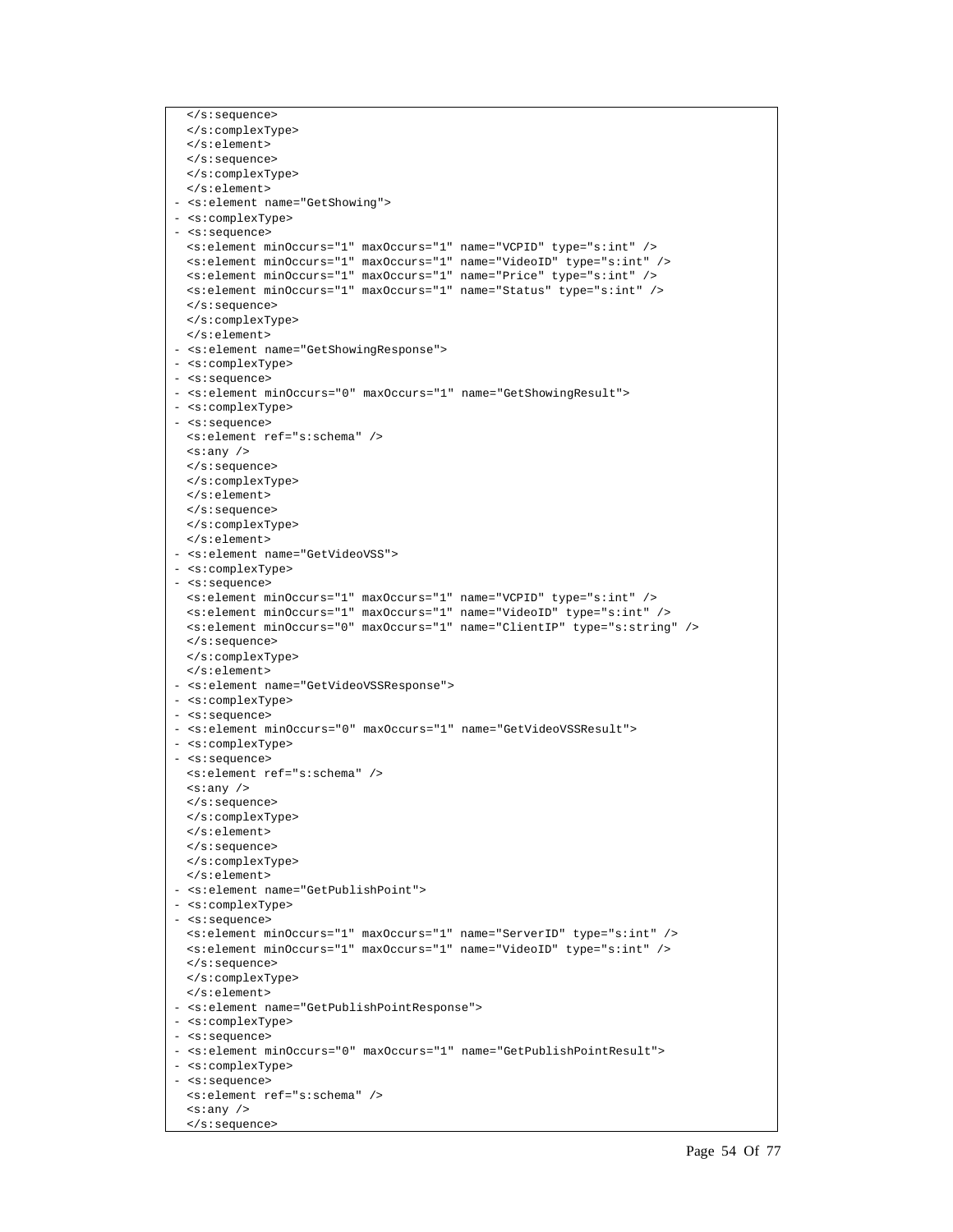```
</s:complexType> 
  </s:element> 
 </s:sequence> 
 </s:complexType> 
 </s:element> 
- <s:element name="UpdateVSSstatistic"> 
- <s:complexType> 
- <s:sequence> 
 <s:element minOccurs="1" maxOccurs="1" name="ServerID" type="s:int" /> 
 <s:element minOccurs="1" maxOccurs="1" name="CPULoading" type="s:int" /> 
  <s:element minOccurs="1" maxOccurs="1" name="AllocatedBandWidth" type="s:int" /> 
 <s:element minOccurs="1" maxOccurs="1" name="CurClient" type="s:int" /> 
 </s:sequence> 
 </s:complexType> 
 </s:element> 
- <s:element name="UpdateVSSstatisticResponse"> 
 <s:complexType /> 
 </s:element> 
- <s:element name="SetVSSClientInfo"> 
- <s:complexType> 
- <s:sequence> 
 <s:element minOccurs="1" maxOccurs="1" name="ServerID" type="s:int" /> 
 <s:element minOccurs="0" maxOccurs="1" name="ServerIP" type="s:string" /> 
 <s:element minOccurs="1" maxOccurs="1" name="ID" type="s:int" /> 
 <s:element minOccurs="0" maxOccurs="1" name="IP" type="s:string" /> 
 <s:element minOccurs="0" maxOccurs="1" name="Url" type="s:string" /> 
 <s:element minOccurs="1" maxOccurs="1" name="Clear" type="s:int" /> 
 </s:sequence> 
 </s:complexType> 
 </s:element> 
- <s:element name="SetVSSClientInfoResponse"> 
 <s:complexType /> 
 </s:element> 
- <s:element name="GetVSSClientInfo"> 
- <s:complexType> 
- <s:sequence> 
 <s:element minOccurs="1" maxOccurs="1" name="ServerID" type="s:int" /> 
 <s:element minOccurs="0" maxOccurs="1" name="ServerIP" type="s:string" /> 
 </s:sequence> 
 </s:complexType> 
 </s:element> 
- <s:element name="GetVSSClientInfoResponse"> 
- <s:complexType> 
- <s:sequence> 
- <s:element minOccurs="0" maxOccurs="1" name="GetVSSClientInfoResult"> 
- <s:complexType> 
- <s:sequence> 
 <s:element ref="s:schema" /> 
 <s:any /> 
 </s:sequence> 
 </s:complexType> 
 </s:element> 
 </s:sequence> 
 </s:complexType> 
 </s:element> 
- <s:element name="GetCurVODSessionStatus"> 
 <s:complexType /> 
 </s:element> 
- <s:element name="GetCurVODSessionStatusResponse"> 
- <s:complexType> 
- <s:sequence> 
- <s:element minOccurs="0" maxOccurs="1" name="GetCurVODSessionStatusResult"> 
- <s:complexType> 
- <s:sequence> 
 <s:element ref="s:schema" /> 
 <s:any /> 
 </s:sequence> 
 </s:complexType> 
 </s:element> 
 </s:sequence>
```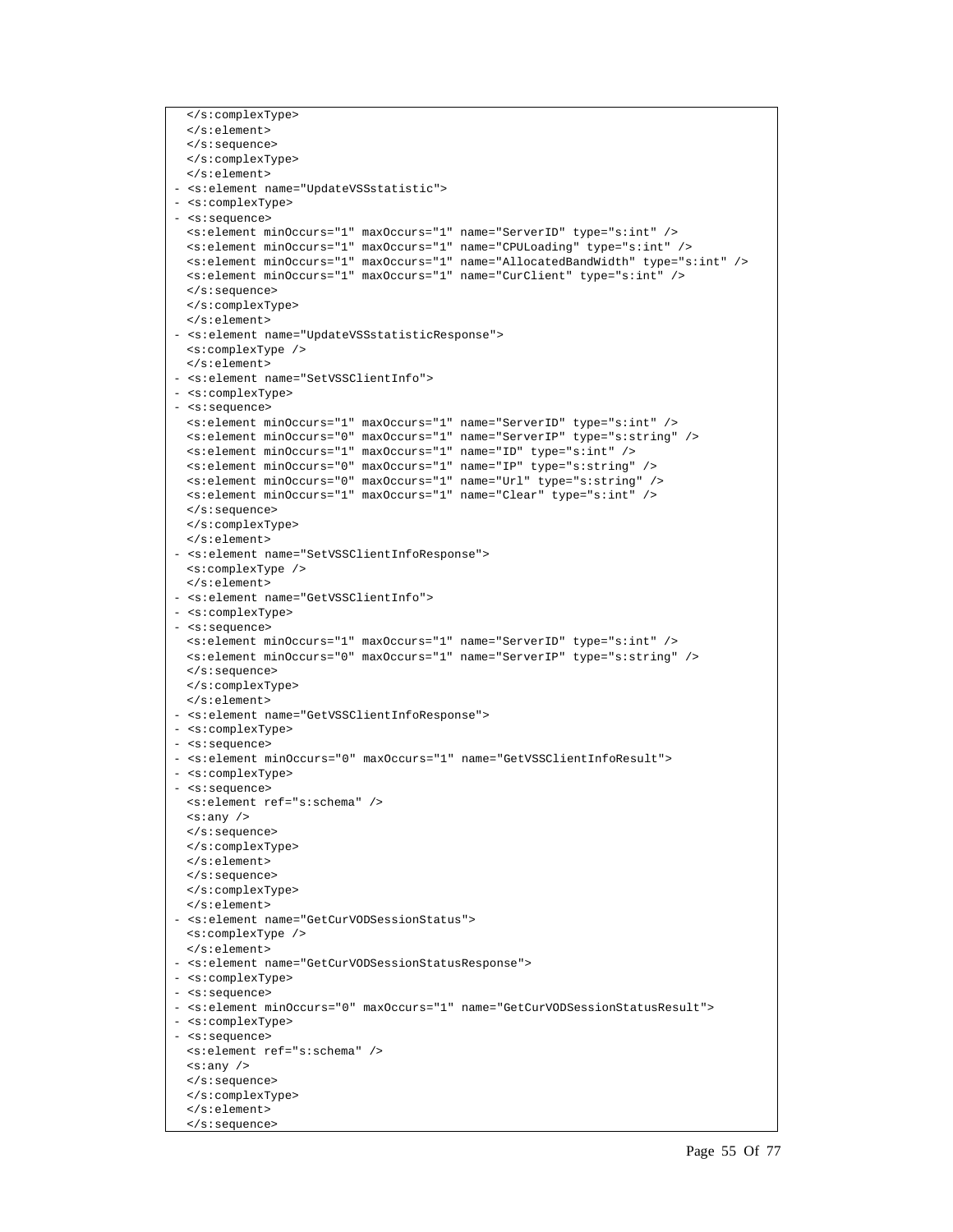</s:complexType> </s:element> - <s:element name="GetCurStreamingServerStatus"> <s:complexType /> </s:element> - <s:element name="GetCurStreamingServerStatusResponse"> - <s:complexType> - <s:sequence> - <s:element minOccurs="0" maxOccurs="1" name="GetCurStreamingServerStatusResult"> - <s:complexType> - <s:sequence> <s:element ref="s:schema" /> <s:any /> </s:sequence> </s:complexType> </s:element> </s:sequence> </s:complexType> </s:element> </s:schema> </types> - <message name="GetUserProfileSoapIn"> <part name="parameters" element="s0:GetUserProfile" /> </message> - <message name="GetUserProfileSoapOut"> <part name="parameters" element="s0:GetUserProfileResponse" /> </message> - <message name="GetVCPIDSoapIn"> <part name="parameters" element="s0:GetVCPID" /> </message> - <message name="GetVCPIDSoapOut"> <part name="parameters" element="s0:GetVCPIDResponse" /> </message> - <message name="GetShowingSoapIn"> <part name="parameters" element="s0:GetShowing" /> </message> - <message name="GetShowingSoapOut"> <part name="parameters" element="s0:GetShowingResponse" /> </message> - <message name="GetVideoVSSSoapIn"> <part name="parameters" element="s0:GetVideoVSS" /> </message> - <message name="GetVideoVSSSoapOut"> <part name="parameters" element="s0:GetVideoVSSResponse" /> </message> - <message name="GetPublishPointSoapIn"> <part name="parameters" element="s0:GetPublishPoint" /> </message> - <message name="GetPublishPointSoapOut"> <part name="parameters" element="s0:GetPublishPointResponse" /> </message> - <message name="UpdateVSSstatisticSoapIn"> <part name="parameters" element="s0:UpdateVSSstatistic" /> </message> - <message name="UpdateVSSstatisticSoapOut"> <part name="parameters" element="s0:UpdateVSSstatisticResponse" /> </message> - <message name="SetVSSClientInfoSoapIn"> <part name="parameters" element="s0:SetVSSClientInfo" /> </message> - <message name="SetVSSClientInfoSoapOut"> <part name="parameters" element="s0:SetVSSClientInfoResponse" /> </message> - <message name="GetVSSClientInfoSoapIn"> <part name="parameters" element="s0:GetVSSClientInfo" /> </message> - <message name="GetVSSClientInfoSoapOut"> <part name="parameters" element="s0:GetVSSClientInfoResponse" /> </message> - <message name="GetCurVODSessionStatusSoapIn">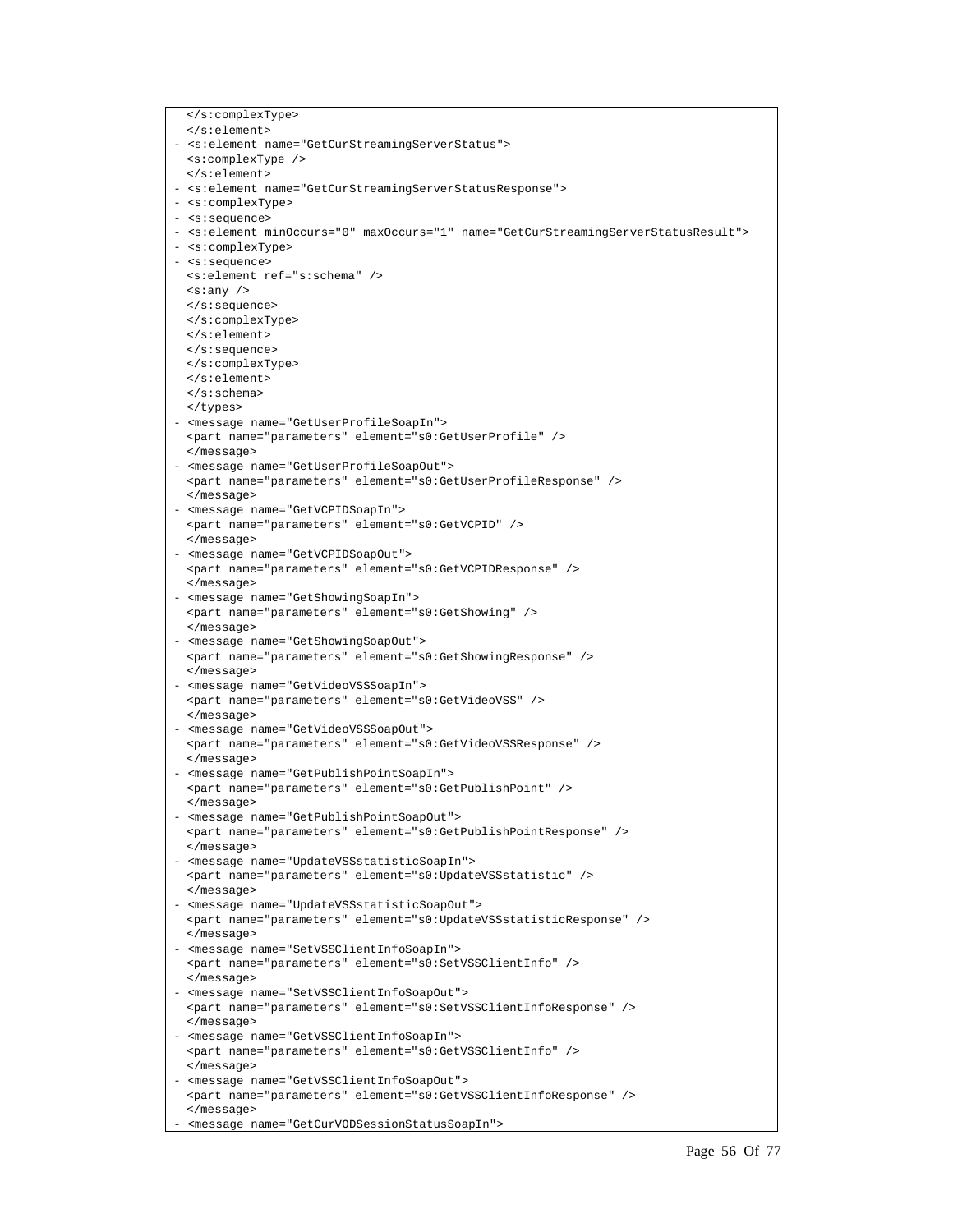```
<part name="parameters" element="s0:GetCurVODSessionStatus" /> 
  </message> 
- <message name="GetCurVODSessionStatusSoapOut"> 
 <part name="parameters" element="s0:GetCurVODSessionStatusResponse" /> 
 </message> 
 - <message name="GetCurStreamingServerStatusSoapIn"> 
 <part name="parameters" element="s0:GetCurStreamingServerStatus" /> 
 </message> 
- <message name="GetCurStreamingServerStatusSoapOut"> 
 <part name="parameters" element="s0:GetCurStreamingServerStatusResponse" /> 
  </message> 
 - <portType name="VMCWSSoap"> 
- <operation name="GetUserProfile"> 
 <documentation>This method return the User Profile in the VMC</documentation> 
  <input message="s0:GetUserProfileSoapIn" /> 
 <output message="s0:GetUserProfileSoapOut" /> 
  </operation> 
- <operation name="GetVCPID"> 
 <documentation>This method return the Viedo Content Provider in the VMC</documentation> 
  <input message="s0:GetVCPIDSoapIn" /> 
 <output message="s0:GetVCPIDSoapOut" /> 
 </operation> 
- <operation name="GetShowing"> 
  <documentation>This method return the Showing Videos in the VMC</documentation> 
  <input message="s0:GetShowingSoapIn" /> 
 <output message="s0:GetShowingSoapOut" /> 
 </operation> 
- <operation name="GetVideoVSS"> 
  <documentation>This method return the Video Streaming Servers of a Video in the 
VMC</documentation> 
 <input message="s0:GetVideoVSSSoapIn" /> 
 <output message="s0:GetVideoVSSSoapOut" /> 
 </operation> 
- <operation name="GetPublishPoint"> 
 <documentation>This method return the Publish Point of a Video Streaming Server in the 
VMC</documentation> 
 <input message="s0:GetPublishPointSoapIn" /> 
  <output message="s0:GetPublishPointSoapOut" /> 
  </operation> 
- <operation name="UpdateVSSstatistic"> 
 <documentation>This method update statistics of Video Streaming Server to the 
VMC</documentation> 
  <input message="s0:UpdateVSSstatisticSoapIn" /> 
  <output message="s0:UpdateVSSstatisticSoapOut" /> 
 </operation> 
- <operation name="SetVSSClientInfo"> 
  <documentation>This method update client info. of Video Streaming Server to the 
VMC</documentation> 
 <input message="s0:SetVSSClientInfoSoapIn" /> 
 <output message="s0:SetVSSClientInfoSoapOut" /> 
  </operation> 
- <operation name="GetVSSClientInfo"> 
 <documentation>This method return the User Info. of a Video Streaming Server in the 
VMC</documentation> 
 <input message="s0:GetVSSClientInfoSoapIn" /> 
 <output message="s0:GetVSSClientInfoSoapOut" /> 
  </operation> 
- <operation name="GetCurVODSessionStatus"> 
 <documentation>This method return the Current VOD session ststus in the 
VMC</documentation> 
  <input message="s0:GetCurVODSessionStatusSoapIn" /> 
  <output message="s0:GetCurVODSessionStatusSoapOut" /> 
  </operation> 
- <operation name="GetCurStreamingServerStatus"> 
  <documentation>This method return the Current Streaming Server status in the 
VMC</documentation> 
 <input message="s0:GetCurStreamingServerStatusSoapIn" /> 
  <output message="s0:GetCurStreamingServerStatusSoapOut" /> 
  </operation> 
  </portType>
```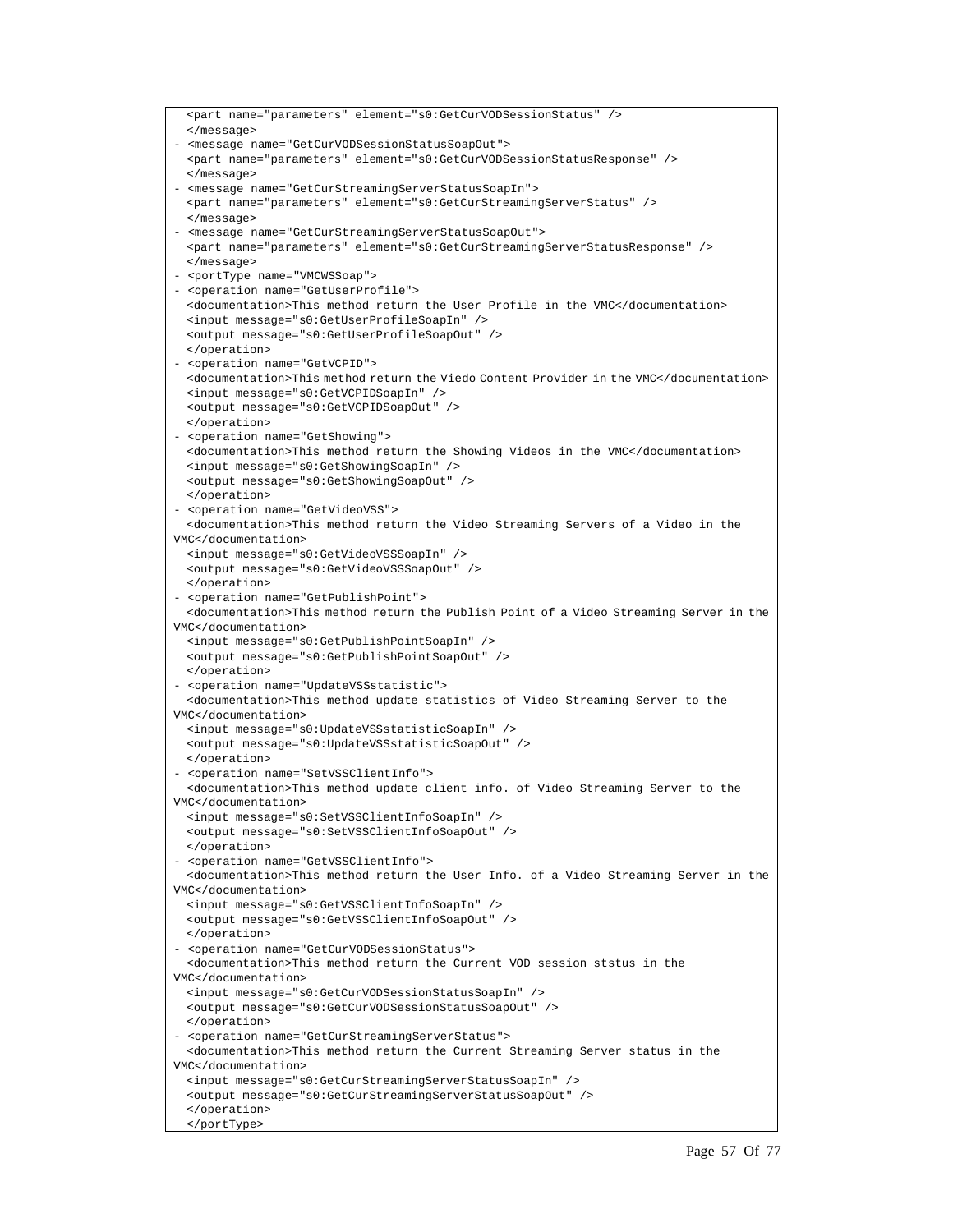```
- <binding name="VMCWSSoap" type="s0:VMCWSSoap"> 
  <soap:binding transport="http://schemas.xmlsoap.org/soap/http" style="document" /> 
- <operation name="GetUserProfile"> 
 <soap:operation soapAction="http://dvod.homeip.net/VMCWS/GetUserProfile" 
style="document" /> 
- <input> 
 <soap:body use="literal" /> 
 </input> 
- <output> 
 <soap:body use="literal" /> 
 </output> 
 </operation> 
- <operation name="GetVCPID"> 
 <soap:operation soapAction="http://dvod.homeip.net/VMCWS/GetVCPID" style="document" 
/> 
- <input> 
 <soap:body use="literal" /> 
 </input> 
- <output> 
 <soap:body use="literal" /> 
 </output> 
 </operation> 
- <operation name="GetShowing"> 
 <soap:operation soapAction="http://dvod.homeip.net/VMCWS/GetShowing" 
style="document" /> 
- <input> 
 <soap:body use="literal" /> 
 </input> 
- <output> 
 <soap:body use="literal" /> 
 </output> 
 </operation> 
- <operation name="GetVideoVSS"> 
 <soap:operation soapAction="http://dvod.homeip.net/VMCWS/GetVideoVSS" 
style="document" /> 
- <input> 
 <soap:body use="literal" /> 
 </input> 
- <output> 
 <soap:body use="literal" /> 
 </output> 
 </operation> 
- <operation name="GetPublishPoint"> 
 <soap:operation soapAction="http://dvod.homeip.net/VMCWS/GetPublishPoint" 
style="document" /> 
- <input> 
 <soap:body use="literal" /> 
 </input> 
- <output> 
 <soap:body use="literal" /> 
 </output> 
 </operation> 
- <operation name="UpdateVSSstatistic"> 
 <soap:operation soapAction="http://dvod.homeip.net/VMCWS/UpdateVSSstatistic" 
style="document" /> 
- <input> 
 <soap:body use="literal" /> 
 </input> 
- <output> 
 <soap:body use="literal" /> 
 </output> 
 </operation> 
- <operation name="SetVSSClientInfo"> 
 <soap:operation soapAction="http://dvod.homeip.net/VMCWS/SetVSSClientInfo" 
style="document" /> 
- <input> 
 <soap:body use="literal" /> 
 </input> 
- <output> 
  <soap:body use="literal" />
```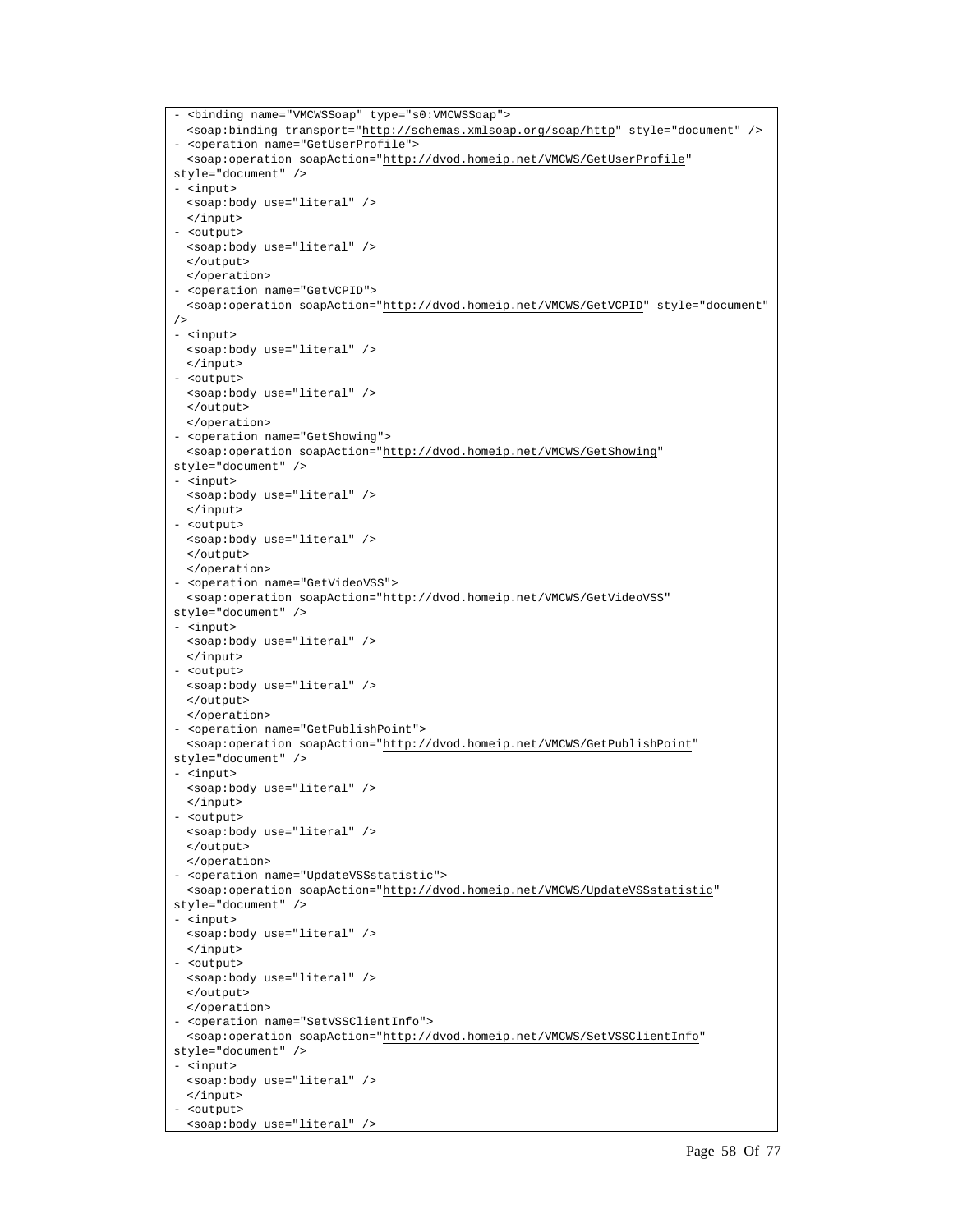

Figure 4.8 Web Service WSDL Content

#### 4.9. Programs in VMC Server

**omniNames.exe** is a application program execute in command line. It is used to provide CORBA naming service to the VMC. This program is a included from omniORB package.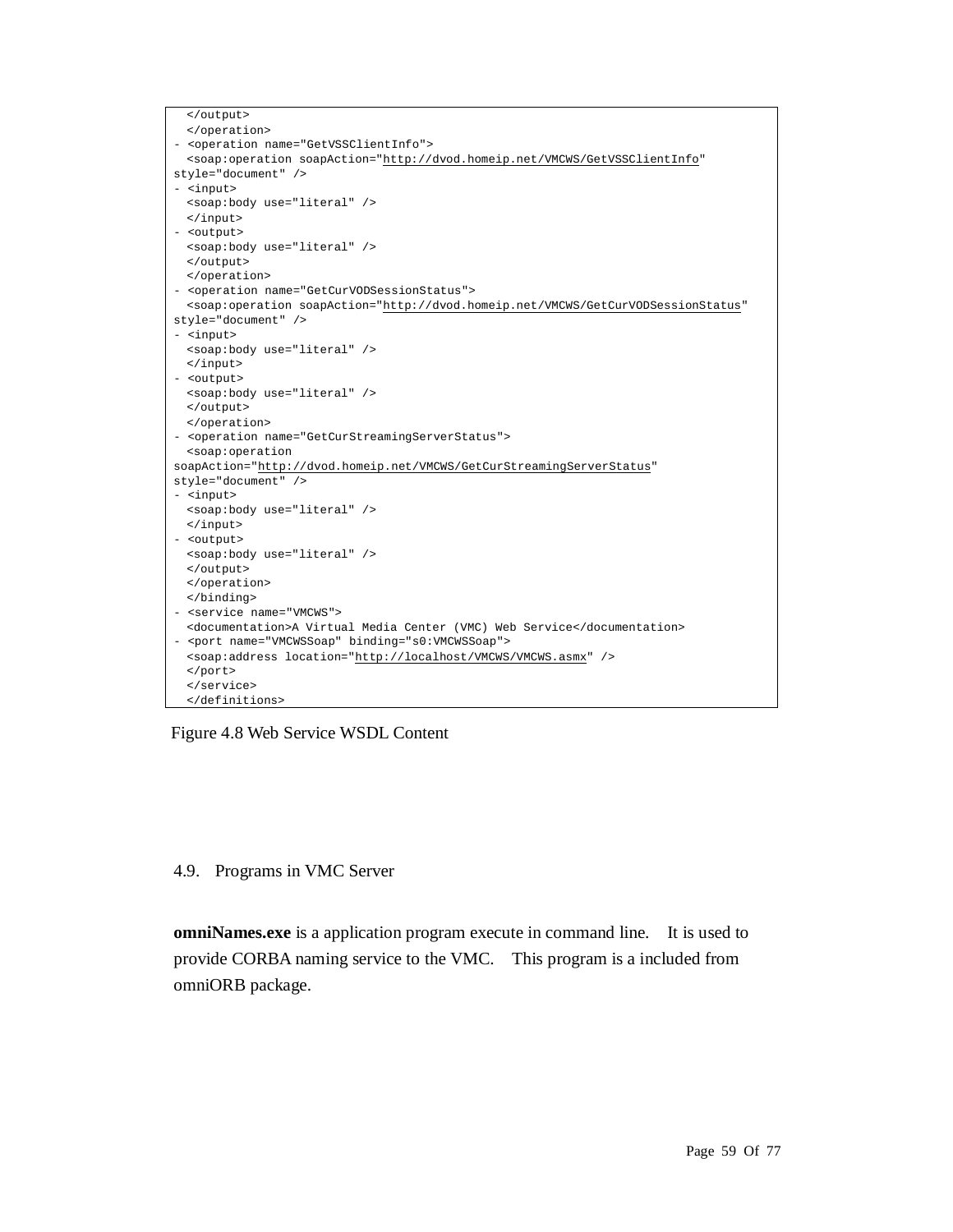| <b>cx</b> omniNames - omninames                                                                                                                                                                                                      |  |
|--------------------------------------------------------------------------------------------------------------------------------------------------------------------------------------------------------------------------------------|--|
| omniORB: Dispatching remote call 'rebind' to: root/ <t1n?> (active)<br/>omniORB: Dispatching remote call 'bind' to: root/<t1n?> (active)<br/>omniORB: Dispatching remote call 'rebind' to: root/<t1n?> (active)</t1n?></t1n?></t1n?> |  |
| ∥Thu Apr 29 21:47:29 2004:                                                                                                                                                                                                           |  |
| Checkpointing Phase 1: Prepare.<br>Checkpointing Phase 2: Commit.<br>Checkpointing completed.                                                                                                                                        |  |

Figure 4.9.1 **omniNames.exe** is running

**VMC\_impl.exe** is the CORBA server object for updating of streaming server resources metrics. This program is developed by Visual Studio.NET 2002 VC++7.0.

| $\overline{C}$ <b>VMC</b> impl - vmc impl                                          |
|------------------------------------------------------------------------------------|
| lomniORB:<br>useTypeCodeIndirections = 1                                           |
| lomniORB:<br>verifyObjectExistsAndType = 1                                         |
| lvMC: IOR:010000001400000049444c3a44564f44564d432f564d433a312e3000010000000000000  |
| 000000010102000d0000003139322e3136382e31312e380000a3070e000000fef703914000000d     |
|                                                                                    |
| 000100000001000105090101000100000009010100                                         |
| lVCP: IOR:010000001400000049444c3a44564f44564d432f5643503a312e30000100000000000000 |
| l64000000010102000d0000003139322e3136382e31312e380000a3070e000000fef703914000000d  |
|                                                                                    |
|                                                                                    |
| lVSS: IOR:010000001400000049444c3a44564f44564d432f5653533a312e3000010000000000000  |
| l64000000010102000d0000003139322e3136382e31312e380000a3070e000000fef703914000000d  |
|                                                                                    |
| 0010001000000010001050901010001000000009010100                                     |
| lomniORB: Invoke 'is a'on remote: kev<0x4e616d6553657276696365>                    |

Figure 4.9.2 **VMC\_impl.exe** is running

In Figure 4.9.2, It shows three CORBA server objects was started. They are the VMC server object, VCP server object and VSS server object.

**VMCMonitor.exe** is a program used to collect streaming server RTT and monitor the status of the server. If streaming fail to response the echo function call to VMCMonitor.exe, that server will be marked as off service. The echo function will be called periodically through .NET remoting technology. This program is developed by Visual Studio.NET 2003 C#.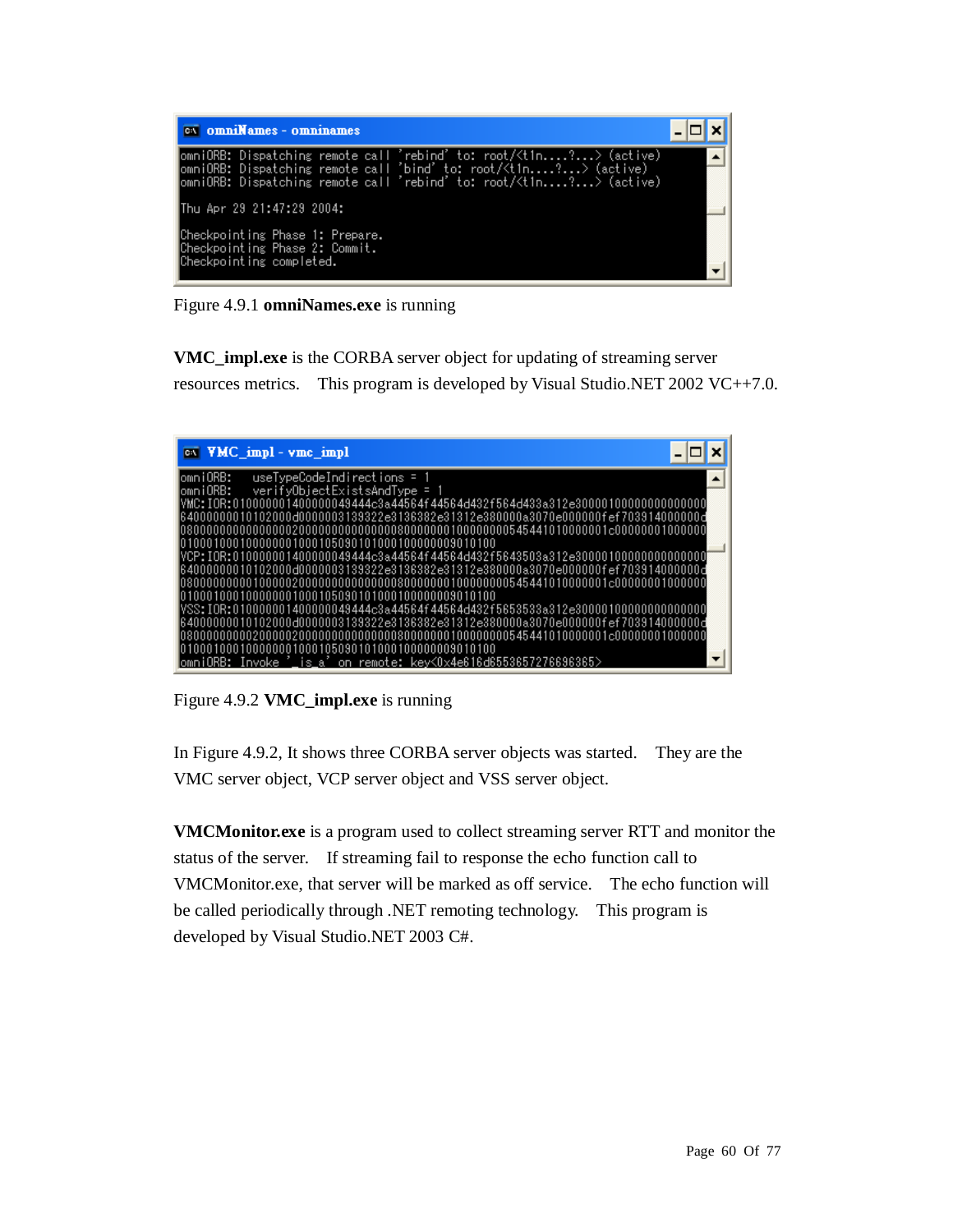| <b>CK VMCMonitor - vmcmonitor</b>                                                                                                                                                                                                                                                                                                                                                                                                                                                                                                                                                                                                         |  |
|-------------------------------------------------------------------------------------------------------------------------------------------------------------------------------------------------------------------------------------------------------------------------------------------------------------------------------------------------------------------------------------------------------------------------------------------------------------------------------------------------------------------------------------------------------------------------------------------------------------------------------------------|--|
| 7 Office Server 7 - F3 210.3.13.251 CPU:1% BW:0 Client:0 RTT:62 On<br>8 Office Server 8 - T2 210.3.13.245 CPU:1% BW:0 Client:0 RTT:78 On                                                                                                                                                                                                                                                                                                                                                                                                                                                                                                  |  |
| 20040429232852 Start Detecting Video Streaming Server<br>1 Home Server 1 - VSS2 192.168.11.3 CPU:1% BW:0 Client:0 RTT:999 Off<br>2 Home Server 2 - F3HP 192.168.11.10 CPU:19% BW:0 Client:0 RTT:999 Off<br>3 Home Server 3 - VSS2 192.168.11.3 CPU:1% BW:0 Client:0 RTT:999 Off<br>4 Home Server 4 - XP2 192.168.11.8 CPU:0% BW:0 Client:0 RTT:0 On<br>5 Home Server 5 - XP2 192.168.11.8 CPU:0% BW:0 Client:0 RTT:0 On<br>6 Office Server 6 - F3 210.3.13.251 CPU:1% BW:0 Client:0 RTT:78 On<br>7 Office Server 7 - F3 210.3.13.251 CPU:1% BW:0 Client:0 RTT:62 On<br>8 Office Server 8 - T2 210.3.13.245 CPU:1% BW:0 Client:0 RTT:78 On |  |
| 20040429233319 Start Detecting Video Strea <u>ming Server</u><br>Home Server 1 - VSS2 192.168.11.3 CPU:1% BW: <u>0 Client:0 RTT</u> :                                                                                                                                                                                                                                                                                                                                                                                                                                                                                                     |  |

Figure 4.9.3 **VMCMonitor.exe** is running

In Figure 4.9.3, it shows the RTT times in million second and the status at the end of each logical servers. The status Off at the end means that server is no respond to the echo .NET remote function and will be marked as off service in the VMC.

All the three programs are not compulsory to run in the VMC Web server. In case of running them is different computers for load distribution, all streaming server CORBA client must addressed the **omniNames.exe** correctly in the network and **VMC\_impl.exe** and **VMCMonitor.exe** must correctly connected to the database server.

4.10. Programs in Streaming Server

**WMSMonitor.exe** is a program used to get current server CPU utilization, allocated bandwidth and connected clients resources metrics and report to VMC through Web service interface periodically. This program is developed by Visual Studio.NET 2003 C#.

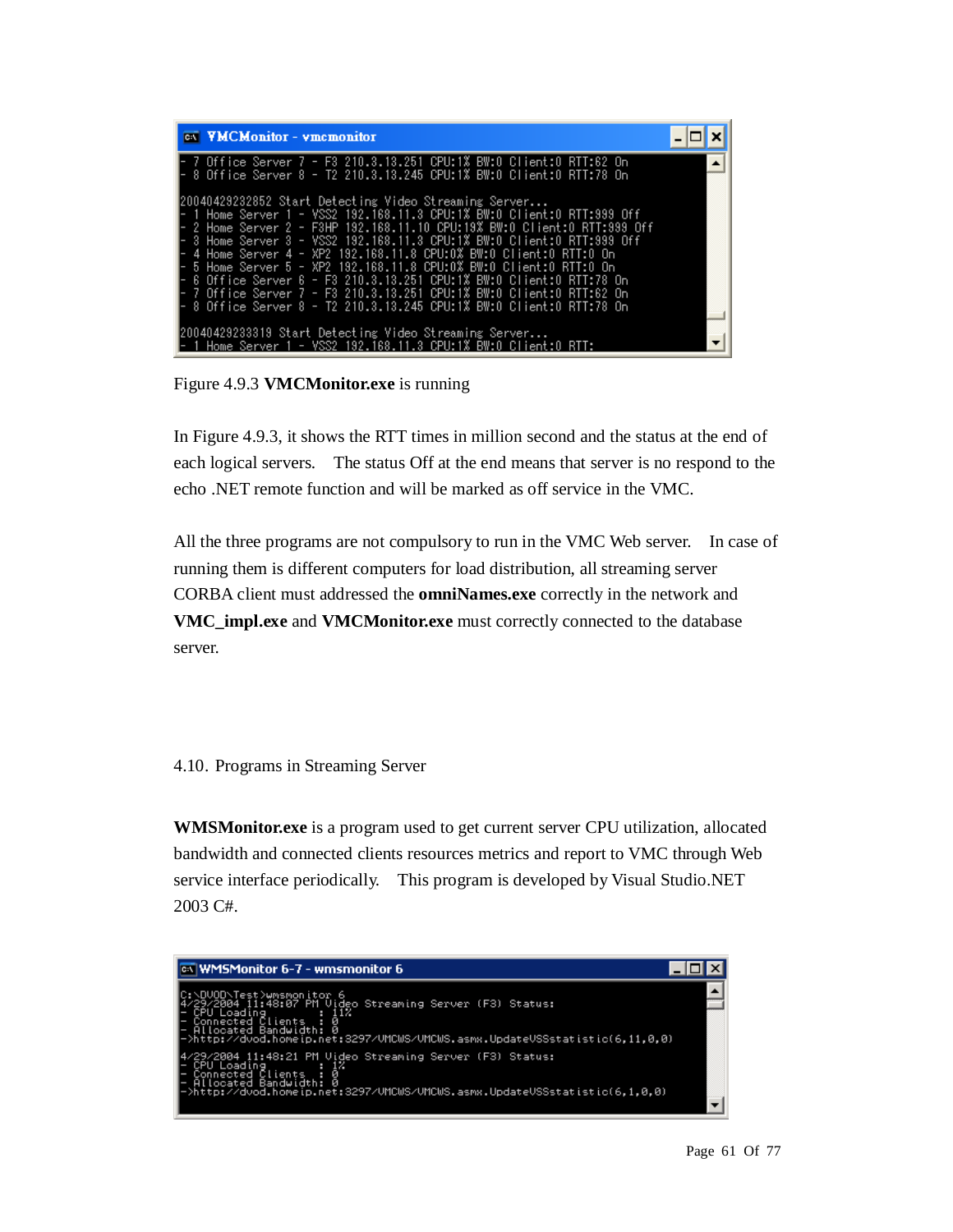## Figure 4.10.1 **WMSMonitor.exe** is running

In Figure 4.10, the **WMSMonitor.exe** gets the resources metrics and update to VMC though the displayed URL. The URL is saved in a text configuration file and can be change before start **WMSMonitor.exe.**

## **VSSMonitor.exe** provides the same functions as **WMSMonitor.exe.**

VSSMonitor.exe updates the resource metrics to VMC through CORBA remote object invocation. This program is developed by Visual Studio.NET 2002 VC++7.0.



Figure 4.10.2 **VSSMonitor.exe** is running

Windows Service called "**Virtual Media Center Service**" is the .NET remoting server object used to provide echo function called from the **VMCMonitor.exe**.

| <b>卷 Services</b>      |                                                |                                  |             |               | l-I⊡I×         |
|------------------------|------------------------------------------------|----------------------------------|-------------|---------------|----------------|
| Eile<br>Action<br>View | Help                                           |                                  |             |               |                |
| ft<br>⇔<br>囮           | 喝<br>图<br>団<br>$\blacksquare$<br>$\rightarrow$ |                                  |             |               |                |
| Services (Local)       | % Services (Local)                             |                                  |             |               |                |
|                        | Virtual Media Center Service                   | Name A                           | Description | <b>Status</b> | Startup Type ▲ |
|                        |                                                | Opload Manager                   | Manages t   |               | Manual         |
|                        | Stop the service                               | Wa Virtual Disk Service          | Provides s  |               | Manual         |
|                        | Restart the service                            | Wirtual Media Center Service     |             | Started       | Automatic,     |
|                        |                                                | Wa Visual Studio Analyzer RPC br |             |               | Manual         |
|                        |                                                | % Volume Shadow Copy             | Manages a   |               | Manual         |
|                        |                                                | <sup>6</sup> % WebClient         | Enables Wi  |               | Disabled       |
|                        |                                                |                                  |             |               |                |
|                        | Extended $\bigwedge$ Standard                  |                                  |             |               |                |
|                        |                                                |                                  |             |               |                |

Figure 4.10.3 Windows service "**Virtual Media Center Service**" is running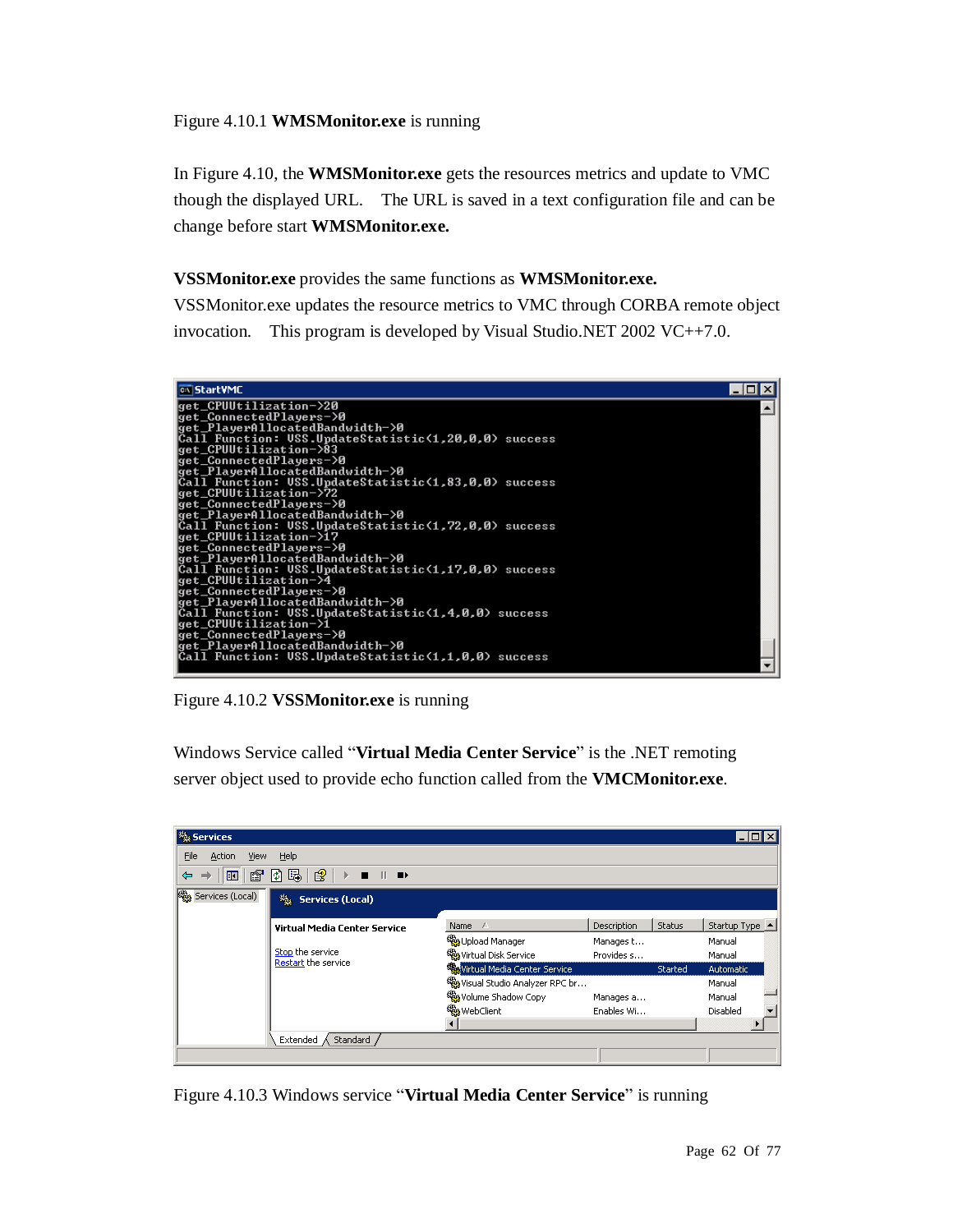#### 4.11. System Monitoring Tool

**S.exe** is a utility program used to display the current streaming server status, streaming client information and client activity in the Web server session.

| $\overline{\text{cm}}$ S                                                                                                                                                                                                                                                                                                                                                                                                                                                                      |                                        |                                      |                                     |
|-----------------------------------------------------------------------------------------------------------------------------------------------------------------------------------------------------------------------------------------------------------------------------------------------------------------------------------------------------------------------------------------------------------------------------------------------------------------------------------------------|----------------------------------------|--------------------------------------|-------------------------------------|
| C:\DVOD\Test>s<br> format>S <serverid> [ServerIP]</serverid>                                                                                                                                                                                                                                                                                                                                                                                                                                  |                                        |                                      |                                     |
| ∥C:\DVOD\Test>s O                                                                                                                                                                                                                                                                                                                                                                                                                                                                             |                                        |                                      |                                     |
| RTT.<br>--Current Video Streaming Server Status--------------<br>Home Server 1 - VSS2<br>False<br>Home Server 2 - F3HP<br>192.168.11.10<br>False<br>vmc.dyndns.org 192.168.11.3<br>False<br>Home Server 3 - VSS2<br>Home Server 4 - XP2<br>vmc.dyndns.info192.168.11.8<br>True<br>vmc.dyndns.info192.168.11.8<br>Home Server 5 - XP2<br>True<br>∥6 Office Server 6 - F3<br>210.3.13.251<br>True<br>Office Server $7 - F3 = 210.3.13.251$<br>True<br>Office Server 8 - T2 210.3.13.245<br>True | CPU<br>2<br>19<br>$\sqrt{2}$<br>0<br>Û | 0<br>0<br>Û<br>0<br>Û<br>Û<br>0<br>Ñ | ABW Client<br>Ū<br>Û<br>Û<br>Û<br>Ū |
| --Current Video Streaming Server Client Informations---<br>http://210.3.13.251:3297/VODExpress/racecar_300.wmv                                                                                                                                                                                                                                                                                                                                                                                |                                        |                                      |                                     |
| --Current Web Server Session Status------------------<br>VCPID:1                                                                                                                                                                                                                                                                                                                                                                                                                              |                                        |                                      |                                     |
| C:\DVOD\Test>                                                                                                                                                                                                                                                                                                                                                                                                                                                                                 |                                        |                                      |                                     |

Figure 4.11 S.exe ran and displayed the result in the console

In Figure 4.11, the parameter 0 means display the information for all streaming servers. The first part lists out the streaming server information such as IP, RTT status, CPU, BW (bandwidth) and connected clients. The RTT status false means the last .NET remoting echo function call was failed and no RTT figure update at the moment. The second part shows the client's IP and URL of the retrieving media. The last part shows the user information such as username, current selected video and status (Status 5 means watching video).

#### 4.12. Client Interface

Subscriber access to use VMC services must provide a username and password for authentication. Please not that, for demonstration purpose, the URL for the VMC Web services VMCWS is linked in this page. The other links are a link to request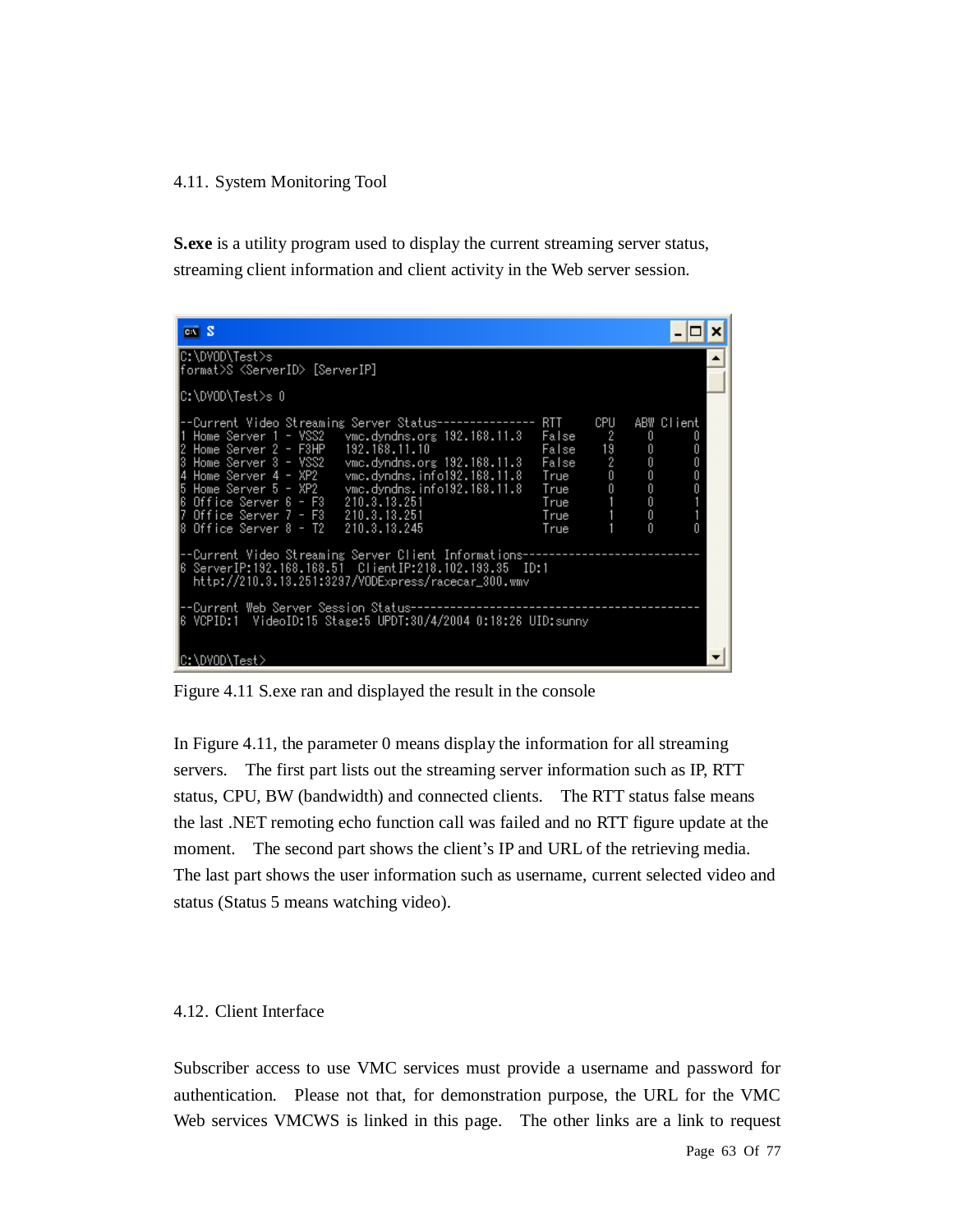open subscriber account, a link to the Remote Web server (Pocket PC version), Windows Media video demo and Windows Media Player 9 Series download. The upper "Virtual Media Center" header and the bottom advertisement bar are for decoration purpose only.



Figure 4.9.1 VMC home page

When subscriber login successful, the media catalogue page will be display. In the upper part of the page, there is a greeting and following the display name of the subscriber. Under the greeting is the account information. Current implementation will show the Balance and Registered location of the subscriber. Balance will be deducted every time the subscriber selected a media to watch. The Registered location is the geographic mark used for statistic server selection purpose but it is not implemented in this report.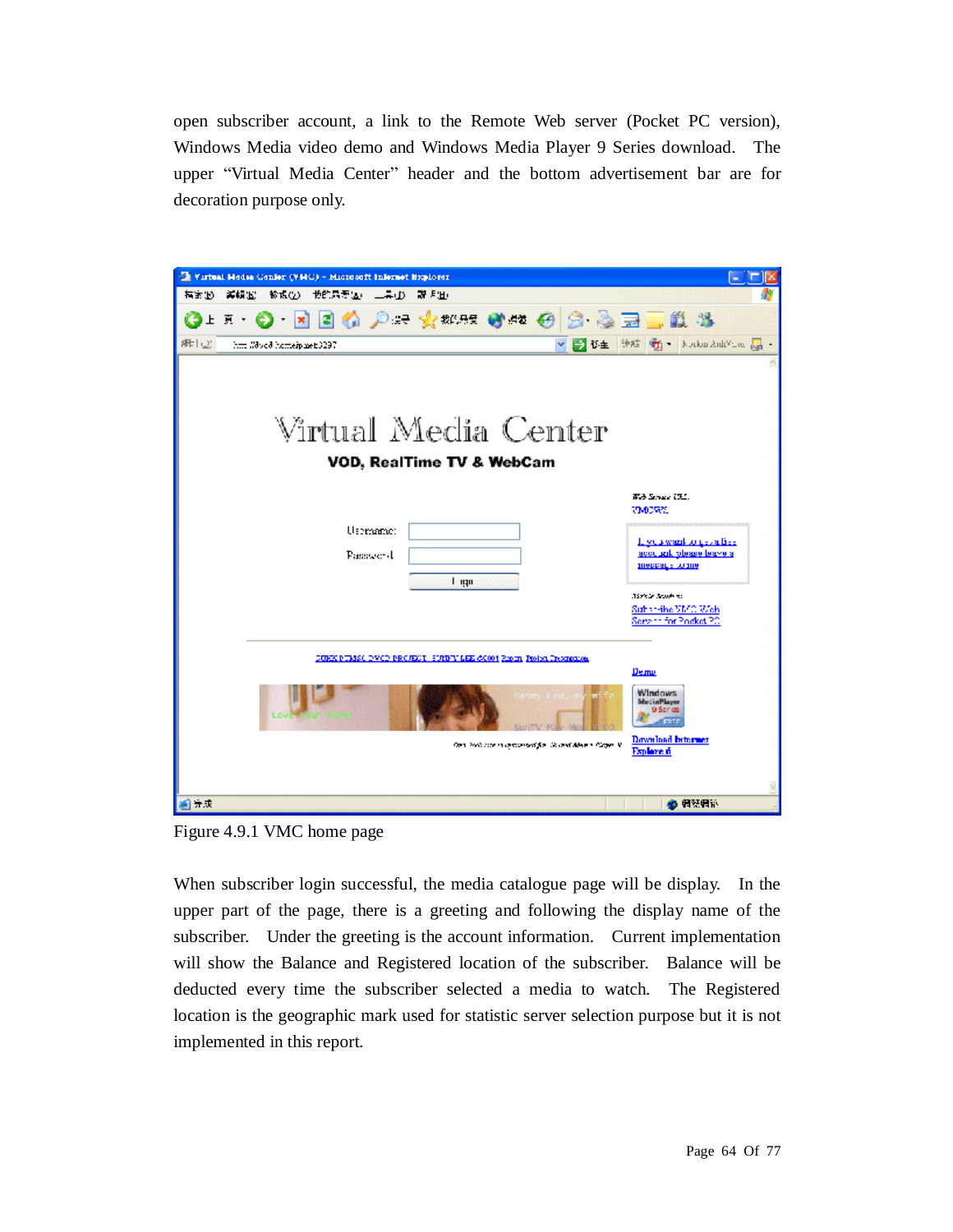|                                |                      | <sup>2</sup> DVOD Calalogue - Minrosoft Internet Explorer |               |    |        |                                         |                             |
|--------------------------------|----------------------|-----------------------------------------------------------|---------------|----|--------|-----------------------------------------|-----------------------------|
|                                |                      | 梅家(b) 海鳞(b) 被成(g) 我的只要(g) 三具(g) 敲飞(b)                     |               |    |        |                                         |                             |
|                                |                      |                                                           |               |    |        |                                         |                             |
|                                |                      |                                                           |               |    |        |                                         | B B 生 物件 新   Kabu And You 扇 |
|                                |                      |                                                           |               |    |        |                                         |                             |
|                                |                      | Wednesday, 28 April, 2004. Welcome, Strany Lee K. 2.      |               |    |        |                                         |                             |
|                                | Account rifermation: |                                                           |               |    |        |                                         |                             |
| Balance: 3271                  |                      | Registered Location 3                                     |               |    |        |                                         |                             |
|                                |                      |                                                           |               |    |        |                                         |                             |
|                                |                      |                                                           |               |    |        |                                         |                             |
|                                |                      | Content Provider   vODH can as                            | Title:        | Dч |        | v.                                      | Filter                      |
| Price Below                    |                      | ᄮ                                                         | Status:   HCT |    | v.     |                                         |                             |
|                                |                      |                                                           |               |    |        |                                         |                             |
| That: 1.2                      |                      |                                                           |               |    |        |                                         |                             |
|                                | Video <sup>T</sup> D | $\neg$ -le                                                |               |    | VCPID. | Crnome                                  | Per-                        |
| <b>Select</b>                  | ٠ę                   | Technologie                                               |               |    | г      | <b>PCDPsaress</b><br><b>RODE</b> sareaa | ı.                          |
| <b>Select</b><br><b>Select</b> | $\cdot$ 4<br>- 5     | Fegring Cro<br>Entre Con-                                 |               |    |        | <b>PCCEspress</b>                       | ĩ.<br>J.                    |
| Scient                         | ٠ñ.                  | Snow Foots                                                |               |    |        | <b>RCCEspress</b>                       | ı.                          |
|                                | ٠o                   | Mose Desa 1                                               |               |    |        | <b>RODE</b> spress                      | ı.                          |
| Scient                         |                      | Moved Dema 2                                              |               |    |        | <b>RODE</b> spress                      |                             |
| Scient                         | 30.                  | Chool Lack 1                                              |               |    |        |                                         | 3Y.                         |
| Scient                         | $2^{\circ}$<br>22    |                                                           |               |    |        | <b>RODE</b> spress                      | 31<br>īΩ.                   |
| Scient                         |                      | Mon-Women Distinctive 1                                   |               |    |        | <b>RCCEspress</b>                       |                             |
| Scient                         | 23.                  | Kemo.                                                     |               |    |        | <b>RCCEspress</b>                       | 30.                         |
| Scient                         | 24                   | Oceans Einven-                                            |               |    |        | <b>RCCEspress</b>                       | M.                          |
| Scient                         | 25                   | EA2.                                                      |               |    |        | <b>VCDPspress</b>                       | 31.                         |
| <b>Select</b>                  | M                    | <b>IAS-PEC</b>                                            |               |    |        | <b>PCDPspress</b>                       | R.                          |
|                                |                      |                                                           |               |    |        |                                         |                             |
| 編えま                            |                      |                                                           |               |    |        |                                         | 心 假硬细胞                      |

Figure 4.9.2 VMC catalogue page

As media content provider can register their content to VMC. There may more than one media content provider registered. Subscriber is usually selecting the desired content provider instead of browsing a long list of media content directly. The filter function in the catalogue page is designed for this purpose. For example, if the subscriber want to browse the media content from a provider called "VODExpress", the step is select "VODExpress" in the Content Provider Combo box and then click the "Filter" button. Others similar options to filter are Title, Price Below and Status of a media, such as new or archive etc.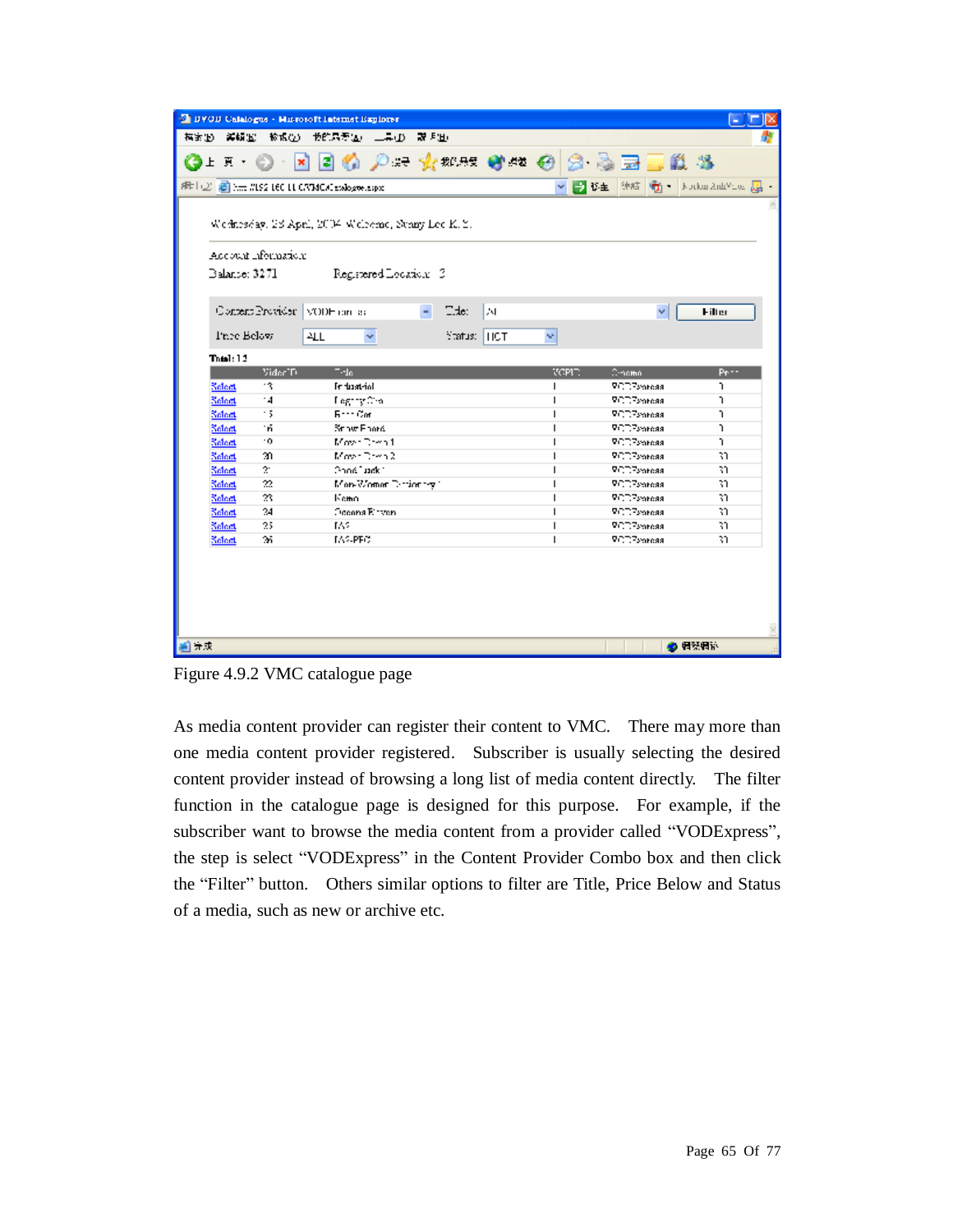|               |                      | <sup>2</sup> DVOD Calalogue - Minrosoft Internet Explorer     |               |    |              |                    |                           |
|---------------|----------------------|---------------------------------------------------------------|---------------|----|--------------|--------------------|---------------------------|
|               |                      | 梅家(b) 海鳞(b) 被成(g) 我的只要(a) 三具(j) 敲飞(b)                         |               |    |              |                    |                           |
|               |                      | ◎上 F ⊙ · R E ⑥ ♪ : → ☆ **** ◎ ** ④ 2 。 云 = ■ _ _ _ 3 。 *      |               |    |              |                    |                           |
|               |                      | #   2   a   H   H   H   H   H   H   CATM CAT enalogive.export |               |    |              |                    | ▼ 予10年 後結 衛 トルGuiAndYue 扉 |
|               |                      |                                                               |               |    |              |                    |                           |
|               |                      | Wednesday, 28 April, 2004. Welcome, Strany Lee K. 2.,         |               |    |              |                    |                           |
|               | Account aformation.  |                                                               |               |    |              |                    |                           |
| Balance: 3271 |                      | Registered Location (2)                                       |               |    |              |                    |                           |
|               |                      |                                                               |               |    |              |                    |                           |
|               |                      | Content Provider   VODH can as                                | Title:        | Iм |              | v.                 | Filter                    |
|               |                      | AL_                                                           |               |    |              |                    |                           |
| Price Below   |                      | MC Chiganna.                                                  | Status:   HCT |    | v            |                    |                           |
| Table 12      |                      | iHc ywood                                                     |               |    |              |                    |                           |
|               | Video <sup>T</sup> D | PersonalCinama                                                |               |    | VCPID.       | Crhoma.            | Per-                      |
| Select        | ۰۹                   | Rod Limit - Vi<br>Real-Time WebCam                            |               |    | $\mathbf{I}$ | <b>RCCEspress</b>  | ı.                        |
| Scient        | $\cdot$ 4            | TegrnaChai                                                    |               |    |              | <b>VCDPsaress</b>  | ı.                        |
| Scient        | - 5                  | Entre Con-                                                    |               |    |              | <b>RODE</b> spress | Ĩ.                        |
| <b>Select</b> | ٠ñ.                  | Snow Foots                                                    |               |    |              | <b>VCCZyordss</b>  | r.                        |
| Scient        | ٠o                   | Moved Desert                                                  |               |    |              | <b>PCCEspress</b>  | r.                        |
| Scient        | 20.                  | $M$ over Demo 2                                               |               |    |              | <b>RCCZsoross</b>  | R.                        |
| Scient        | s.                   | Chool Luck 1                                                  |               |    |              | <b>RCCEspress</b>  | R.                        |
| Scient        | 22.                  | Mon-Women Dictionary 1                                        |               |    |              | <b>RCCEspress</b>  | R.                        |
| Scient        | 23.                  | Kemo.                                                         |               |    |              | <b>RCCEspress</b>  | ٦T.                       |
| Scleet        | 24                   | <b>Decems Einzen</b>                                          |               |    |              | <b>RCCEspress</b>  | 30.                       |
| Scleet        | 25                   | EA2.                                                          |               |    |              | <b>RCCEspress</b>  | 3T)                       |
| Select        | M                    | <b>IAS-PEC</b>                                                |               |    |              | <b>RCCEspress</b>  | R.                        |
|               |                      |                                                               |               |    |              |                    |                           |
| $-1 + 3$      |                      |                                                               |               |    |              |                    | ● 偶然偶论                    |

Figure 4.9.3 VMC catalogue page: use filter function

When subscriber want to watch a media from a content provider, He/She should select the "Select" link in the left of the corresponding the media. Once clicked the "Select" link, the select server page will be display.

The select server page will list out all the available streaming servers which can provide the selected media content. The streaming server available will be short listed according to the most up-to-date resource metrics reported. The resources metric is reported by back-end CORAB or Web service interface periodically. Subscriber can click on the "Probe RTT" button to collect RTT figures and short list the best server again at any time. The RTT figures are also automatically collected by the VMC back-end process through .NET Remoting operations periodically.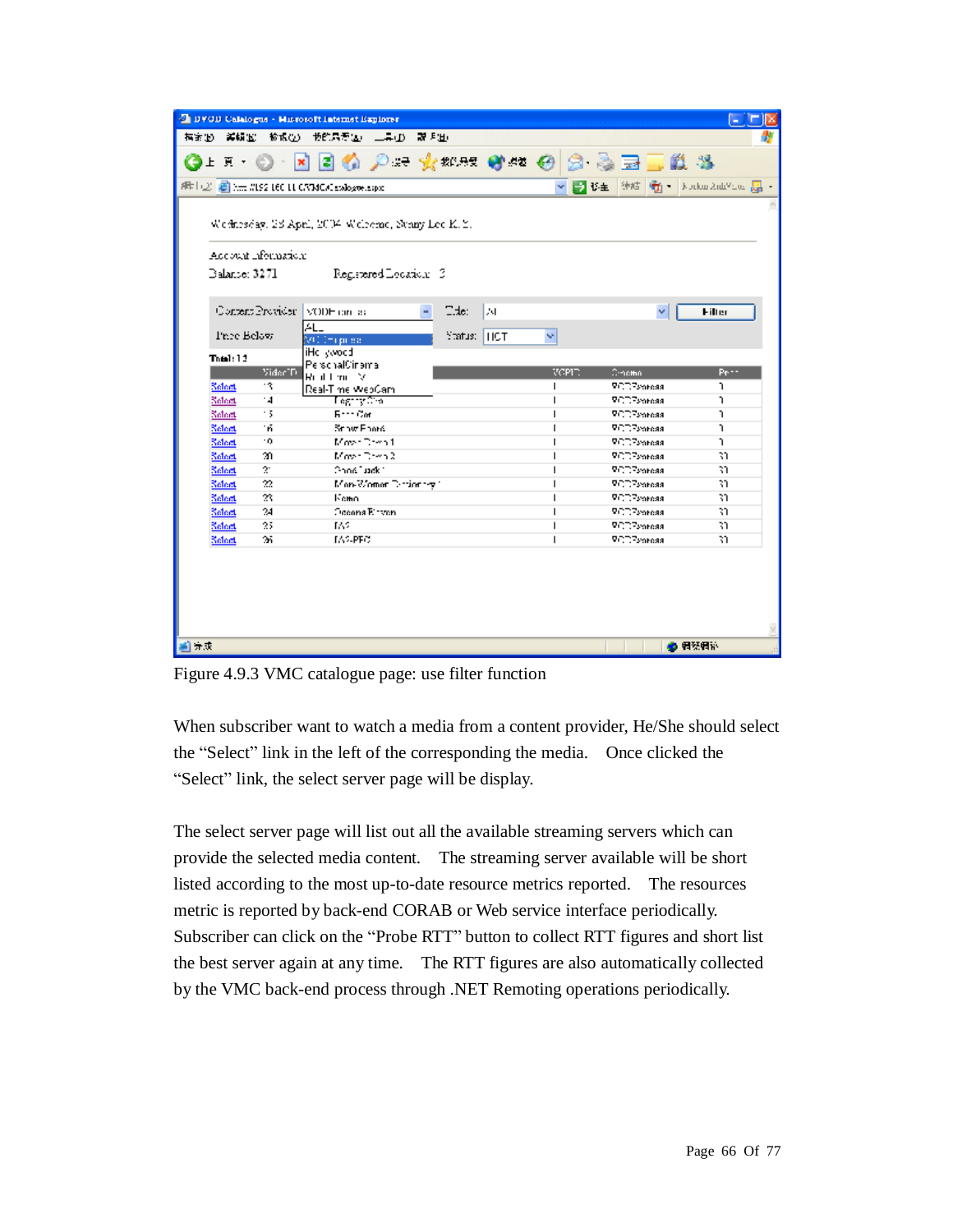| <sup>2</sup> DVOD Select YSS - Mercent Internet Explorer |                                            |                   |                                                                             |                           |    |
|----------------------------------------------------------|--------------------------------------------|-------------------|-----------------------------------------------------------------------------|---------------------------|----|
| 福安(b) 海绵(b) 被说(b) 我的只奇(b) 二异(j) 就明(b)                    |                                            |                   |                                                                             |                           |    |
| GIE O<br>$\vert \mathbf{x} \vert$                        | 日伯 八大 火地球 砂心 使用 毒豆属 基                      |                   |                                                                             |                           |    |
| #甲   ②   an http://lissa.led.11.cATMC/Select733.espx;    |                                            |                   | 日に生                                                                         | 独结  衢   Joulus 2ml/faul 扁 |    |
| Stary Lee K.Y.                                           |                                            |                   |                                                                             | Eack to Catalogue         |    |
| Media Information                                        |                                            |                   |                                                                             |                           |    |
| Content Frevider: 1 VODExpress Mile 15 Race Car          |                                            |                   |                                                                             |                           |    |
| $\overline{\phantom{a}}$ obe RIT.                        | Prose and Start Watch                      |                   |                                                                             | Eack to Catalogue         |    |
| Total: 2                                                 |                                            |                   |                                                                             |                           |    |
| Server Different                                         | P                                          |                   | PETE art Londing of locate the profile the Mexicans Cardiacot GooZone TuETT |                           |    |
| Select:                                                  | Home Server 1 - 7382 von dar tha cra 3208. | £.<br>۰.          | ٩ſ.                                                                         | £.<br>$\cdot$             | ı. |
| Select <sub>1</sub>                                      | CfficeStreetf - P3 200313251               | 7298.<br>۹.<br>f. | ٩ſ.                                                                         | £.<br>۹.                  | 78 |
|                                                          |                                            |                   |                                                                             |                           |    |
|                                                          |                                            |                   |                                                                             |                           |    |
|                                                          |                                            |                   |                                                                             |                           |    |
|                                                          |                                            |                   |                                                                             |                           |    |
|                                                          |                                            |                   |                                                                             |                           |    |
|                                                          |                                            |                   |                                                                             |                           |    |
|                                                          |                                            |                   |                                                                             |                           |    |
|                                                          |                                            |                   |                                                                             |                           |    |
|                                                          |                                            |                   |                                                                             |                           |    |
|                                                          |                                            |                   |                                                                             |                           |    |
|                                                          |                                            |                   |                                                                             |                           |    |
| $-7 - 7$                                                 |                                            |                   |                                                                             | ● 偶然偶论                    |    |

Figure 4.9.4 VMC select server page

The top most one is the best server for delivering the select media content when the select server page is loaded or the last "Probe RTT" button was clicked. Subscriber can click "Select" link of the best server (the first one) or other desired server and start watching streaming.

When click on "Select" link, the VOD session page will display and the corresponding media player component will be loaded. Subscriber will experience a litter buffering period and the selected media content will start to play once buffering complete.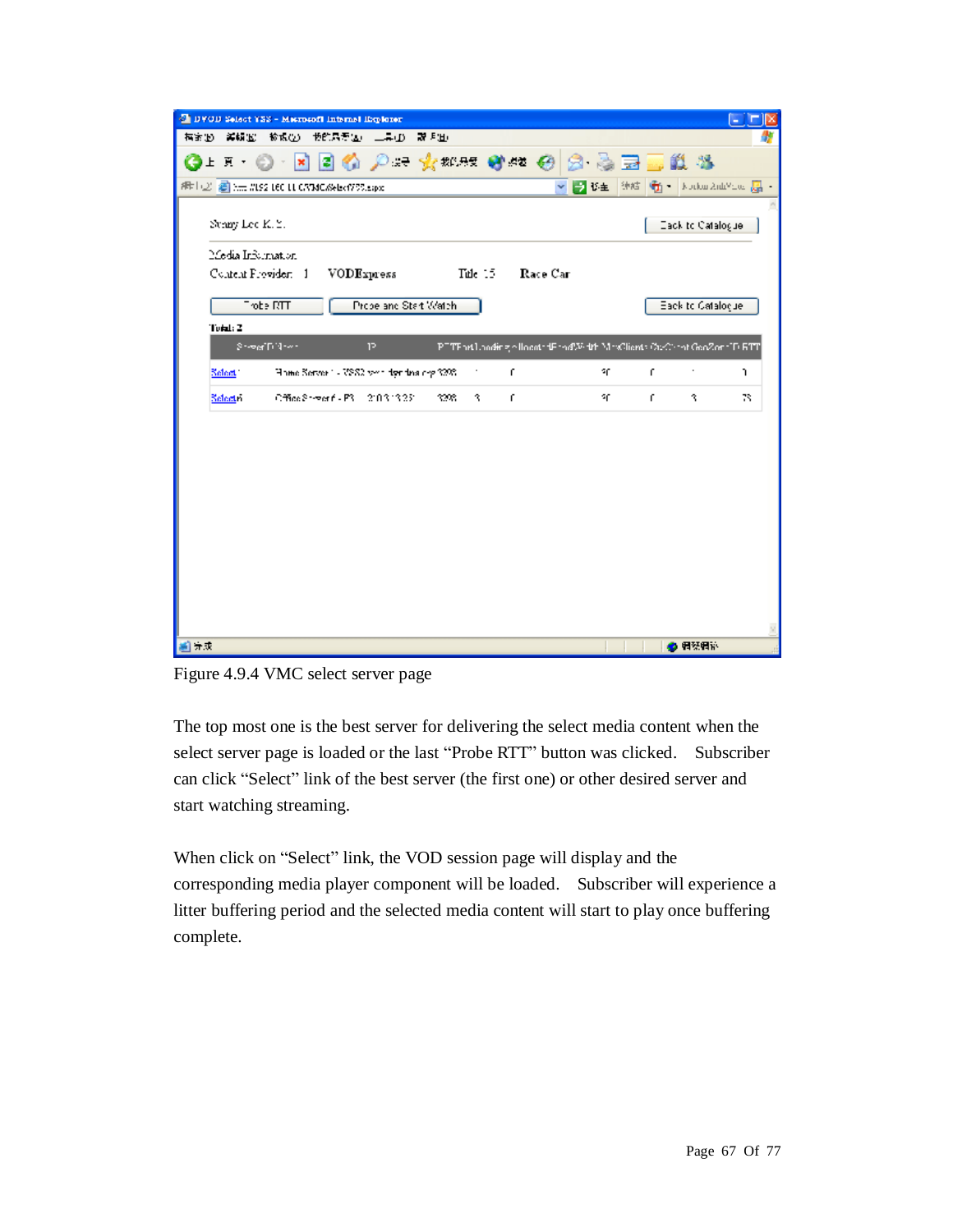

Figure 4.9.5 VMC VOD session page

The top of the VOD session page will display the name of the content provider, the server name and shows the media title in the second line. Subscriber can execute VCR-like functions in the player during watch period. When subscriber finish the VOD session or want to exit from VOD session, he/she can click the "EXIT" link. This link will direct the subscriber back to the server selection. If subscriber is unsatisfied the quality of the previous server, he/she can re-select another server and try to watch if the quality is better. Or subscriber can click the catalogue button in the server selection page to back to media catalogue page to select another media again.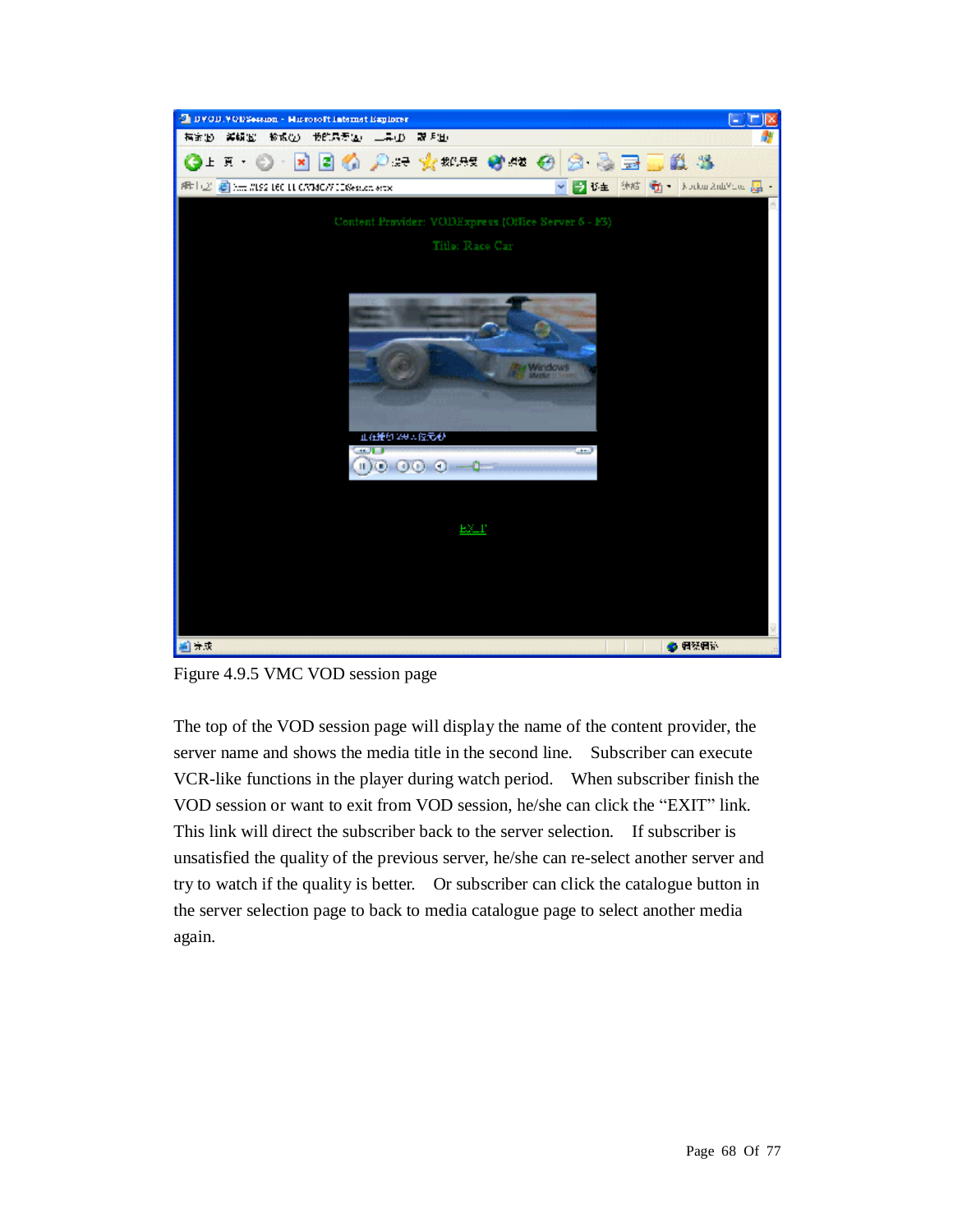# **5 Conclusion**

# 5.1 Advantage

- CORBA and Web Service are well defined standard
- Independent to individual streaming technologies
- Web Interface for multiple devices: PC, mobile notebook, Pocket, Palm, 3G phone or Smart phone etc.
- Real-time server selection
- RTT independent to any underlying network path selection algorithm and easy to implement

## 5.2 Disadvantage

- Subscriber must installed a build in streaming player in Web browser to decode the target streaming
- Remote Web server must located nearest to subscriber to obtain the best RTT estimation for subscriber
- Streaming quality and concurrent connections are still limited to underlying bandwidth, compression technology and network equipment

## 5.3 Other Issues Need to Consider Further

## **Use of Middleware**

The generic architecture for DVOD services needs to mask the heterogeneity across different computer network, operating systems, programming languages and products developed by different vendors. This advantage is obtained from employing a standard interface distributed middleware, CORBA. The trade off is the deployment of ORB to every client computers. Extra learn curve and development time is needed for the middleware. But it is worth to pay this extra effort as the middleware resolved the heterogeneity and provide better interoperability support.

# **Focus on Real-Time Server Selection**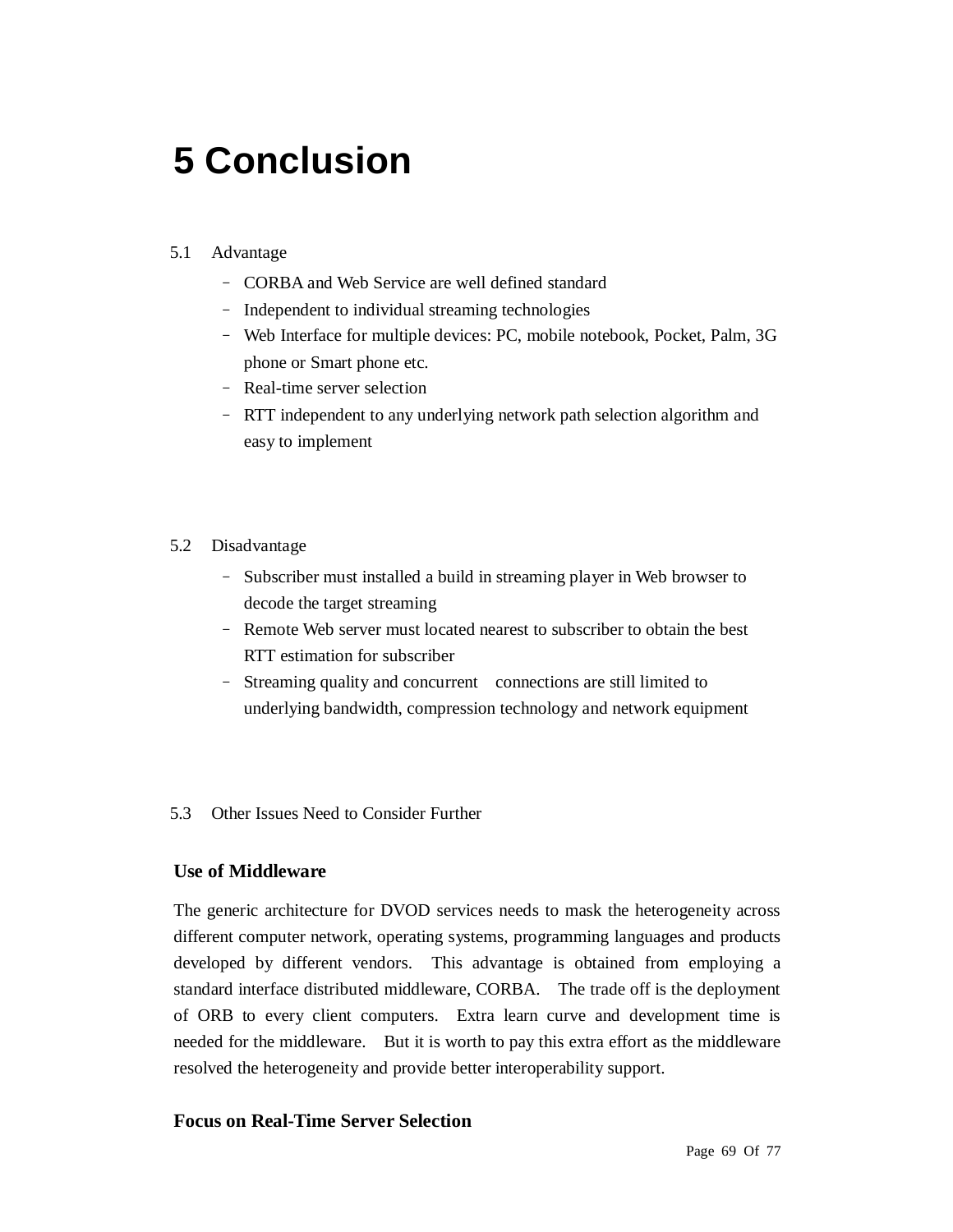As VOD service is bandwidth demanding. The inherited limitation of bandwidth in existing computer networks makes bandwidth utilization is a critical issue need solve in DVOD system. This problem can be alleviated by a suitable server selection mechanism. The implemented system selecting the right video server in run-time using least CPU utilization, allocated bandwidth and connected clients. There may be other resources metrics or path selection algorithms available. All of them are need to under detail experiment and fine turn. Otherwise incorrect resource metering can cause unnecessary loading and influence system.

## **Use of Remote Method Invocation for Client Side Probe**

The use of client side probe enables dynamic load balancing. In the DVOD system, client side perform probe by remote method invocation. This method provides the best RTT figures at run-time but may cause extra traffics. A compromise method is to use RTT agents which distributed in different geographic location to collect RTT periodically for clients. Client may pre-registered their access location or use some IP location algorithm to map the nearest RTT agent and use the RTT figures to aid server selection process.

## **No Assumption on Video Popularity**

The video replicate and allocation strategy can increase system performance if the demand of a video and access location is predicted accurately. However, it is a difficult tasks and it is mainly rely on historical data and extrapolation. The extra cost for analysis and replication is out weight the result obtained. Another property observed from VOD service is that VOD emphasis on watch at any video at any time. The design principle on VOD service should consider every video may has the same possibility of request.

## **Transmission with unicast**

Hybrid transmission such as multicast plus unicast, repeatedly broadcast selected videos, video batching etc. technique can improve bandwidth utilization but prohibit user interactive functions. Unicast is a simple technique but limit system capacity. Another assumption is that the video quality has high priority than system capacity in the user point of view instead of the system capacity point of view.

# **Set Top Box**

Many VOS service architecture requires a STB. The STB provide hardware for employ different transmission method, caching, buffering and decryption. But is add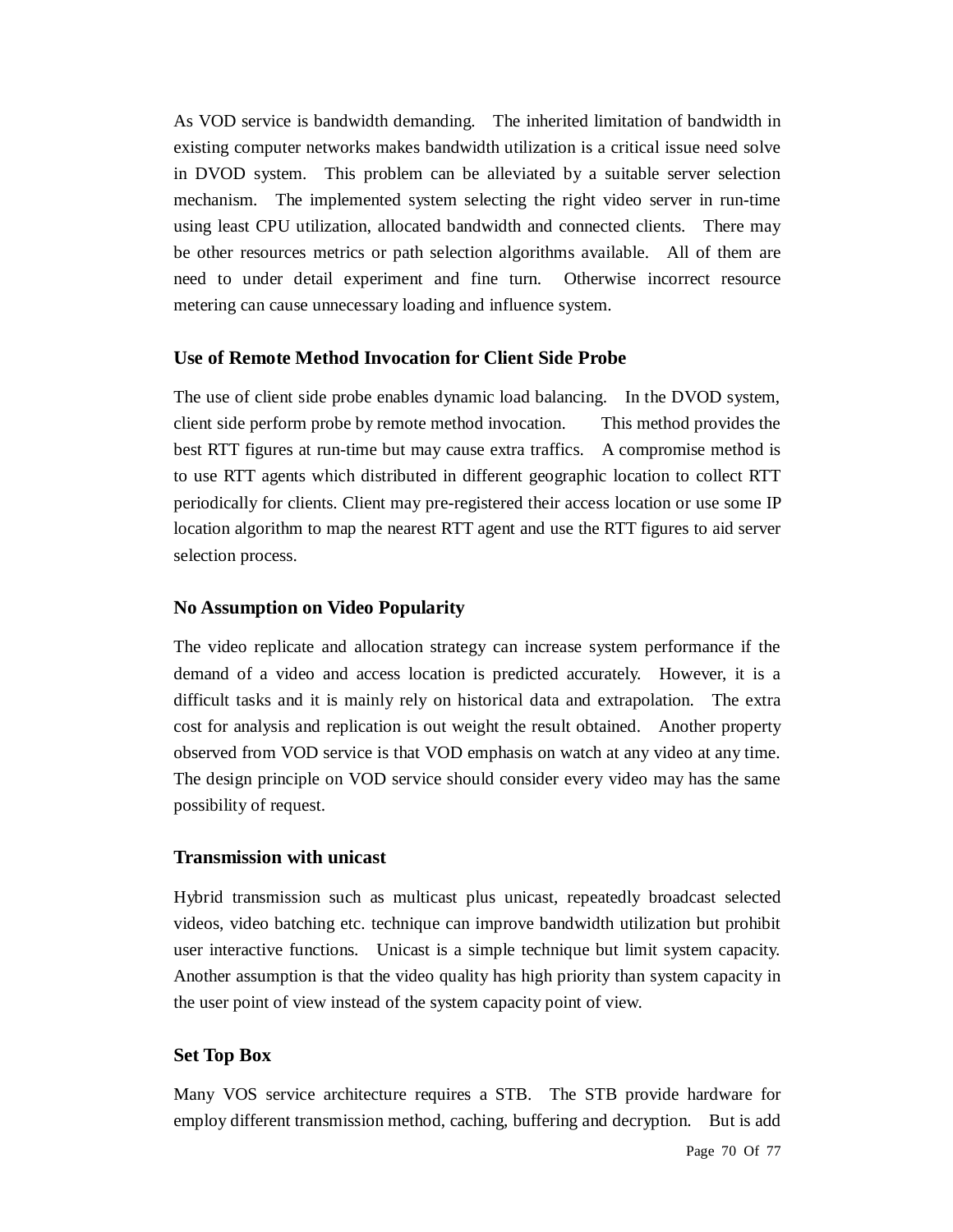extra setup cost and lack flexibility. The CORBA ORB and remote object client stubs must installed in the client side. This is less convenience than DVOD just using Internet browser or common streaming player, but it is convenience than using STB.

## **Fault Tolerance**

Another important characteristic in distributed system is that there is no single point of failure. Failure of one component only lowers the system performance. In the current DVOD system, there is a single Video Management Server to control the admission, server selection and management of database updates. This is a major drawback in terms fault tolerance issue and may cause performance bottle-neck in the system. However, it will save cost for replicate update and simply design.

#### 5.4 Future Works

The server selection mechanism implemented demonstrated a common practical solution in dynamic way I terms of run-time RTT probe between client and servers. The RTT collection agent improves the efficiency of static server selection mechanism and alleviate the network traffic and loading in pure run-time RTT probe mode. But considered current resources metrics are limited to CPU utilization, allocated bandwidth, connection client and RTT figures. There may be a lot of others factors can be consider and fine-tune, such as the capacity of server network bandwidth, capacity of maximum clients and quality of service (QoS) etc.

The security is another major issues need to be address in the future. Current generic architecture has partitioned the system into components by function groups. But there is no individual component responsibility for security purpose. The current implementation replies on the inhered security features of the employed streaming services (e.g. build in Windows Media Services security features). Individual security feature may be further consider and add in as a individual components. For example, if employ CORBA security service or add in individual components are worth to further study.

Page 71 Of 77 The copy right problem exists since the first appear of digital media, such as MP3. Video copy rights just another extension to this problem. Although digital watermarking has proposed to solve the identification of ownership and integrity of a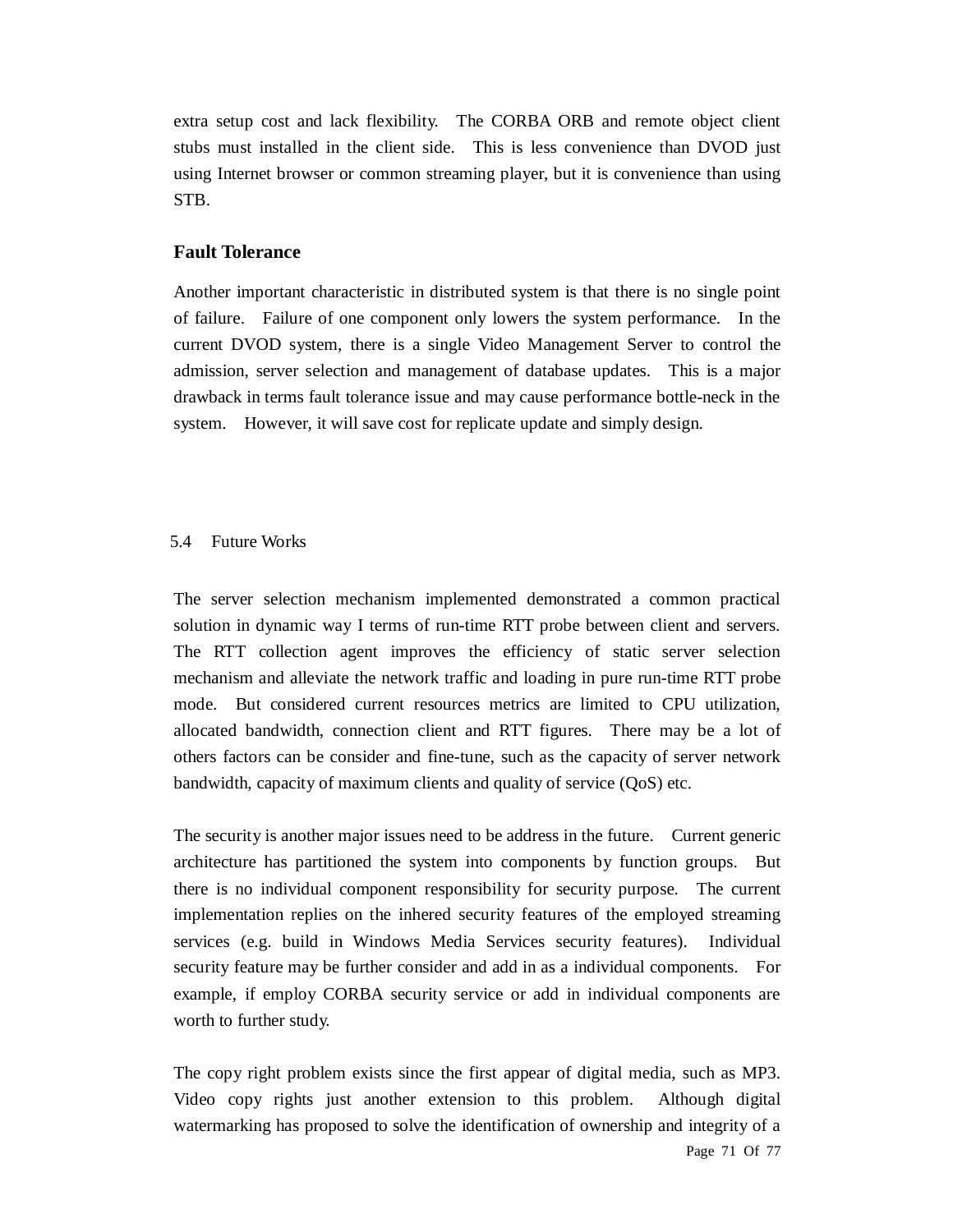digital video, but the ownership problem between different movies producer are a very complicated problem. There is some digital right management product, such as Microsoft was released to solve this kind of problem. However, a solution or standard from non propriety is a better than stick on some de-facto standard. The digital right management in the generic architecture is another important issues need to solve.

The current distributed video-on-demand services have established a generic architecture for multimedia streaming service in the Internet. But it is a starting point of development in terms of practical application in real world. The chosen of CORBA as the middleware provide a framework for solving heterogeneity. And Web service interface standard is going to dominate the interface standard technology in the future. These two technologies provide components in the generic architecture can be change implementation without affecting the whole system component collaboration.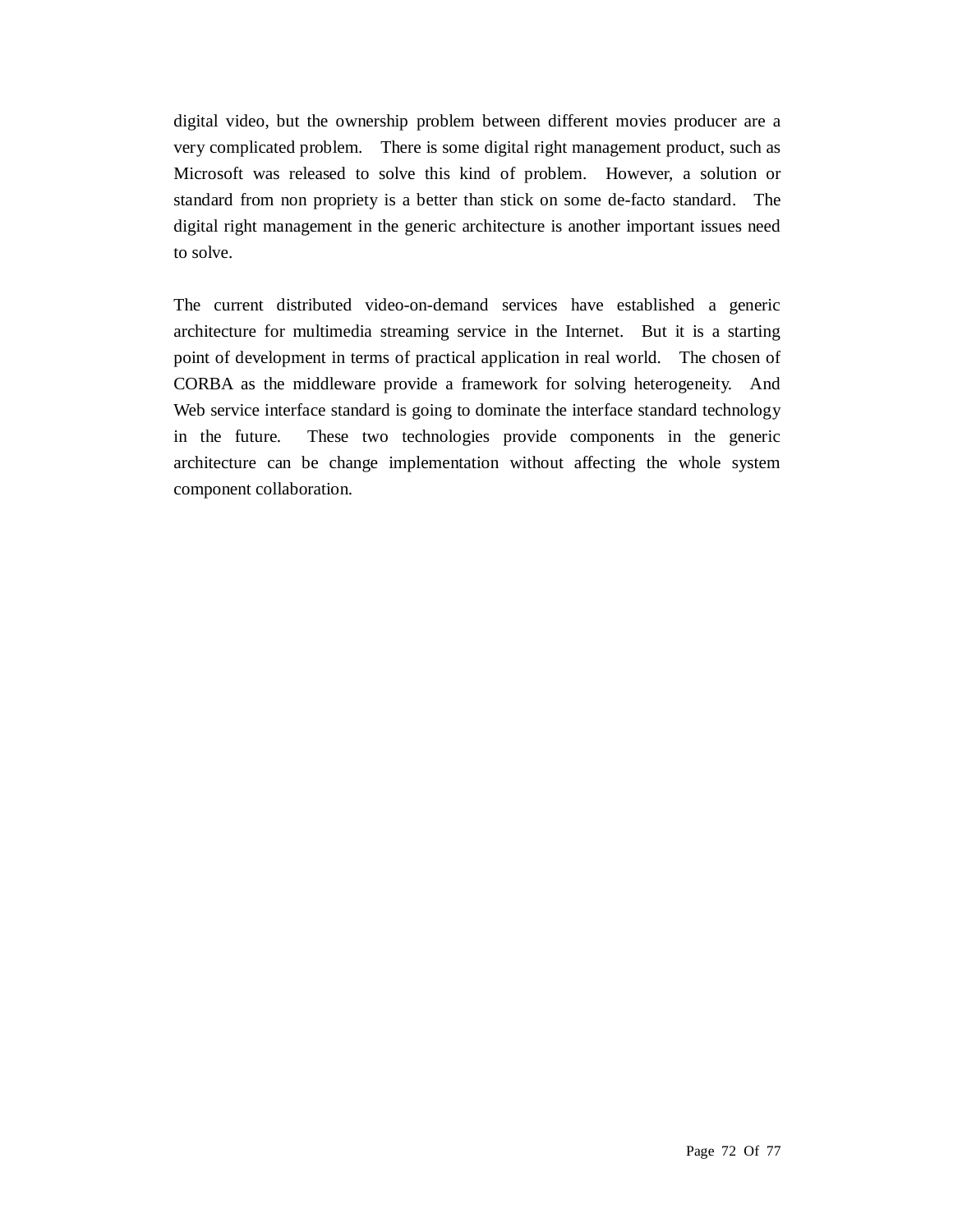## **6 Reference**

- [1] Zhou S. and King P., "A Simple Platform Independent Video on Demand Application", School of Electrical Engineering and Telecommunications, The University of New South Wales, Australia.
- [2] Anker Tal, Dolev Danny and Keidar Idit, "Fault Tolerant Video on Demand Services", Institute of Computer Science, Lab. of Computer Science, MIT.
- [3] Kao H.Y., Kuo Y.C., Huang S.T. and Wang B.F., "Design and Implementation of a PC-based Video-on-Demand System", *in Proc. of the 12th International Conference on Information Networking (ICOIN-12)*, pp. 42-45, Tokyo, Japan.
- [4] Kiyoshi Tanaka, Hideki Sakamato, Hideharu Suzuki, Kazutoshi Nishimura, "Distributed Architecture for Large-scale Video Servers", *in Proc. of the International Conference on Information, Communications and Signal Processing (ICICS)*, vol.1, pp. 578-583, Sept 1997.
- [5] Christos Bouras, Vaggelis Kapoulas, Agisilaos Konidaris, Afroditi Sevasti, "A Dynamic Distributed Video on Demand Service", *in Proc. of the 20th International Conference on Distributed Computing Systems (ICDCS 2000).*
- [6] Alexey Roytman, Israel Ben-Shaul and Israel Cidon, "DVS: A System for Distribution and Management of Global Video on Demand Services", *in Proc. of the IEEE International Conference on Multimedia Computing and Systems*, vol. 2, pp. 343-346, June 1999.
- [7] Fonseca N.L.S. and Franco C.M.R., "Using Distributed Servers to Provide Distributed Home Theatre Services", *in Proc. of SBT/IEEE International Conference on Telecommunications Symposium (ITS'98)*, vol. 1, pp. 261-266, Aug 1998.
- [8] Seabra dos Santos Daniela Alvin, Vieira Alex Borges, "Performance Analysis and Optimization of a Distributed Video On Demand Service", *in Proc. of IEEE International Symposium on Performance Analysis of Systems and Software (ISPASS'03)*, 2003.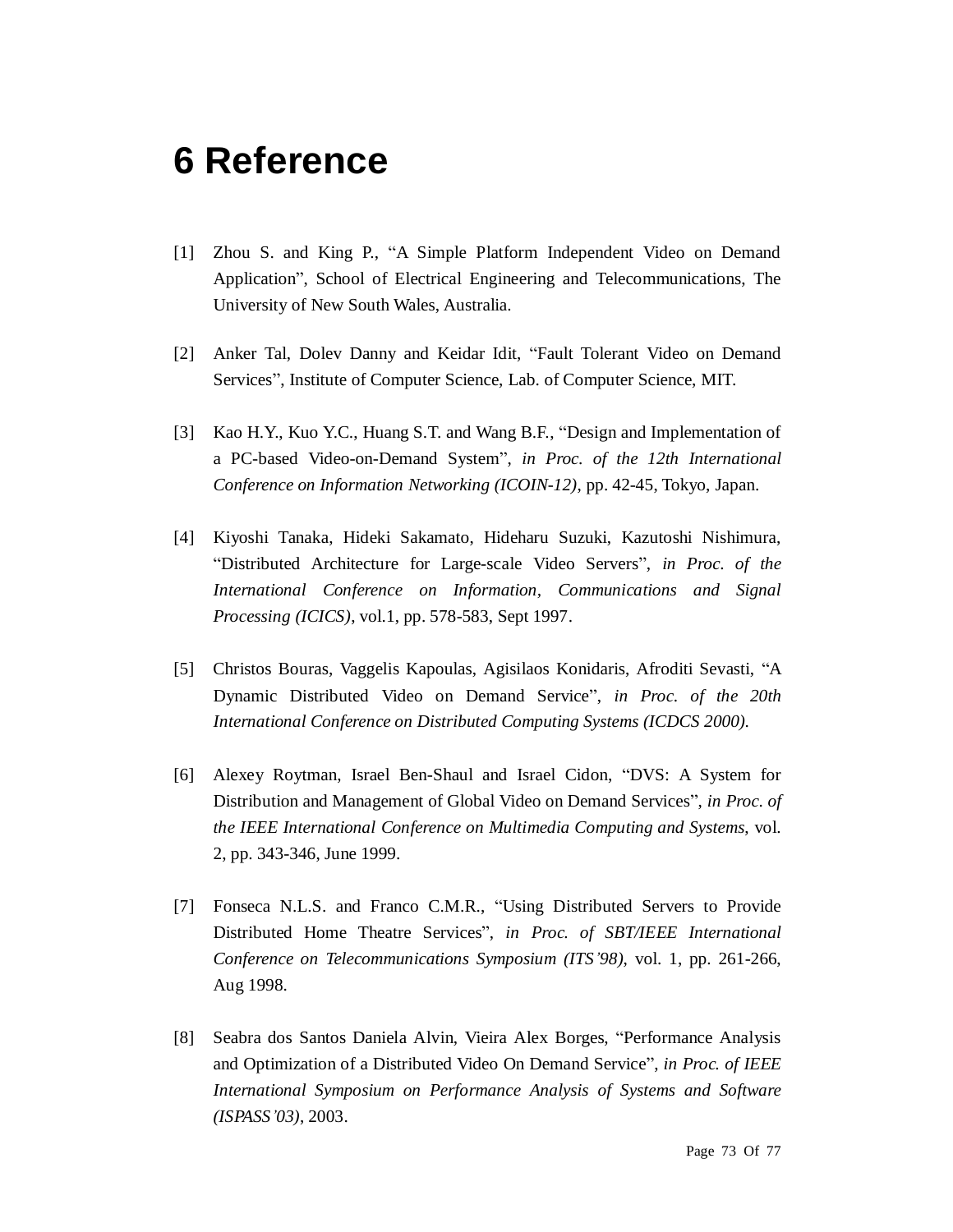- [9] Wu J.L., Chen J.K. and Chao H.W., "Load Shift Protocol Design in ATM-based VOD Systems", *in Proc. of ICOIN-12*, Tokyo, Japan, pp. 222-227, Jan 1998.
- [10] Xiang Zhe, Zhang Qian, Zhu Wenwu, "Cache Replacement and Server Selection For Video Proxy Across Wireless Internet", *in Proc. of International Symposium on Circuits and Systems (ISCAS'03)*, vol. 2, pp. II-828-II-831, May 2003.
- [11] Bakiras, S. and Li V.O.K., "Maximizing the Number of Users in an Interactive Video-on-Demand System", *IEEE Transactions on Broadcasting*, vol. 48(4), Dec 2002.
- [12] Angelo Morzenti, Matteo Pradella, Matteo Rossi, Stefano Russo, Antonio Sergio, "A Case Study in Object-oriented Modeling and Design of Distributed Multimedia Applications", University di Napoli Federico II.
- [13] Jehan F., Steven W., Darrell D., "A Universal Distribution Protocol For Video-on-Demand", *in Proc. of International Conference on Multimedia and Expo (ICME'00)*, vol. 1, pp. 49-52, Aug 2000.
- [14] Tantaoui M.A., Hua K.A. and Sheu S., "Scalable Technique for VCR-like Interaction in Video-on-Demand Application", *in Proc. of the 22nd International Conference on Distributed Computing Systems Workshop*, pp. 246-251, July 2002.
- [15] Chow Randy, Lee Chung-Wei, Liu C., "Traffic Dispersion Strategies for Multimedia Streaming", *in Proc. of the Eight IEEE Workshop on Future Trends of Distributed Computing Systems*, pp. 18-24, 31 Oct – 2 Nov 2001.
- [16] Majumder Abhik, Purl Rohit and Ramchandram Kannan, "Distributed Multimedia Transmission from Multiple Servers", *in Proc. of the International Conference on Image Processing* (*ICIP'02)*, vol. 3, pp. III-177-III-180, June 2002.
- [17] Chen Jen-Kai and Wu Jean-Lien C., "Adaptive Chaining Scheme for Distributed VOD Application", *IEEE Transaction on Broadcasting*, vol. 45(2), June 1999.
- [18] Lim Eun-Ji, Park Seong-Ho, Hong Hyeon-Ok and Chung Ki-Dong, "A Proxy Caching Scheme for Continues Media Streams on the Internet", *in Proc. of the 15th International Conference on Information Networking* (*ICOIN'01)*, pp.

Page 74 Of 77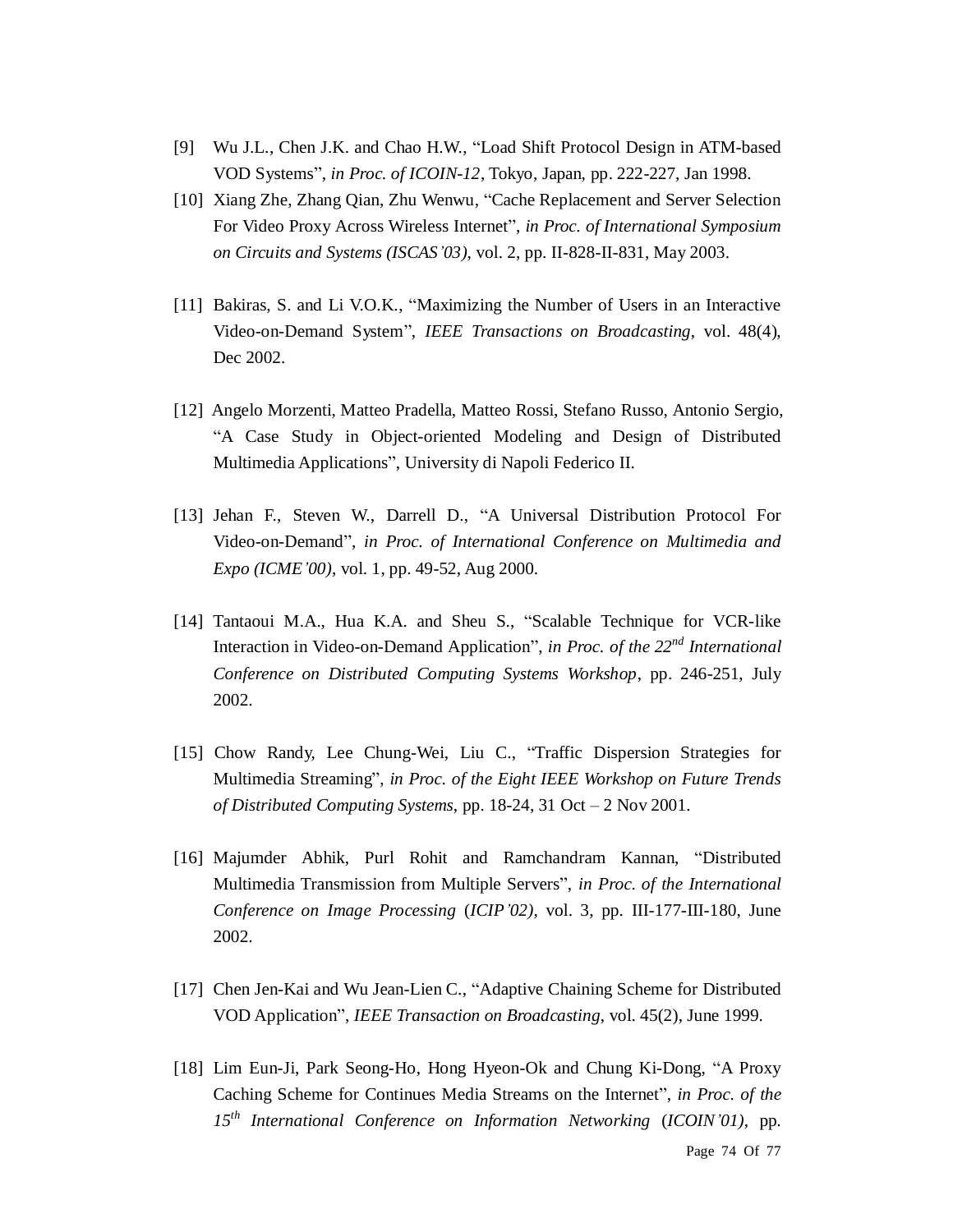720-725, 31 Jan - 2 Feb 2001**.**

- [19] Shyu Ing-Jye and Shieh Shiuh-Pyng, "Balancing Workload and Recovery Load on Distributed Fault-tolerant VOD Systems", *IEEE Communications Letters,*  vol. 2(10), pp. 288-290, Oct 1998.
- [20] Chatschik C., Bisdikian and Baiju V. Patel, "Issues on Movie Allocation in Distributed Video-on-Demand Systems", IBM Research Division.
- [21] Zhou Xiaobo and Xu Cheung-Zhong, "Optimal Video Replication and Placement on a Cluster of Video-on-Demand Servers", *in Proc. of IEEE International Conference on Parallel Processing (ICPP'02)*, 2002.
- [22] González Sonia, Navarro Angeles, Lopez Juan and Zapata Emilio, "Load Sharing Based on Popularity in Distributed Video on Demand Systems", *in Proc. of IEEE International Conference on Multimedia and Expo (ICME '02)*, vol. 1, pp. 5-8, Aug 2002.
- [23] Chan S.-H.G. and Tobagi F.A., "Threshold-based admission policies for video services ", *in Proc. of the Global Telecommunications Conference (GLOBECOM '99)*, vol. 4, 1999.
- [24] Jehan F., Steven W. and Darrell D., "Combining Pay-Per-Vie and Video-on-Demand Services", Dept. of Computer Science, University of Houston, Dept. of Computer Science, University of California.
- [25] Qazzaz B., Suppi R., Cores F., Ripoll A., Hernandez P. and Luque E., "Admission Control Polices For Video On Demand Brokers", Department of Computer Science, University Autonoma de Barcelona, Bellaterra, Spain, *IEEE* 2003.
- [26] Yu Hongtao, Chor Ping Low, Anf Yacine, "Design Issues on Video-on-Demand Resources Management", School of Electrical & Electrical Engineering, Nanyang Technological University, Singapore.
- [27] Shahabi, C. and Banaei-Kashani, F., "Decentralized Resource Management for a Distributed Continuous Media Server", *in Proc. of IEEE Transactions on Parallel and Distributed Systems*, vol. 13(11), pp. 1183-1200, Nov 2002.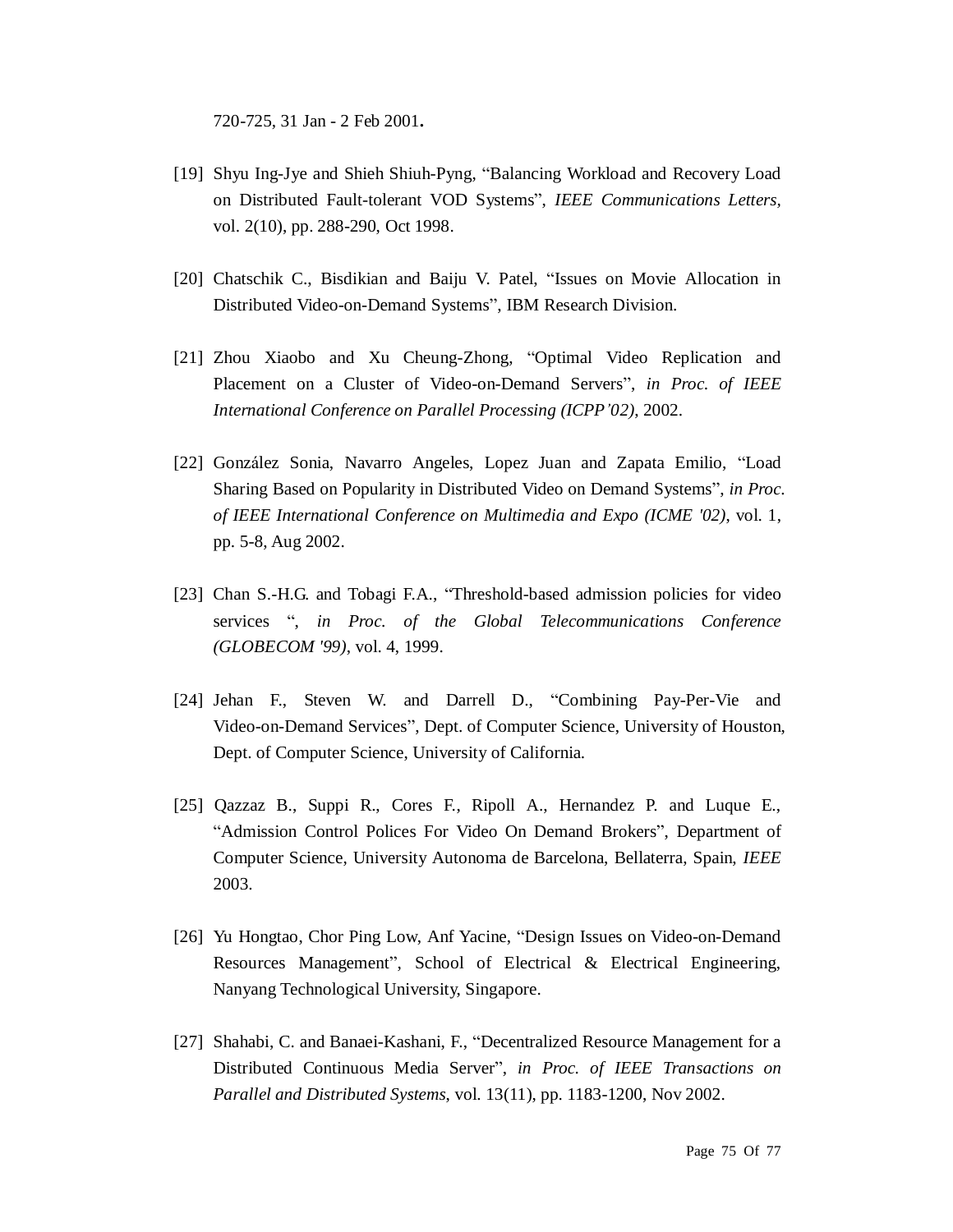- [28] But Jason and Egan Greg, "Designing a Scalable Video-on-Demand System", *in Proc. of IEEE International Conference on Communications, Circuits and Systems and West Sino Expositions*, vol. 1(29), pp. 559-565, July 2002.
- [29] Mundur P., Sood A. and Simon R., "Threshold-based Admission Control for Multi-class Video-on-Demand Systems", *in Proc. of IEEE International Conference on Performance, Computing and Communications (IPCCC '98)*, pp. 154-160, Feb 1998.
- [30] Calvagna A., Puliafito A. and Vita L., "A Low-Cost/High-Performance Server for Video on Demand", *IEEE* 1999.
- [31] Chor Ping Low; Hongtao Yu; Ng, J.M.; Qingping Lin and Atif, Y., "An Efficient Algorithm for the Video Server Selection Problem", *in Proc. of IEEE Global Telecommunications Conference (GLOBECOM''00)*, vol. 3(27), Dec 2000.
- [32] Chan Gary S.H. and Tobagi Fouad, "Distributed Servers Architecture for Networked Video Services", *in Proc. of IEEE/ACM Transactions on Networking*, vol. 9(2), pp. 125-136, April 2001.
- [33] Lee J-Y.B., "Parallel Video Servers: A Tutorial", *in Proc. of* IEEE Multimedia, vol.5(2), pp. 20-28, June 1998.
- [34] Rowe L.A., Boreczky J.S.; Berger D.A., Brubeck D.W. and Baldeschwieler J.E., "A Distributed Hierarchical Video-on-Demand System", *in Proc. of International Conference on Image Processing*, Washington DC, October 1995.
- [35] Hui C.K., Ng J.K., Wong Wai and Leung Karl R.P.H., "The Implementation of a Multi-Server Distributed MPEG Video System", *in Proc. of the Seventh IEEE Real-Time Technology and Applications Symposium (RTAS'01)*, pp. 111-113, June 2001.
- [36] Lee Jack Y.B., Wong P.C., "Performance Analysis of a Pull-Based Parallel Video Server", *in Proc. of IEEE Transactions on Parallel and Distributed Systems*, vol. 11(12), December 2000.